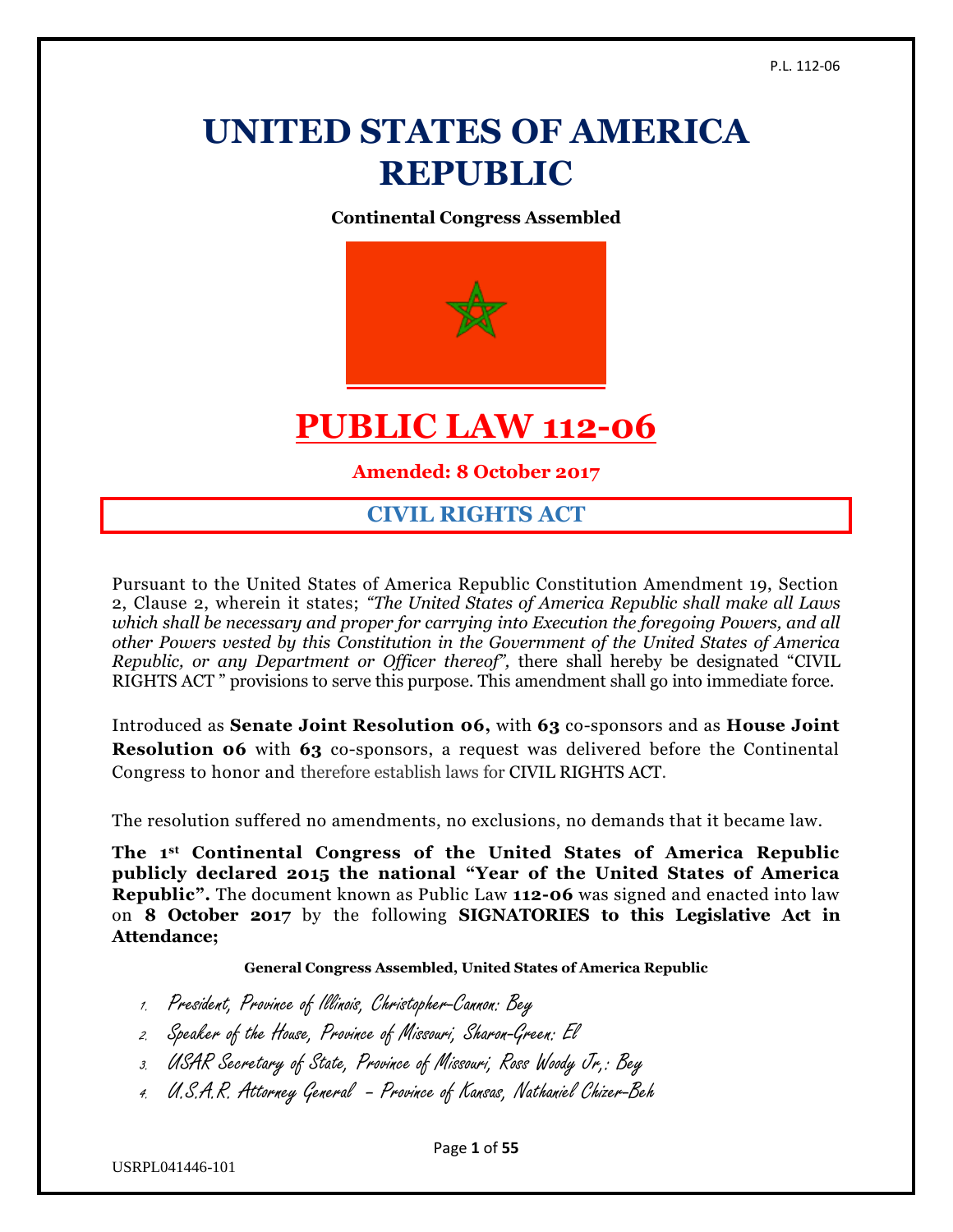#### P.L. 112-06

- 5. U.S.A.R. Assistant Atty. General, Province of Khalifa, Antoyneo Robinson: El
- 6. U.S.A.R. Treasurer, Province of Arizona, Michelle-Bravo: Bey
- 7. Treasurer, Province of Alabama, Derek-Hill: Bey
- 8. Chief Justice, Province of Illinois, Romulus Dorsey: El
- 9. Chief Justice, Province of Illinois, Emmett-Marshall: Bey
- 10. Chief Justice, Province of Illinois, Taiwuan Smith: Bey
- 11. Atty. General Province of Illinois Larry Taylor: Bey
- 12. Atty. General Province of Alabama Eric-Ingram: Bey
- 13. Atty. General Province of Virginia Harvetta Lassiter
- 14. Foreign Affairs Minister, Province of Texas, Rafael-Vazquez: El
- 15. Office of Inspector General, Province of Illinois, Steven Segura: Bey
- 16. Dir. of Business Development, Province of Khalifa, Dadrian Anderson: Bey
- 17. Dir. of BMV, Province of Ohio, Andwele Montgomery: Bey
- 18. Governor, Province of Alabama, D. Maurice Parham: Bey
- 19. Governor, Province of Alaska, Bobby-Green: El
- 20. Governor, Province of Colorado, Kakuyon: El
- 21. Governor, Province of Florida, Albert Jerraine-Griffin: Bey
- 22. Governor, Province of Georgia, Mandel Williams: El
- 23. Governor, Province of Indiana, Dexter-Johnson: Bey
- 24. Governor, Province of Khalifa, G. Riller: El
- 25. Governor, Province of Louisiana, Eric Wannamaker: Bey
- 26. Governor, Province of Maryland Altie Archer: Bey
- 27. Governor, Province of Minnesota, Vicie Christine-Williams: Bey
- 28. Governor, Province of New Jersey, Colin Hylton: El
- 29. Governor, Province of Texas, LaShawn-Earl: Bey
- 30. Governor, Province of Virginia, Darnell Brown: Bey
- 31. Lt. Governor, Province of Georgia, Timothy Jackson: El
- 32. Lt. Governor, Province of Tennessee, Javon-Curry: Bey
- 33. Assistant Governor, Province of Georgia, Christopher Hill: Bey
- 34. Assistant Governor, Province of Virginia, Joseph-Middleton: Bey
- 35. Secretary of State, Province of Arizona, Stephanie-Clark: Bey
- 36. Secretary of State, Province of Khalifa, Demeitric Mason: El
- 37. Secretary of State, Province of Georgia, Maureen Willis: El
- 38. Secretary of State, Province of Illinois, Lewanda Hazelett: Bey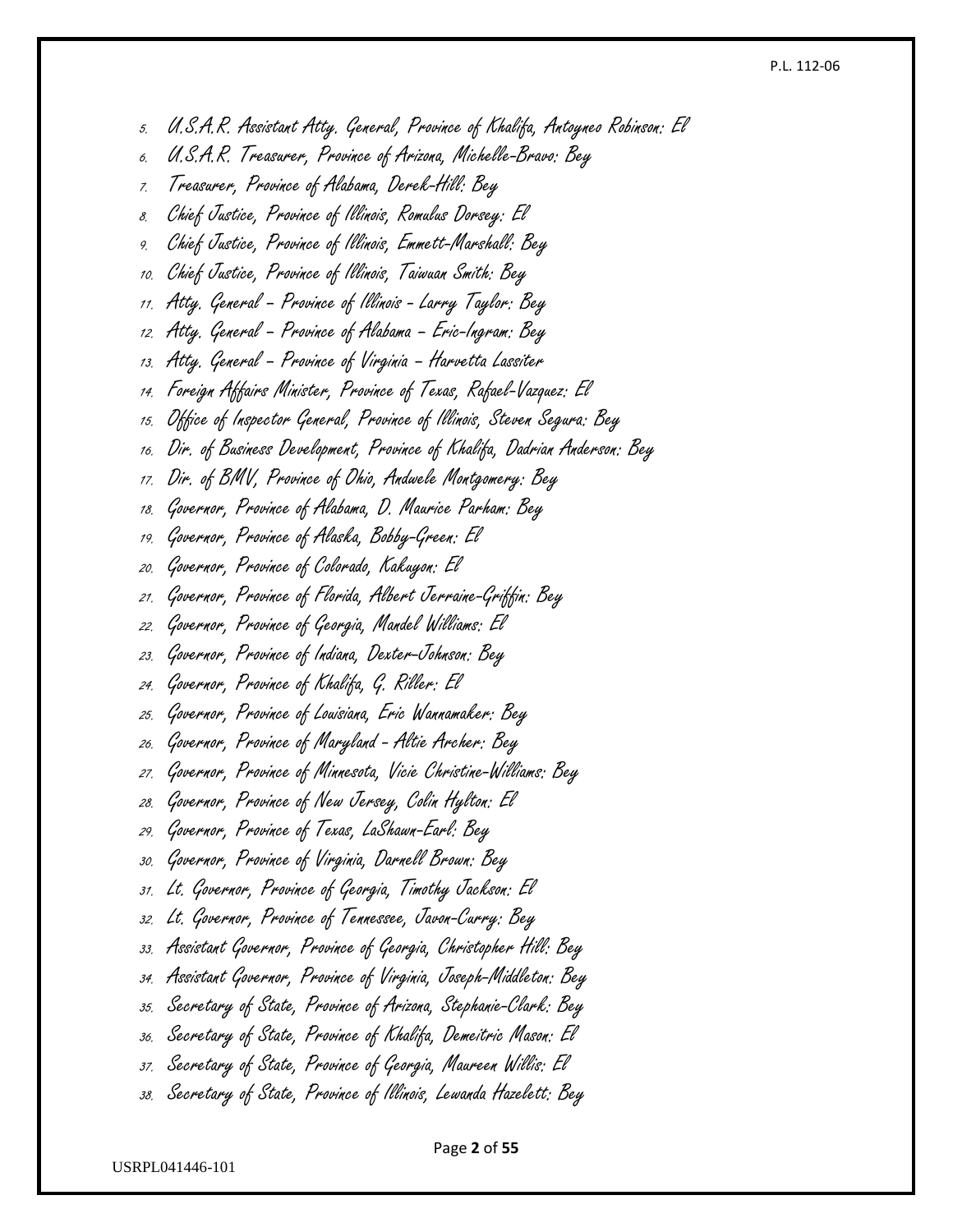#### P.L. 112-06

39. Secretary of State, Province of Michigan, Napoleon-Kendall: Bey

- 40. Secretary of State, Province of No. Carolina, Trevis-Haskins: El
- 41. Secretary of State, Province of Virginia, Rich Wilson: Bey
- 42. Public Minister, Province of Florida, William L.-Salter III,: Bey
- 43. Public Minister, Province of Missouri, Linda Ann-Bashful: El
- 44. Public Minister, Province of Ontario, Canada, Steven Richards: Bey
- 45. Representative, Province of Colorado, Ajoa Nash-Conner: Bey
- 46. Representative, Province of Florida, Octavia-Barnes: Bey
- 47. Representative, Province of Minnesota, Yashmall: Bey (Kevin Scaife: Bey)
- 48. Representative, Province of Ohio, Nia-Evans: Bey
- 49. Representative, Province of Tennessee, James Earl-Harris: Bey
- 50. Senator, Province of Georgia, Sonja-Flanigan: Bey
- 51. Senator, Province of Georgia, Ronnell-Gray: Bey
- 52. Senator/Liaison, Province of Georgia, Tara-Hill: Bey
- 53. Senator, Province of Illinois, Clayton Ronald-Henderson: El
- 54. Senator, Province of Illinois, J. Sept: El
- 55. Senator, Province of Michigan, George-Bond: Bey
- 56. Vicegerent Commissioner, Province of Illinois, Leslie-Atkins: El
- 57. Vicegerent Chief, Province of Indiana, Saadiq: Bey
- 58. Vicegerent, Province of Arizona, Jorge-Bravo: Bey
- 59. Vicegerent, Province of Colorado, Evelyn-Gordon: Bey
- 60. Vicegerent Commissioner, Province of Michigan, Damon-Lewis: El
- 61. Vicegerent Commissioner, Province of Minnesota, Bryce Lee-Williams: Bey
- 62. Vicegerent, Province of Ohio, Dana-Coggins: Bey
- 63. Vicegerent, Province of Ohio, Daryl Van-Brown: Bey

It reads as follows:

#### **PUBLIC LAW 112-06, on 8 October 2017**

#### **JOINT RESOLUTION**

#### **Authorizing and requesting the President**

**to proclaim and** establish provisions in accordance with the **Constitution** and **Laws** of the **United States of America Republic.**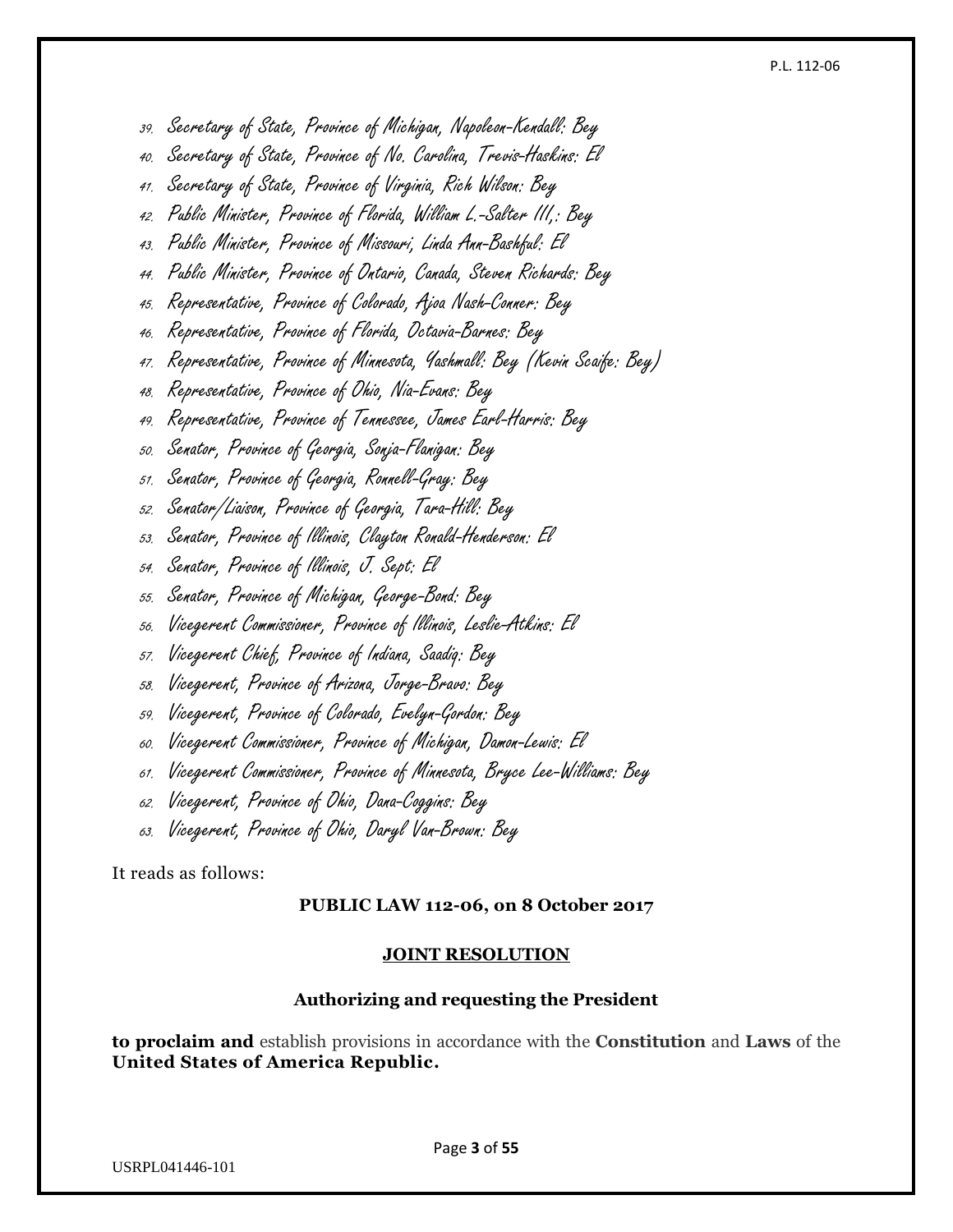**WHEREAS,** the United States of America Republic, being a perpetual corporation is an autonomous State government lawfully incorporated and chartered for the benefit and protection of "We The Moorish American People", by its Declaration, National Constitution and By-Laws, and aforementioned Articles;

**WHEREAS** the United States of America Republic's official language is the English language;

**WHEREAS** the Moorish American People have made a unique contribution in shaping the United States of America Republic as a distinctive and blessed nation of people and citizens;

**WHEREAS** the Moorish American People are a People of deeply-held religious convictions springing from the Holy Scriptures of the Holy Koran of the Moorish Science Temple of America and the Learning, Teachings and Truth of the Holy Prophet Noble Drew Ali. The Holy Prophet Noble Drew Ali led his People back to the Principles and standards of their ancient forefathers' Free National Principles and Standards;

**WHEREAS** the Principles of Love, Truth, Peace, Freedom and Justice inspired concepts of civil government that are contained in our Declaration of Independence and Constitution of the United States of America Republic;

**WHEREAS the Moorish American People,** are now in great comprehension that, as a Nation of People being Nationwide in scope to achieve peace as well as unity as a single harmonious Nation, there must be uniform Laws for the Nation. The **Constitution** and **Laws** of the **United States of America Republic are** "*the Rock on which our Republic rests";*

**WHEREAS** the history of our Nation clearly illustrates the value of a Nation to be able to create and pass its own Laws are beneficial to a Society to Enforce the Laws of the Nation. This is not to remove or change **The Moorish American People** from voluntarily applying and extending the learning, teachings and truth of the Holy Koran of the Moorish Science Temple of America in the lives of individuals, families, or in their society as a nation of People;

**WHEREAS** this Nation now faces great challenges that will test this Nation as it has never been tested before; and

**WHEREAS** that renewing our knowledge of Law, Divine and National and having faith in Our Universal Creator through Holy Scriptures of the Holy Koran of the Moorish Science Temple of America, the Holy Bible and the Great Qu'ran of Mohammed as we honor all the divine Prophets Jesus, Mohammed, Buddha and Confucius. Therefore, the **Constitution and Laws of the United States of America Republic** and knowledge of the aforementioned Holy Scriptures can only strengthen our nation**.** I, President Christopher H- Cannon: Bey, therefore establish with the consent of the Continental Congress the provisions as the **Laws** of the **United States of America Republic**:

**NOW, [THEREFORE, be](http://therefore.be/)** it **Resolved** by the Continental Congress of the United States of America Republic in Continental Congress assembled, That the President is authorized and requested to designate the administration of said laws.

Page **4** of **55**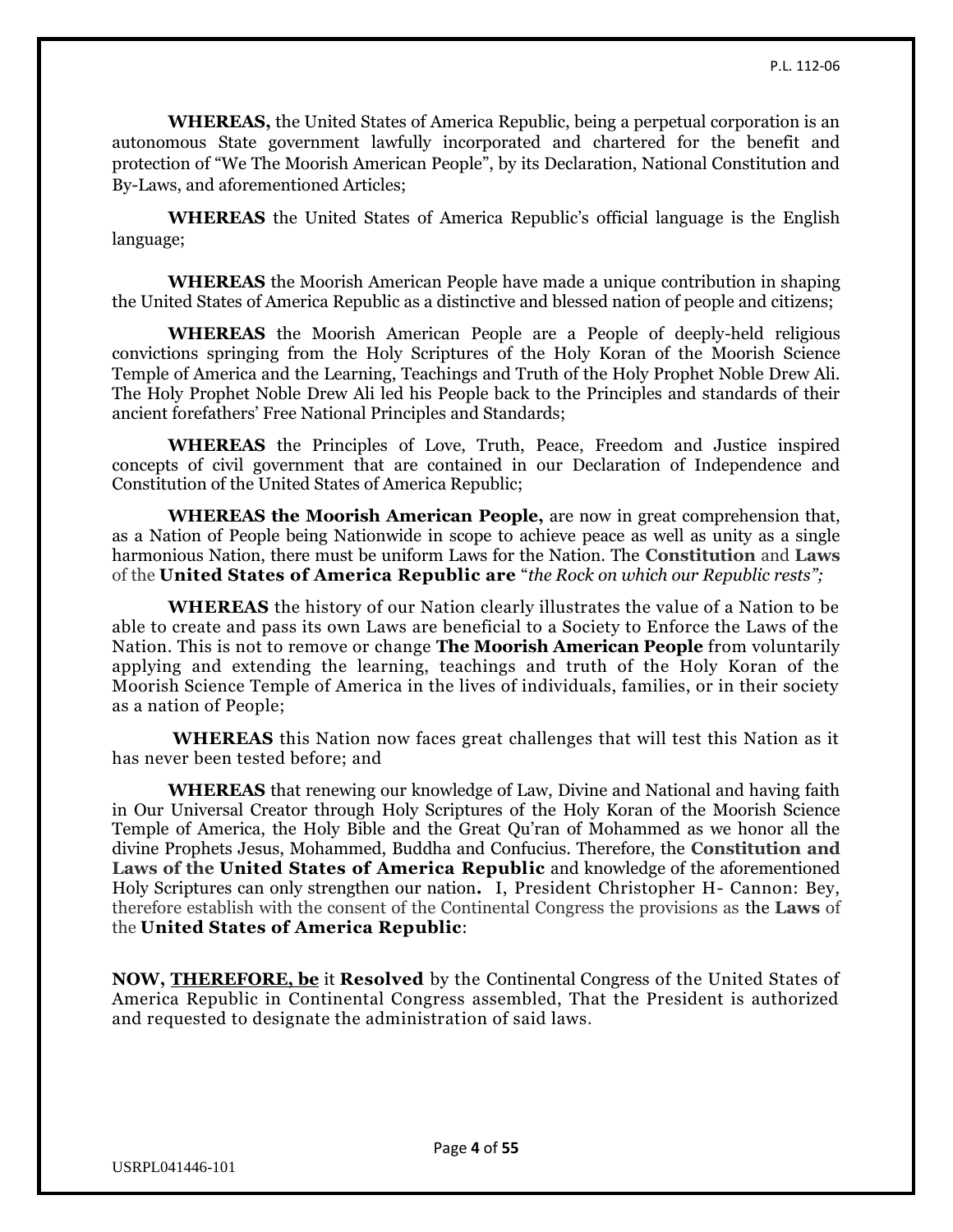## LEGISLATIVE HISTORY-**PL.112 Res.:06** CONGRESSIONAL RECORD, Vol. #**(2017):**

# **8 October 2017** considered

and passed by the Continental Congress.

Page **5** of **55**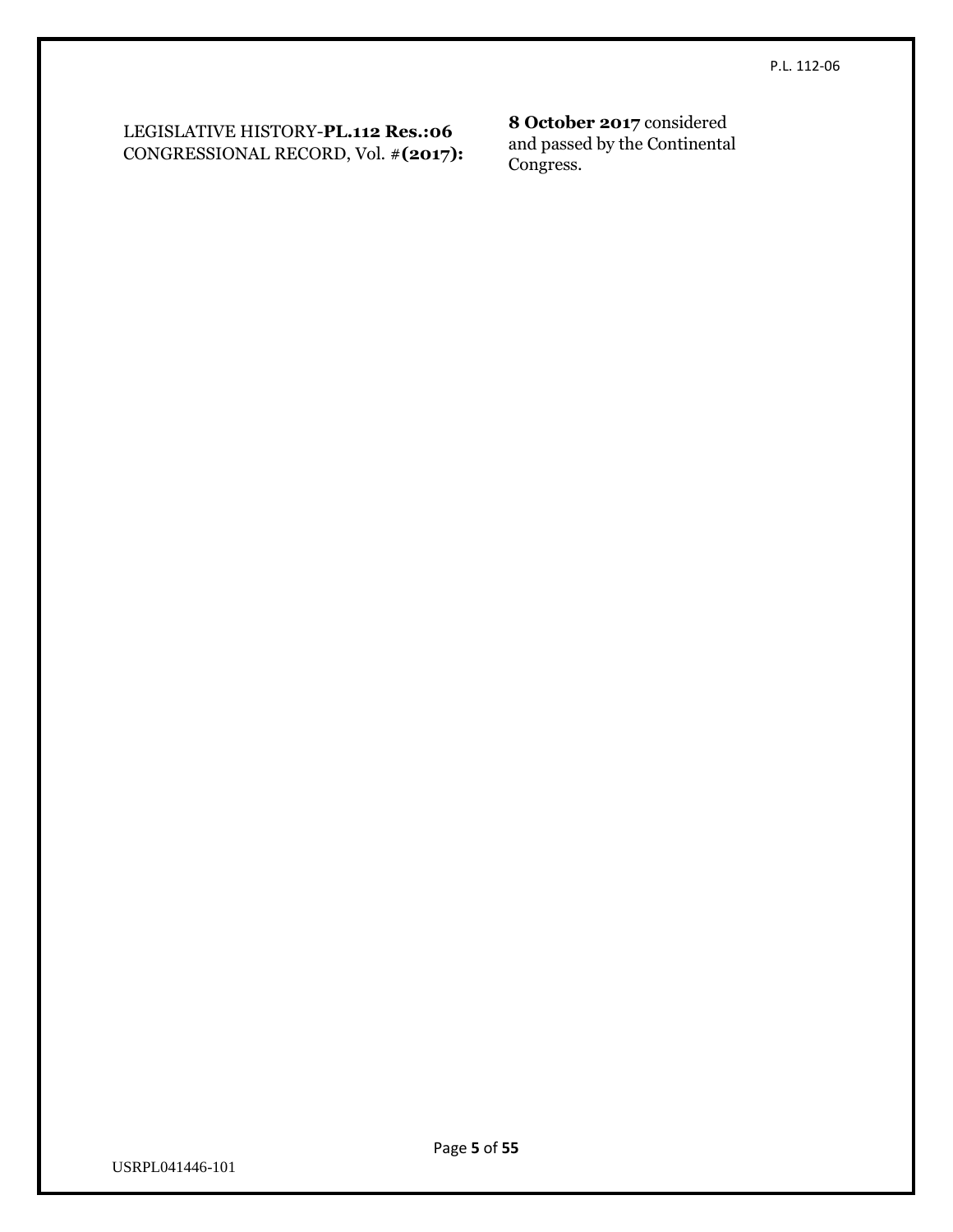# **TITLE I – CRIMINAL CODE**

# **CHAPTER**

# **CIVIL RIGHTS ACT**

| <b>Section No.</b>      | <b>Description</b>                                              |
|-------------------------|-----------------------------------------------------------------|
| 1                       | <b>Civil Rights Defined</b>                                     |
| $\mathbf 2$             | <b>Natural, Political, and Social Rights Distinguished</b>      |
| 3                       | <b>Generally</b>                                                |
| 4                       | <b>Generally</b>                                                |
| $\overline{\mathbf{5}}$ | <b>Generally</b>                                                |
| 6                       | <b>Privileges and Immunities Clause</b>                         |
| 7                       | <b>Due Process Clause</b>                                       |
| 8                       | <b>Equal Protection Clause</b>                                  |
| 9                       | <b>Civil Actions by Attorney General</b>                        |
| 10                      | <b>What Constitutes State Action</b>                            |
| 11                      | To be Legislated                                                |
| 12                      | <b>Generally</b>                                                |
| 13                      | To be Legislated                                                |
| 14                      | <b>Construction of Statutes</b>                                 |
| 15                      | <b>Standing; Class Action</b>                                   |
| 16                      | <b>Damages, Forfeitures, and Penalties</b>                      |
| 17                      | <b>Injunctions and Mandamus</b>                                 |
| 18                      | <b>Generally; Requirement of Intent to Violate Civil Rights</b> |
| 19                      | <b>Requirement of Notice of Civil Rights Violations</b>         |
| 20<br>21                | <b>Generally</b><br><b>Generally, Scope of Statute</b>          |
| 22                      | <b>Basis of Discriminatory Conduct Within Reach of Statute</b>  |
| 23                      | <b>Protection Against Nongovernmental Discrimination</b>        |
|                         | under Color of State Law                                        |
| 24                      | <b>Jurisdiction and Venue</b>                                   |
| 150                     | <b>Equal Rights Under The Law</b>                               |
| 150A                    | Damages In Cases Of Intentional Discrimination In               |
|                         | <b>Employment</b>                                               |
|                         |                                                                 |
| 151                     | <b>Property Rights Of National's Or Citizens</b>                |
| 152                     | <b>Property Rights Of National Or National Or Citizens</b>      |
| 153                     | <b>Civil Action For Deprivation Of Rights</b>                   |
| 154                     | <b>Conspiracy To Interfere With Civil Rights</b>                |
| 155                     | <b>Action For Neglect To Prevent</b>                            |
|                         |                                                                 |
| 156                     | <b>Prosecution Of Violation Of Certain Laws</b>                 |
| 157                     | <b>Proceedings In Vindication Of Civil Rights</b>               |
|                         |                                                                 |

USRPL041446-101

Page **6** of **55**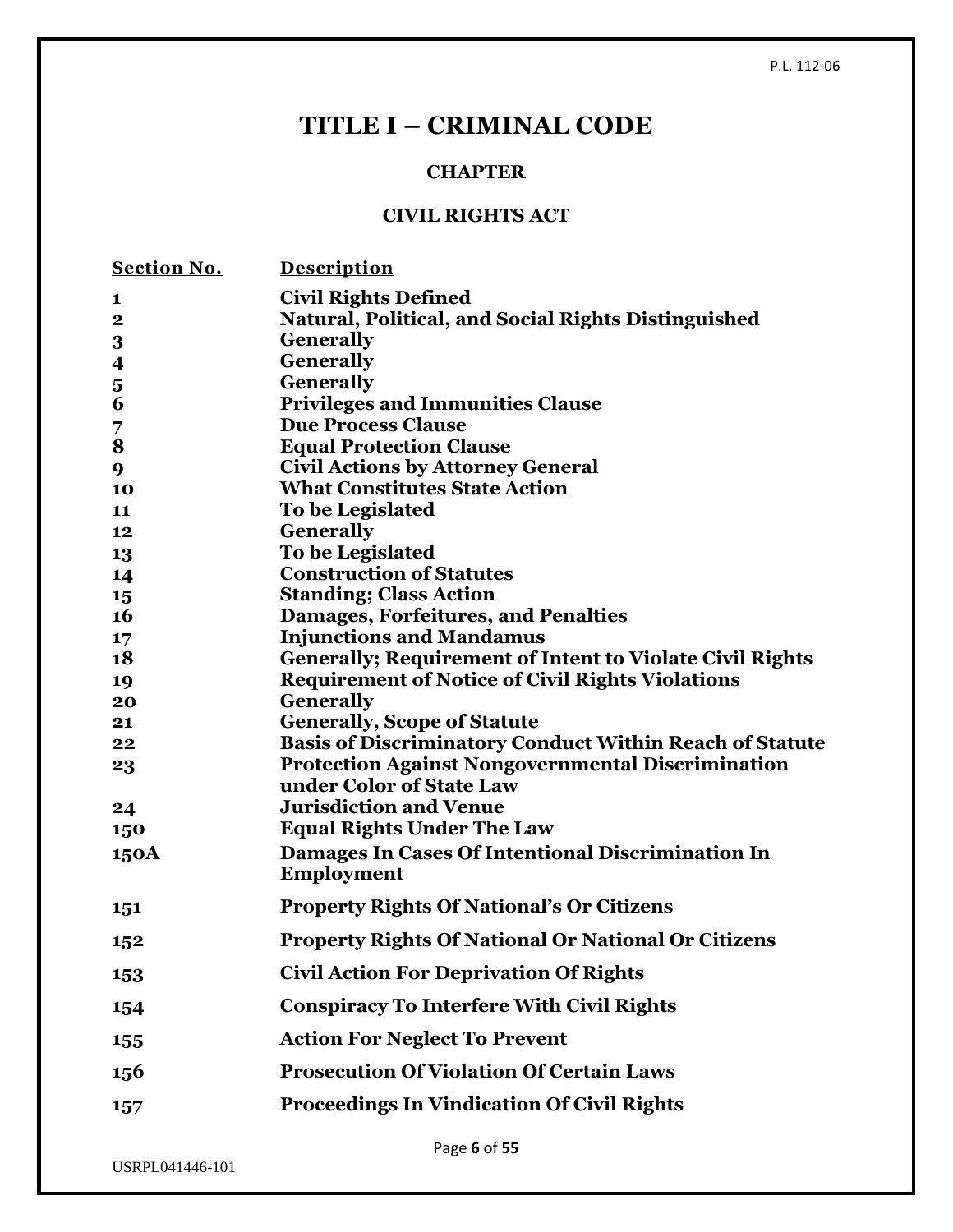| 706          | <b>Conversion</b>                                                                                                |
|--------------|------------------------------------------------------------------------------------------------------------------|
| 1981         | <b>Equal Rights Under The Law</b>                                                                                |
| 1981a        | Damages In Cases Of Intentional Discrimination In<br><b>Employment</b>                                           |
| 1982         | <b>Property Rights Of National's Or Citizens</b>                                                                 |
| 1983         | <b>Civil Action For Deprivation Of Rights</b>                                                                    |
| 1984         | <b>Definitions</b>                                                                                               |
| 1985         | <b>Conspiracy to Interfere with Civil Rights</b>                                                                 |
| 1986         | <b>Action For Neglect To Prevent</b>                                                                             |
| 1987         | <b>Authority Prosecution of Violation of Certain Laws</b>                                                        |
| 1988         | <b>Proceedings In Vindication Of Civil Rights</b>                                                                |
| 1989         | <b>United States Of America Republic Magistrate Judges;</b><br><b>Appointment Of Persons To Execute Warrants</b> |
| 1990         | <b>Marshal To Obey Precepts; Refusing To Receive Or</b><br><b>Execute Process</b>                                |
| 1991         | <b>Fees: Persons Appointed To Execute Process</b>                                                                |
| 1992         | <b>Speedy Trial</b>                                                                                              |
| 1994         | <b>Peonage Abolished</b>                                                                                         |
| 1995         | <b>Criminal Contempt Proceedings; Penalties; Trial By Jury</b>                                                   |
| 1996         | <b>Protection And Preservation Of Traditional Religions Of</b><br><b>Native Americans</b>                        |
| 1996b        | <b>Interethnic Adoption</b>                                                                                      |
| 1997         | <b>Definitions</b>                                                                                               |
| 1997a        | <b>Initiation Of Civil Actions</b>                                                                               |
| $1997a - 1$  | <b>Subpoena Authority</b>                                                                                        |
| 1997B        | <b>Certification Requirements; Attorney General To</b><br><b>Personally Sign Certification</b>                   |
| 1997c        | <b>Intervention In Actions</b>                                                                                   |
| 1997d        | <b>Prohibition Of Retaliation</b>                                                                                |
| <b>2000a</b> | <b>Prohibition Against Discrimination Or Segregation In</b><br><b>Places Of Public Accommodation</b>             |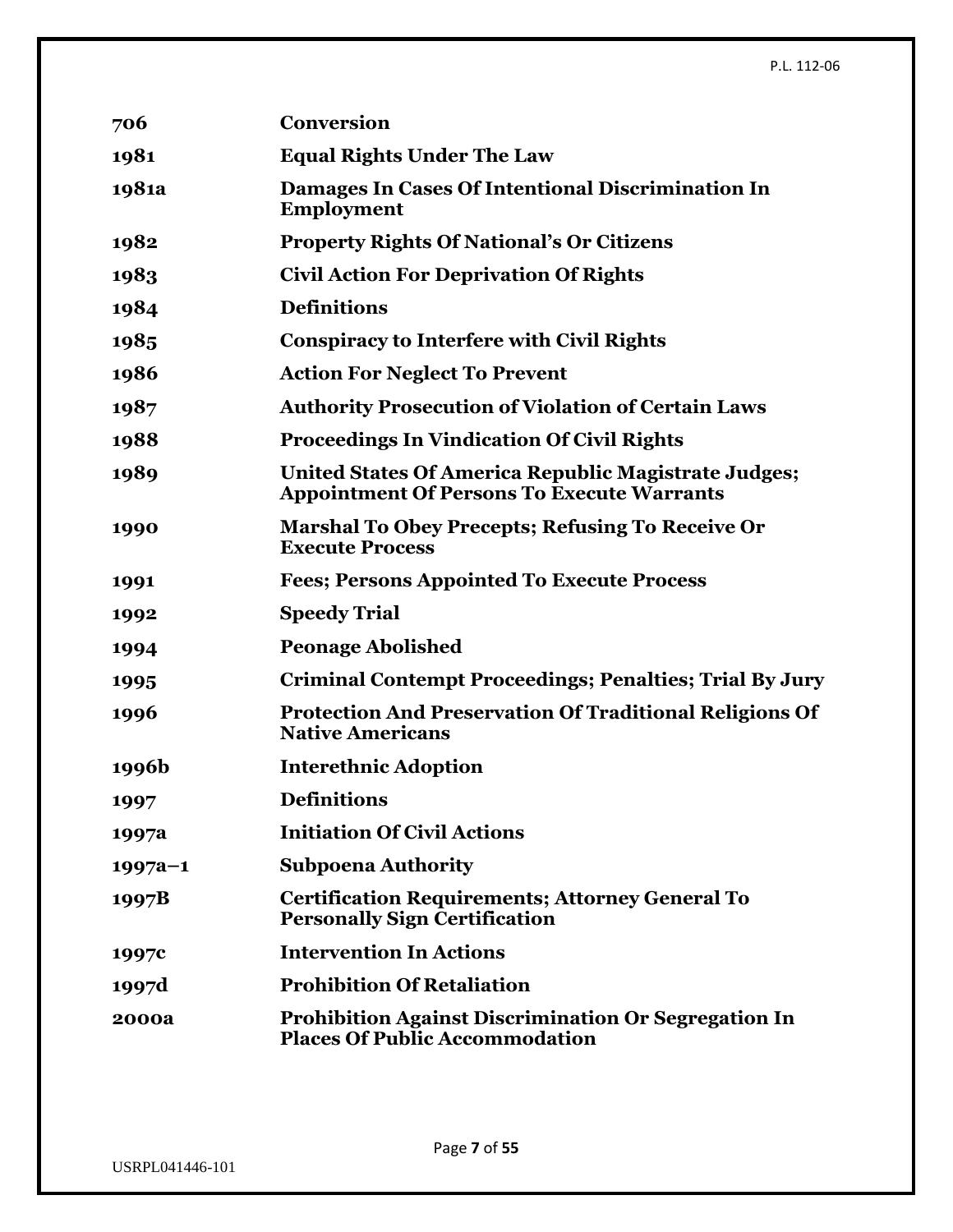| $2000a - 1$  | <b>Prohibition Against Discrimination Or Segregation</b><br>Required By Any Law, Statute, Ordinance, Regulation,<br><b>Rule Or Order Of A State Or State Agency</b>                                                         |
|--------------|-----------------------------------------------------------------------------------------------------------------------------------------------------------------------------------------------------------------------------|
| $2000a - 2$  | Prohibition Against Deprivation Of, Interference With,<br>And Punishment For Exercising Rights And Privileges<br>Secured By Section 2000a Or 2000a-1 Of This Title                                                          |
| $2000a - 3$  | Civil Actions For Injunctive Relief                                                                                                                                                                                         |
| $2000a - 5$  | <b>Civil Actions By The Attorney General</b>                                                                                                                                                                                |
| $2000a - 6$  | <b>Jurisdiction; Exhaustion Of Other Remedies;</b><br><b>Exclusiveness Of Remedies; Assertion Of Rights Based On</b><br><b>Other Federal Or State Laws And Pursuit Of Remedies For</b><br><b>Enforcement Of Such Rights</b> |
| <b>2000b</b> | <b>Civil Actions By The Attorney General</b>                                                                                                                                                                                |
| $2000b - 2$  | <b>Personal Suits For Relief Against Discrimination In Public</b><br><b>Facilities</b>                                                                                                                                      |
| $2000b - 3$  | "Complaint" Defined                                                                                                                                                                                                         |
| 2000bb-1     | Free exercise of religion protected                                                                                                                                                                                         |

Page **8** of **55**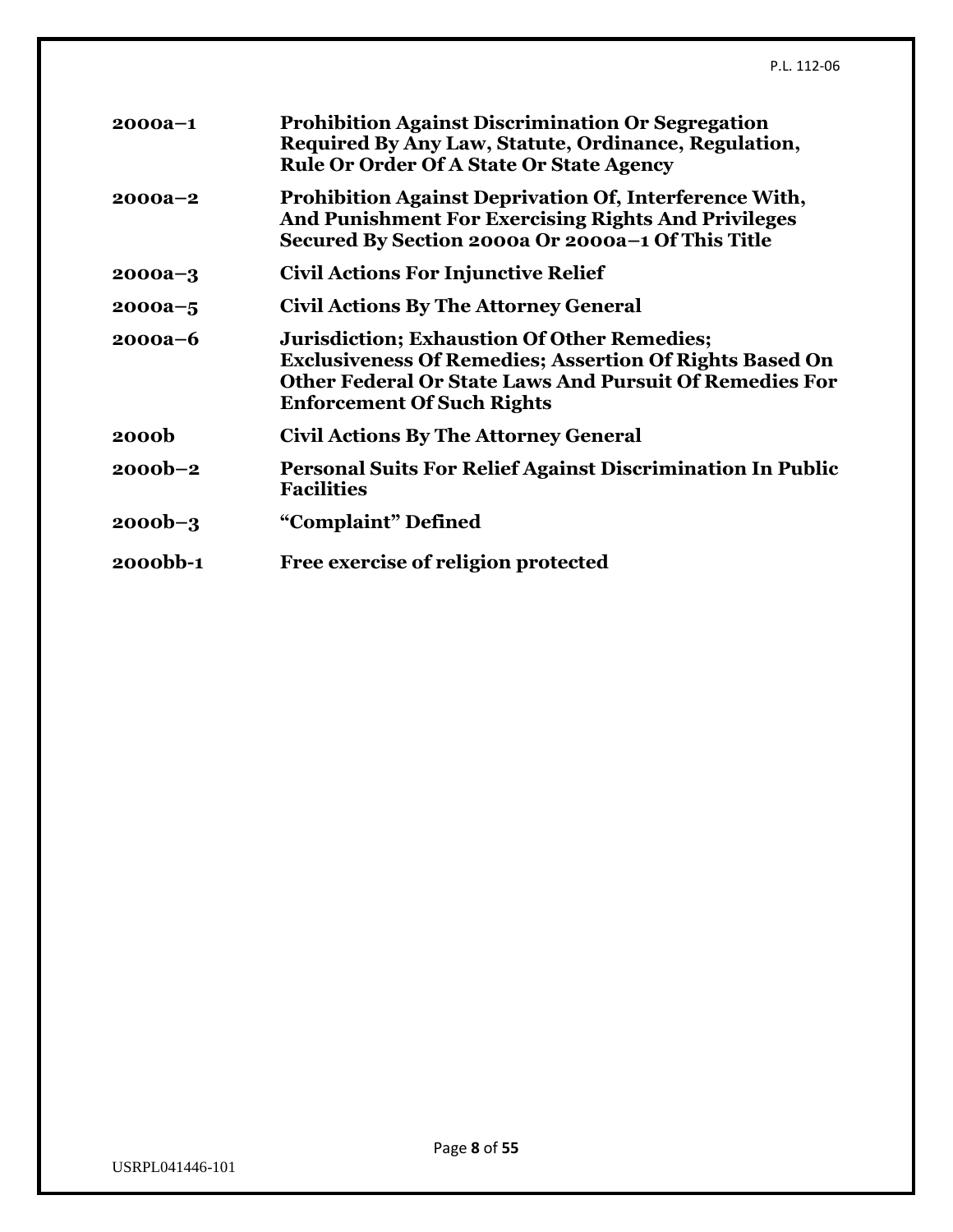# **TITLE I – CRIMINAL CODE**

### **CHAPTER ------**

### **CIVIL RIGHTS ACT**

#### **Scope:**

This Law discusses discrimination on the basis of such matters as race, color, previous condition of servitude, national origin, ancestry or ethnic background, religion, creed, and sex or citizenship. Special emphasis is placed on discrimination in areas of public accommodation, public facilities, transportation, education, housing and ownership of property, and U.S.A.R. must create National assistance programs to assist Moorish American people. Provisions of the National Constitution, secures the Inalienable Rights of Moorish American Citizens. U.S.A.R. being a newly formed State Government means U.S.A.R. must give particular attention to other Rights that maybe violated of Moorish American People during our Re- Establishment Period. Moorish Americans Rights being violated by police and others such as not accepting State Driver's License or I.D.'s the taking of state Issued Plates, and or Birth Certificates, Marriage Licenses, Business Licenses. Discrimination by government entities and their employees, employers or companies, banks or rent a car companies. U.S.A.R., must create Civil Rights Laws not just for the protection of Moorish American People but for our Society.

#### **National Aspects:**

This section covers discrimination across the Nation. U.S.A.R. Civil Rights Acts National statutes dealing with discrimination in places of public accommodation; discrimination in public facilities; discrimination in education; discrimination in Nationally assisted programs; discrimination in housing; and discrimination in transportation.

### **SECTION 1. "CIVIL RIGHTS" DEFINED**

A "civil right" has been defined as a privilege accorded to an individual, as well as a right due from one individual to another, the violation of which is a civil injury for which redress may be sought in a civil action. Thus, a civil right is a legally enforceable claim of one person against another. "Civil rights" have also been defined simply as such rights as the law will enforce, or as all those rights which the law gives a person. The right to vote has been characterized as a civil right of the highest order. The right to acquire, enjoy, own, and dispose of property is also a civil right.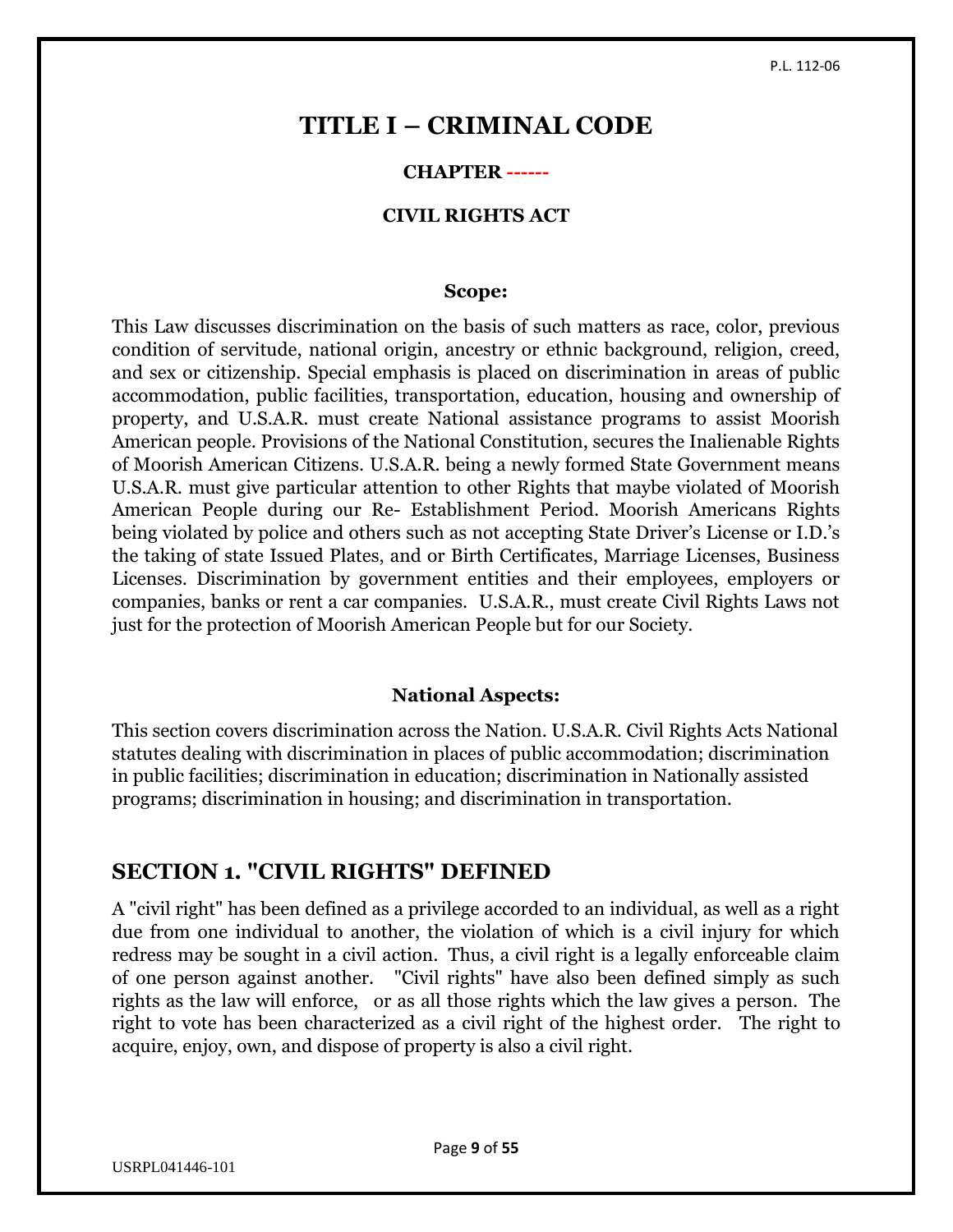However, in a more restricted sense, the term "civil rights" refers to the enjoyment of such guarantees as are contained in constitutional or statutory law, such as the First Amendment right of free expression, and the rights of personal liberty which such Amendment protects, and, more specifically, to guarantees found in particular amendments to the United States of America Republic Constitution, and national statutes enacted pursuant thereto, as well as similar state constitutional and statutory provisions, which are designed to prevent discrimination in the treatment of persons by reason of characteristics such as their race, color, sex, religion, or national origin. "Civil rights" in this sense do not exist at common law, but rather are constitutional and statutory in nature.

# **SECTION 2. NATURAL, POLITICAL, AND SOCIAL RIGHTS DISTINGUISHED**

Natural rights have been described as those rights which appertain originally and essentially to each person as a human being and are inherent in his or her nature, as contrasted to civil rights, which are given, defined, and circumscribed by such positive laws, enacted by civilized communities, as are necessary to the maintenance of organized government.

It has been said that political rights are included within the more comprehensive term "civil rights," but that they are differentiated in that a political right is a right exercisable in the administration of government, or a right to participate, directly or indirectly, in the establishment or management of government, while civil rights have no relation to the establishment or management of government. Political rights have also been distinguished on the ground that a civil right is a right accorded to every member of a distinct community or nation, which is not necessarily true with regard to political rights.

Civil rights have also been distinguished from social rights or privileges, and it has been pointed out in this connection that the purely social intercourse and relations of individuals cannot be enforced by law and are not guaranteed by any constitutional provision.

# **SECTION 3. GENERALLY**

The National Constitution contains various guarantees concerning civil rights. In addition to the Thirteenth Amendments the First through the Eighth Amendment, provide guarantees against certain types of discrimination. On the other hand, Art. IV, § 2, cl. 1 of the United States of America Republic Constitution, which provides that The Citizens of the United States of America Republic shall be entitled to all Privileges and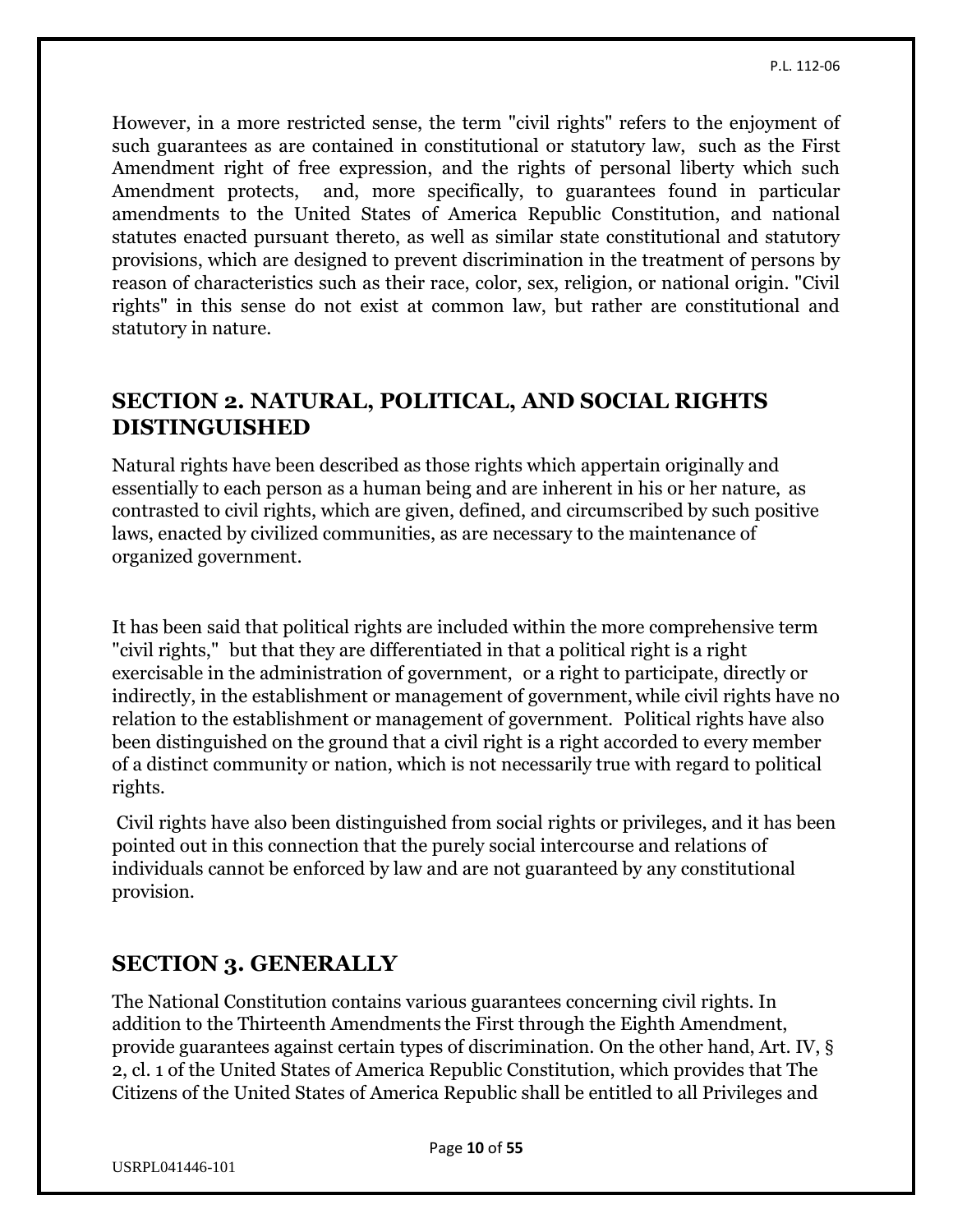Immunities of Citizens in the United States and the several states, prevents a state from discriminating against citizens of other states in favor of its own, but does not create rights of citizens of the United States or the several states.

# **SECTION 4. GENERALLY**

The institution of slavery in the United States was abolished in 1865 by the adoption of the Thirteenth Amendment, which provides that neither slavery nor involuntary servitude shall exist in the United States, except as punishment for a crime. The prohibition of slavery contained in the Thirteenth Amendment extends not only to slavery per se, but also to the "badges and incidents" of slavery. The Amendment expressly empowers Congress to enforce the Amendment by appropriate legislation, which power includes the power to enact laws of nationwide application U.S.A.R. and the Continental Congress shall relief the United States from the responabillty and duty of enforcing Civil Rights for our people here in America. U.S.A.R. takes the torch to further the protections for our people and our Nation.

There's no more need for the Fourteenth or the Fifteenth Amendment for the salvation of our people, the Thirteenth Amendment ABOLISHED SLAVERY therefore there's no more chains on our people is not addressed solely to state action; therefore it shall be no doubt of the power of the Continental Congress to impose liability on private persons under § 2 and § 3 of the Thirteenth Amendment. The power invested in the Continental Congress to enforce the Thirteenth Amendment by appropriate legislation includes the power to enact laws, direct and primary, operating upon the acts of individuals, whether sanctioned by state legislation or not.

# **SECTION 5. GENERALLY**

Section 4 of the Thirteenth Amendment of the United States of America Republic is the source of many civil rights, and prohibits states from making or enforcing any law which shall abridge the privileges or immunities of citizens of the United States of America Republic; from depriving any person of life, liberty, or property, without due process of law; and from denying to any person within their jurisdiction the equal protection of the laws. There are thus three distinct provisions guaranteeing the rights of persons and property: (1) the privileges and immunities clause; (2) the due process clause; and (3) the equal protection clause. The Thirteenth Amendment was adopted to guarantee equality for Moorish Americans and, by extension, it shall come to include all Indigenous People and Aboriginal groups. The commands of the Amendment are addressed to the United States as well as the states or to those acting under color of its authority, the central purpose of the Amendment being to eliminate racial discrimination emanating from official sources in the states.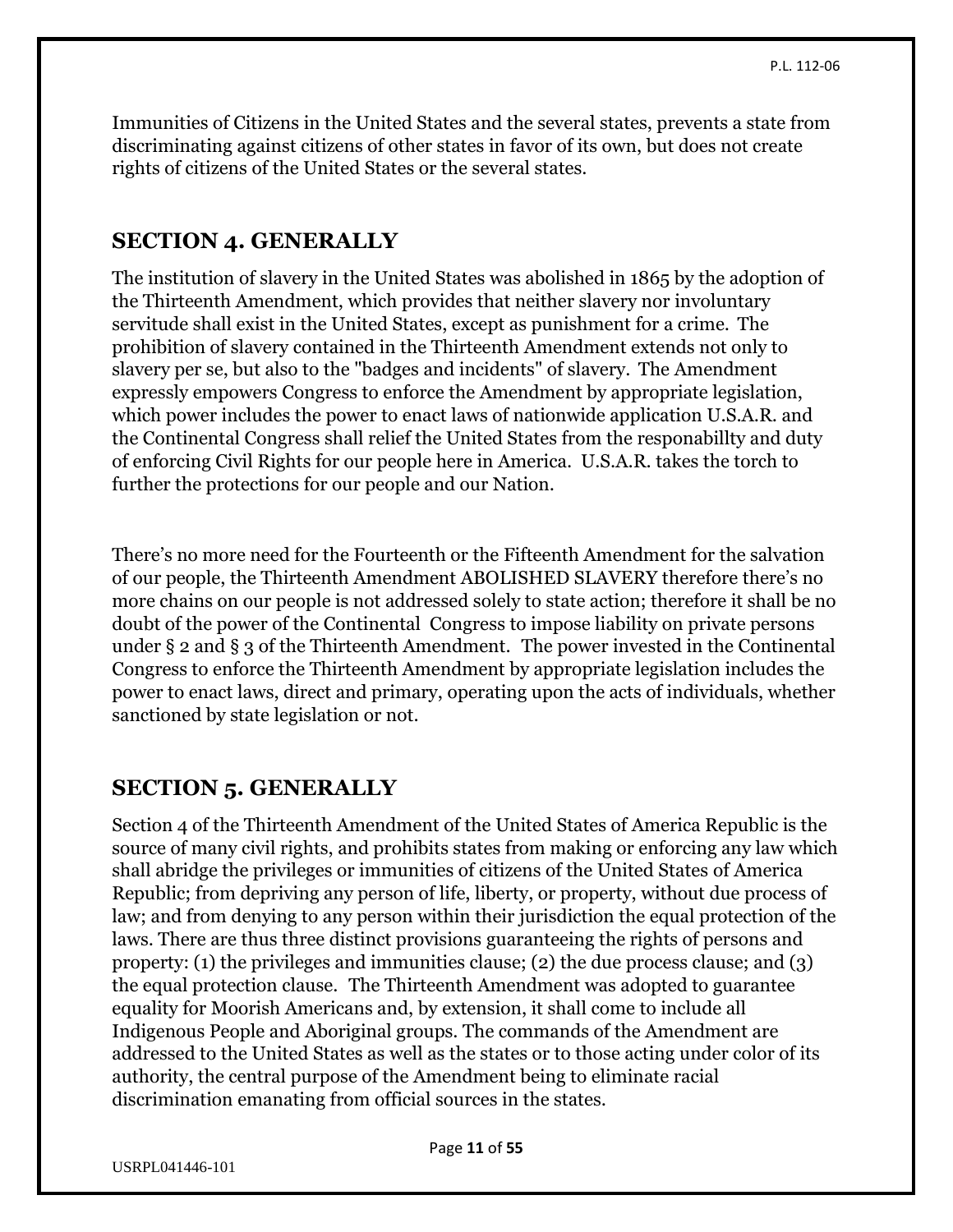Embodied in the Thirteenth Amendment right to bodily integrity is the right to be free from unauthorized and unlawful physical abuse at the hands of the state by a state official acting or claiming to act under color of law, when the alleged conduct is of such a nature as to shock one's conscience. That is, the Amendment itself erects no shield against merely private conduct, however discriminatory or wrongful. Similarly, actions of the National Government and its officers Shall not be beyond the purview of the Amendment.

Discriminatory intent need not be proven by direct evidence, but may often be inferred from the totality of the relevant facts, including the fact, if it is true, that a law bears more heavily on one race than another, which demands a sensitive inquiry into such circumstantial and direct evidence of intent as may be available.

# **SECTION 6. PRIVILEGES AND IMMUNITIES CLAUSE**

The Privileges and Immunities Clause of the Thirteenth Amendment deals with the rights of citizens of the United States of America Republic as such, and the privileges and immunities protected thereby are those of Citizens of the United States of America Republic, as distinguished from the privileges and immunities of the citizens of a state. The clause protects all citizens against abridgment by states of rights of National Citizenship as distinct from the fundamental or natural rights inherent in state citizenship.

# **SECTION 7. DUE PROCESS CLAUSE**

The Due Process Clause was intended, in addition to other guarantees of private rights, to give increased security against arbitrary deprivation of life or liberty, or the arbitrary spoliation of property. The Due Process Clause requires that action by a state through any of its agencies must be consistent with the fundamentals of liberty and justice.

The Due Process Clause does not prohibit action by a private individual, unless the state, in any of its manifestations, has in some way involved itself in the actions of an individual to some significant extent.

# **SECTION 8. EQUAL PROTECTION CLAUSE**

The Equal Protection Clause of the Thirteenth Amendment furnishes a distinct right, separate from and independent of the rights protected by the Amendment's privileges and immunities clause. It protects the right to the equal utilization, without discrimination on the basis of race, of public facilities owned, operated, or managed by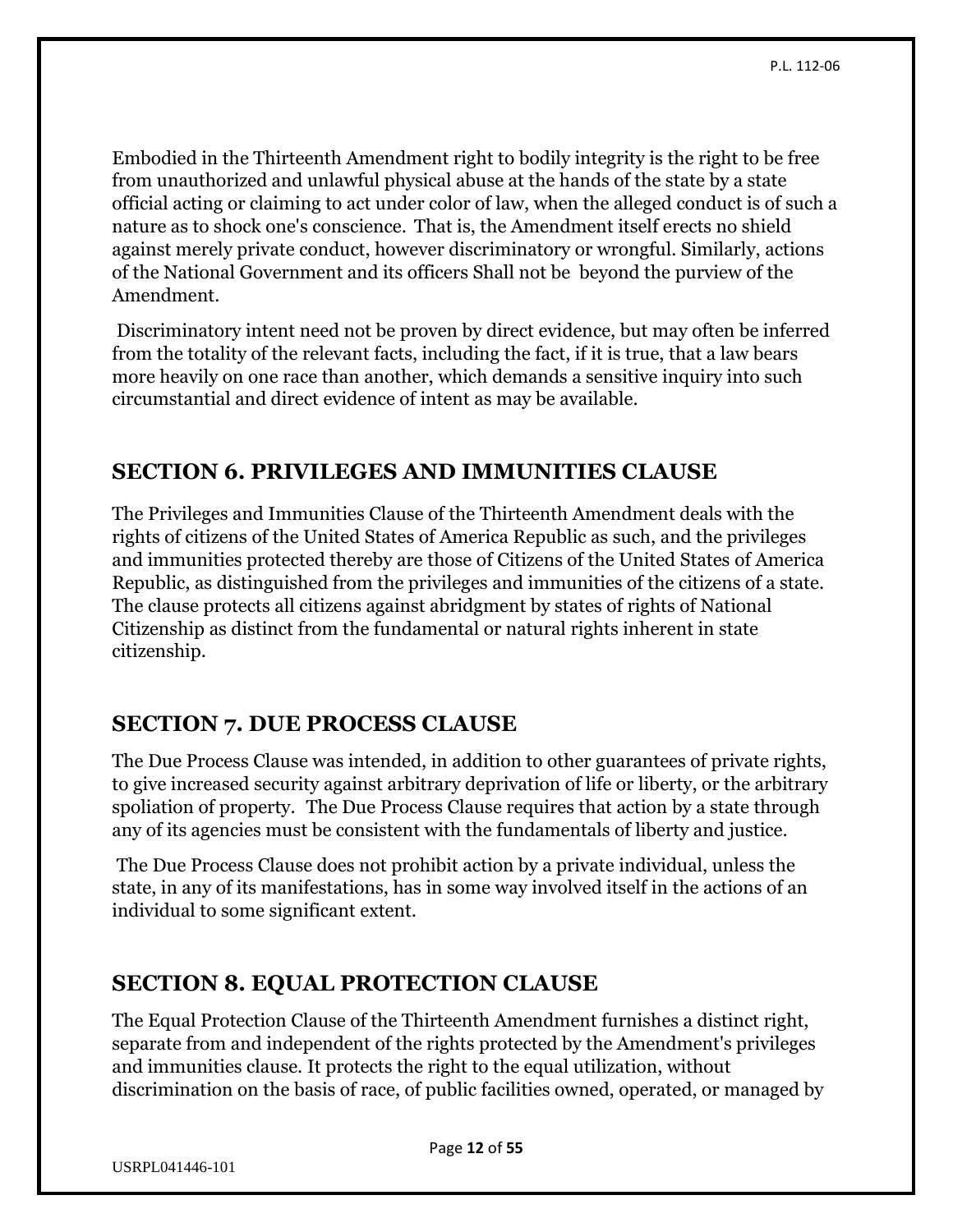or on behalf of a state or any subdivision thereof. Rights under the Equal Protection Clause arise only where there has been involvement of the state or one acting under its authority. The clause does not add anything to the rights which one citizen has under the Constitution against another.

As the virtue of the right to equal protection of the laws could lie only in the breadth of its application, its constitutional assurance was reserved in terms whose imprecision was necessary if the right were to be enjoyed in the variety of individual-state relationships which the Amendment was designed to embrace. However, not every denial of a right conferred by state law involves a denial of the equal protection of the laws within the meaning of the Thirteenth Amendment, even though the denial of the right to one person may operate to confer it on another.

The element of intentional or purposeful discrimination is necessary to establish a denial of equal protection of the laws. This may be shown, inter alia, by extrinsic evidence establishing a discriminatory design to favor one individual or class over another. A discriminatory purpose will not be presumed, but must be clearly shown, and more is required to establish a state's violation of the equal protection clause than a simple reference to the history of past de jure discrimination against Moorish Americans within the states.

On timely application, the Attorney General of the United States of America Republic may intervene in any action commenced in any court of the United States seeking relief from the denial of equal protection of the laws under the Thirteenth Amendment on account of race, color, religion, sex, or national origin.

Enforcement under Amendment XIX. Through congressional legislation

Although the Thirteenth Amendment is self-executing without any ancillary legislation, of the Amendment is a positive grant of legislative power authorizing Congress to exercise its discretion in determining whether legislation is needed, and, if so, what kind, to secure the guarantees of the Amendment. It was included in the Amendment as a means of granting Congress, by specific provision applicable to the Thirteenth Amendment, the same broad powers as those expressed in the "necessary and proper" clause of U.S.A.R. Amendment XIX.

An exercise of congressional power under Amendment XIX. That prohibits the enforcement of a state law does not depend upon whether the state law is prohibited by the substantive provisions of the Amendment. However, the power of Continental Congress is limited to adopting measures to enforce the Amendment's guarantees; no power is given Congress to restrict, abrogate, or dilute these guarantees.

# **SECTION 9. CIVIL ACTIONS BY ATTORNEY GENERAL**

Under Title III, whenever the United States of America Republic Attorney General receives a written, signed complaint from an individual stating that he or she is being

USRPL041446-101

Page **13** of **55**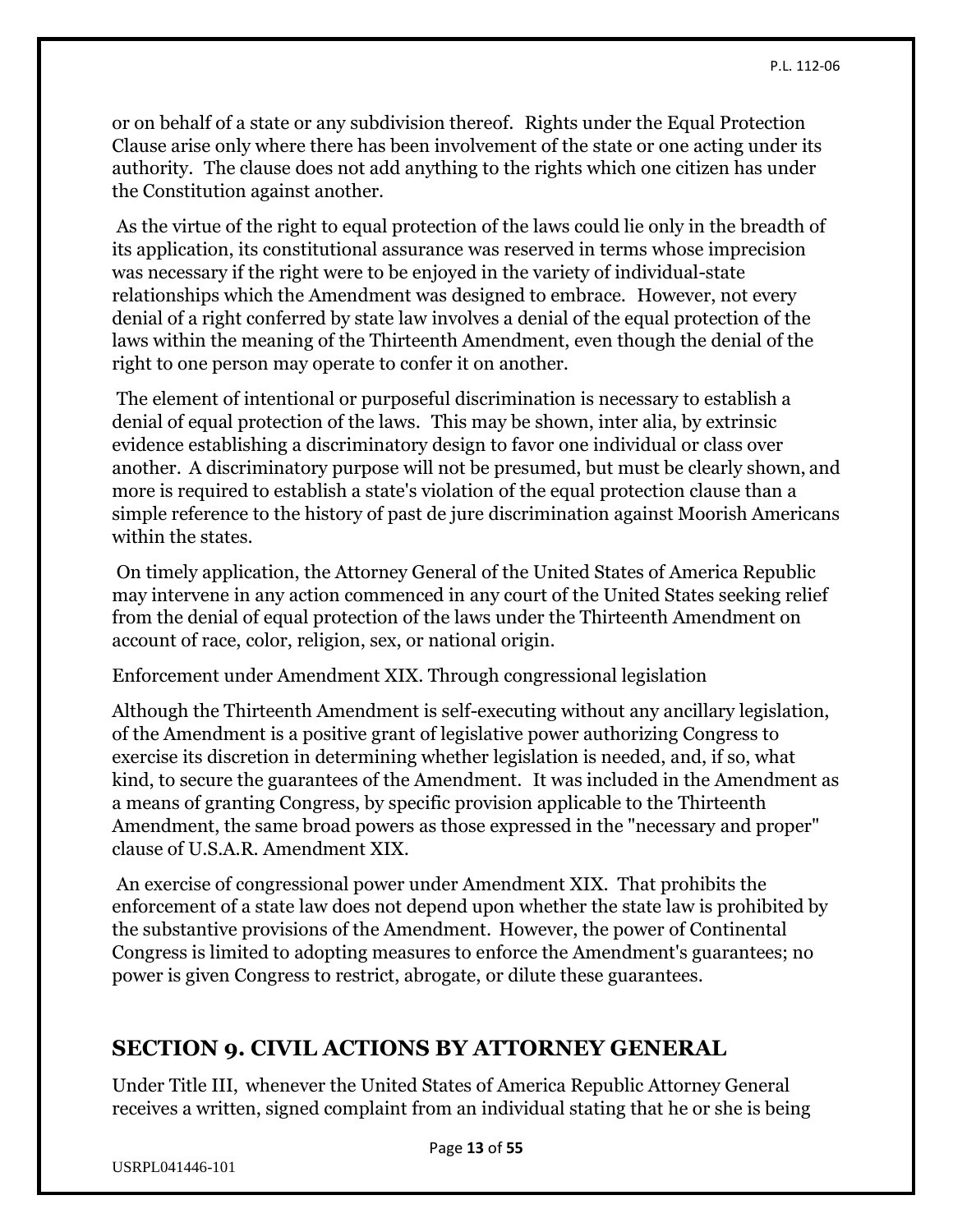deprived or threatened with the loss of the right to the equal protection of the laws, because of race, color, religion, or national origin, by being denied the equal utilization of any public facility owned, operated, or managed by or on behalf of any state or subdivision thereof, other than a public school or college, the Attorney General may, by a proper complaint, institute an action in the appropriate United States Province court against the appropriate parties, and implead additional necessary parties, if the Attorney General believes the complaint to be meritorious and certifies that the complainant is unable, in his or her judgment, to initiate or maintain the appropriate legal proceedings for relief and that the institution of an action will materially further the orderly progress of the desegregation of public facilities. A person or persons are deemed unable to initiate and maintain appropriate legal proceedings within the meaning of the statute when such person or persons are unable, either directly or through other interested persons or organizations, to bear the expense of the litigation or to obtain effective legal representation, or whenever the Attorney General is satisfied that the institution of such litigation would jeopardize the personal safety, employment, or economic standing of those persons, their families, or their property.

**Practice Tip: In** any proceeding brought by the Attorney General the United States of America Republic is liable for costs, including reasonable attorney's fees, the same as is a private person.

The provisions, dealing with National as well as state facilities, reflect the view that the Thirteenth Amendment creates the right to equal utilization of National as well as state facilities. Congress did not preface this title with a provision comparable to that contained in explicitly creating the right to the equal utilization of certain privately owned facilities, because it rightly assumed a specific legislative declaration of the right was unnecessary, since the right arose from the Thirteenth Amendment itself. Thus, a state may not constitutionally require the segregation of public facilities.

Observation: A county jail is a public facility. Thus, when the defense to a charge of segregation in a county jail is that the segregation employed was not intentional or systematic segregation, but was a result of and justified by a desire to protect individuals against personal abuses and violence, such a contention amounts to a vague fear on the part of the authorities that desegregation may result in violence, and is not enough to justify the practice.

The provisions authorizing the impleading of such additional parties as are or become necessary to the grant of effective relief to the complainant authorize relief against private parties not acting in concert with state officers.

### Private actions

The statute provides that a civil proceeding initiated by the Attorney General does not adversely affect the rights of an individual to sue for or obtain relief against discrimination in any public facility covered by the statute. Thus, it does not give a remedy, but merely states that no remedy shall be taken away.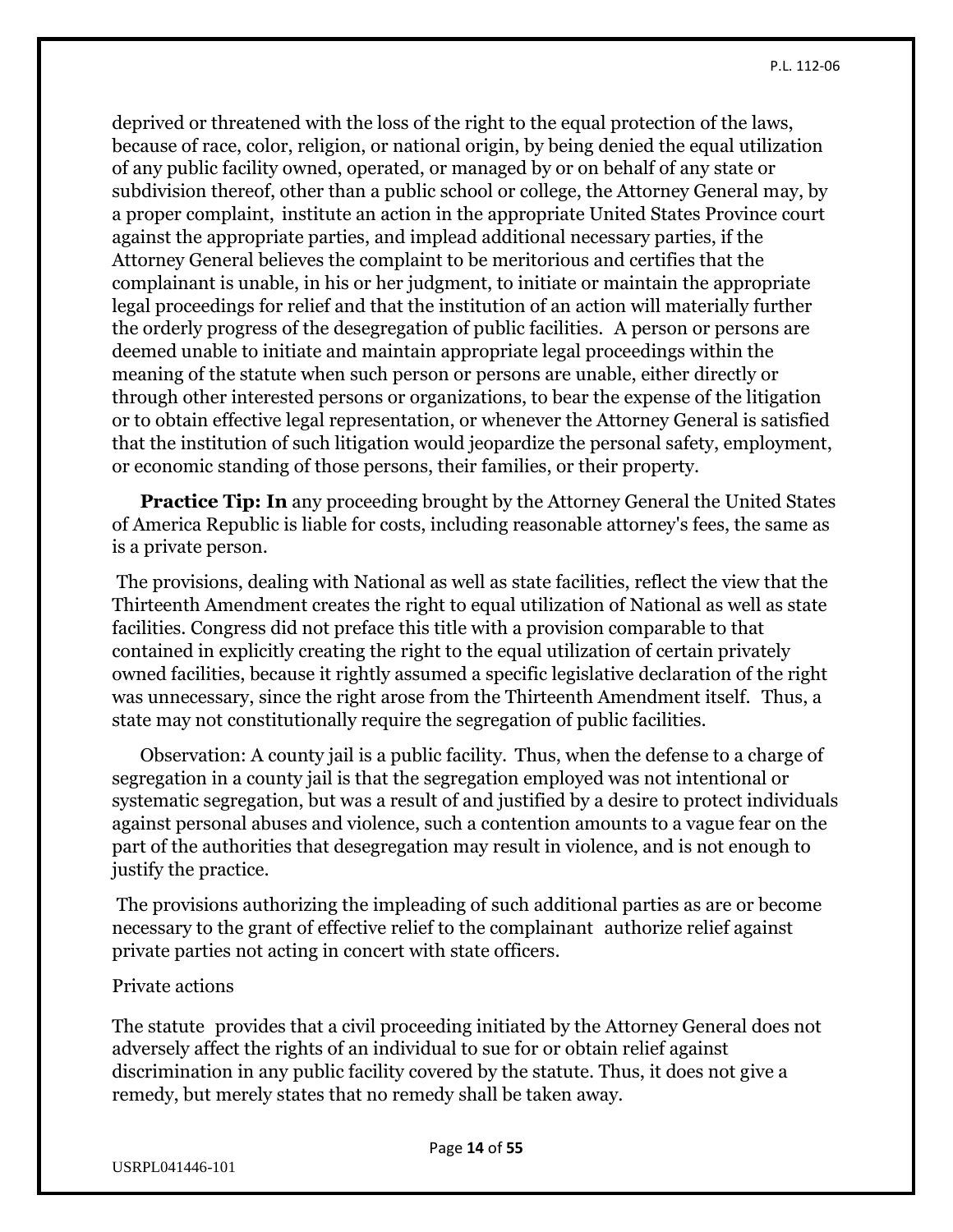# **SECTION 10 WHAT CONSTITUTES STATE ACTION**

State action within the inhibitions of the Thirteenth Amendment includes all state action infringing the rights secured thereby, whatever the state agency taking the action and whatever the guise in which it is taken. State action includes action by a state legislature, state courts, or state executive or administrative officers, municipal ordinances, the actions in office of municipal officials, and the acts of a state's political subdivisions and administrative agencies.

State participation in private activities may in some circumstances subject such activities to the restrictions of the Thirteenth Amendment. Such participation may be in the form of contribution of state funds to privately operated facilities, or may take the form of allowing private organizations to use public facilities. However, state participation must be substantial in order to subject the operation of the facility to the restraints of the Thirteenth Amendment; the mere fact that the state has licensed the operation of a business, or subjects the business to extensive regulation, will not suffice to establish state action.

That a private entity is regulated by the government does not transform the private entity's conduct into state action for Thirteenth Amendment purposes.

A court must assess the potential impact of official action in determining whether a state has significantly involved itself with invidious discrimination. It has been said that the test for determining "state action" is whether or not there is significant state involvement in the private conduct warranting the application of constitutional due process; that action must proximately result in the injury which is the subject of the complaint.

State action does not include state inaction. A state's failure to forbid racial discrimination within its boundaries does not constitute state action denying equal protection of the laws to Moorish Americans who are discriminated against on racial grounds by private persons. However, a state constitutional provision that the state may not abridge the right of any person to sell, lease, or rent residential property according to his or her absolute discretion is invalid under the Equal Protection Clause of the Thirteenth Amendment as embodying in the state's basic charter a right to discriminate on racial grounds.

# **SECTION 12 GENERALLY**

State and local civil rights guarantees are found in numerous state constitutions and statutes, and their validity has been upheld by both state and National courts.

Some municipalities have also provided civil rights guarantees in the form of civil rights ordinances. Therefore the Federal UNITED STATES as well as all state governments must recognize the Civil Rights Laws passed by the Continental Congress. If they do not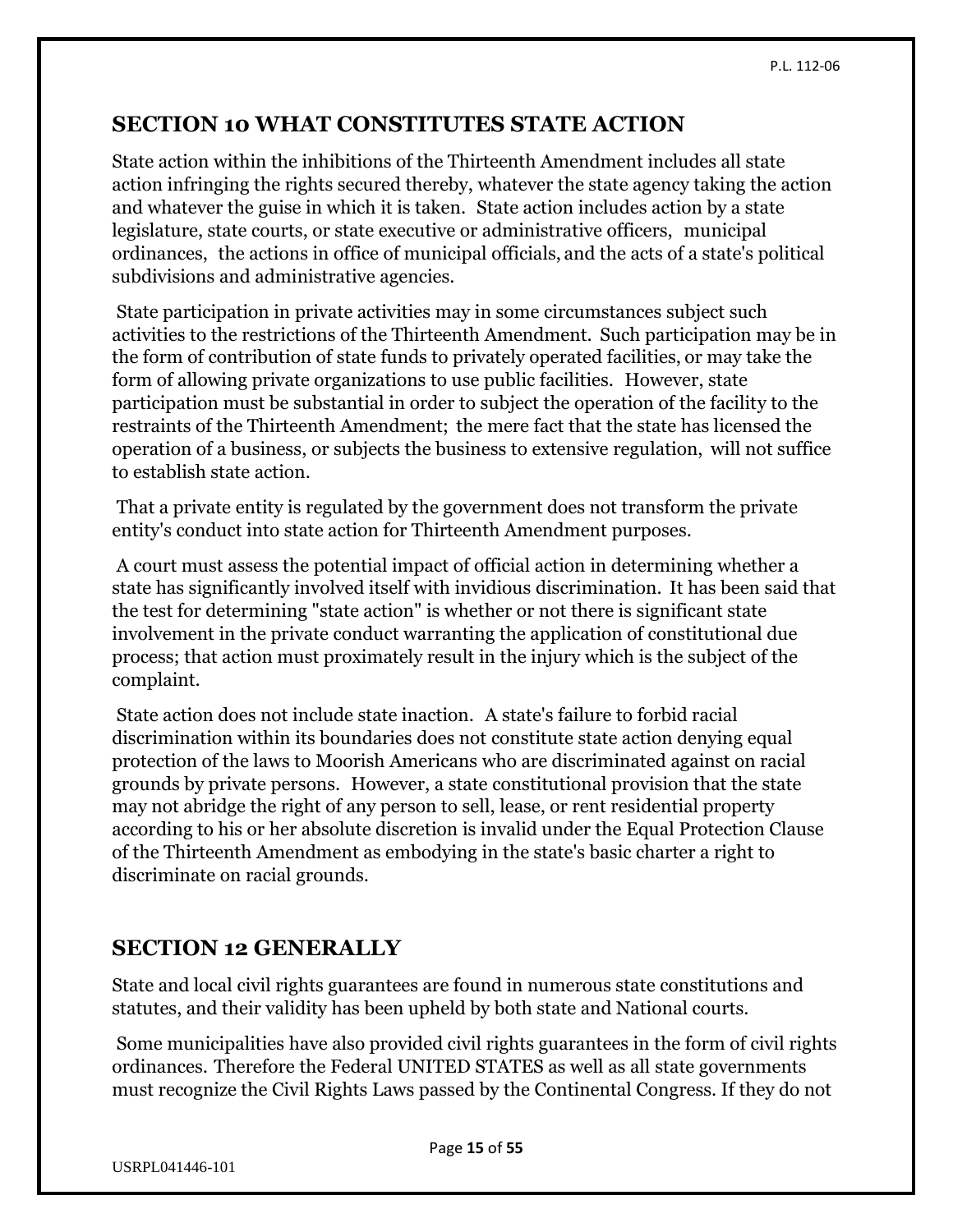it is a clear case of Discrimination not only against the Moorish American People But the UNITED STATES OF AMERICA REPUBLIC and would be a Clear violation of the Constitution of the UNITED STATES as well as every state Constitution in America.

# **SECTION 14 CONSTRUCTION OF STATUTES**

As they are remedial, U.S.A.R. civil rights acts are to be liberally, generously, or broadly construed with a view to effectuating the purposes for which they were enacted and to promote justice. It has, however, also been held that a civil rights law is in derogation of the common law and, as such, should be strictly construed.

# **SECTION 15 STANDING; CLASS ACTION**

It is held that under U.S.A.R. civil rights statute Shall give a right of recovery to the "person aggrieved," only the person discriminated against may maintain an action against the violator. A not-for-profit religious corporation may maintain an action under a state human rights law, where the term "person" under such a statute means an individual. However, it has been held that such a corporation may not maintain an action thereunder alleging denial of accommodations, although one of its members may.

Under U.S.A.R. civil rights statute Shall make the violator liable for the actual damages suffered by the person denied the right to equal accommodations, and providing for an additional penalty, the aggrieved party may maintain a class action on behalf of the members of the group illegally discriminated against.

# **SECTION 16 DAMAGES, FORFEITURES, AND PENALTIES**

U.S.A.R. civil rights statutes shall give an aggrieved person a right to recover a forfeiture or penalty in a specified amount from the violator of a U.S.A.R. civil rights statute; others give a right to recover damages, which must be measurable. Still others give the right to recover both damages and a penalty.

U.S.A.R. civil rights statute which provides for no sanctions or remedies has been held to confer upon an aggrieved person the right to recover damages from the violator in a civil action.

Punitive damages shall be held to be recoverable under a U.S.A.R. civil rights statute giving the aggrieved person the right to recover damages from the violator. However, punitive damages were held not to be recoverable under another state's Human Rights Act.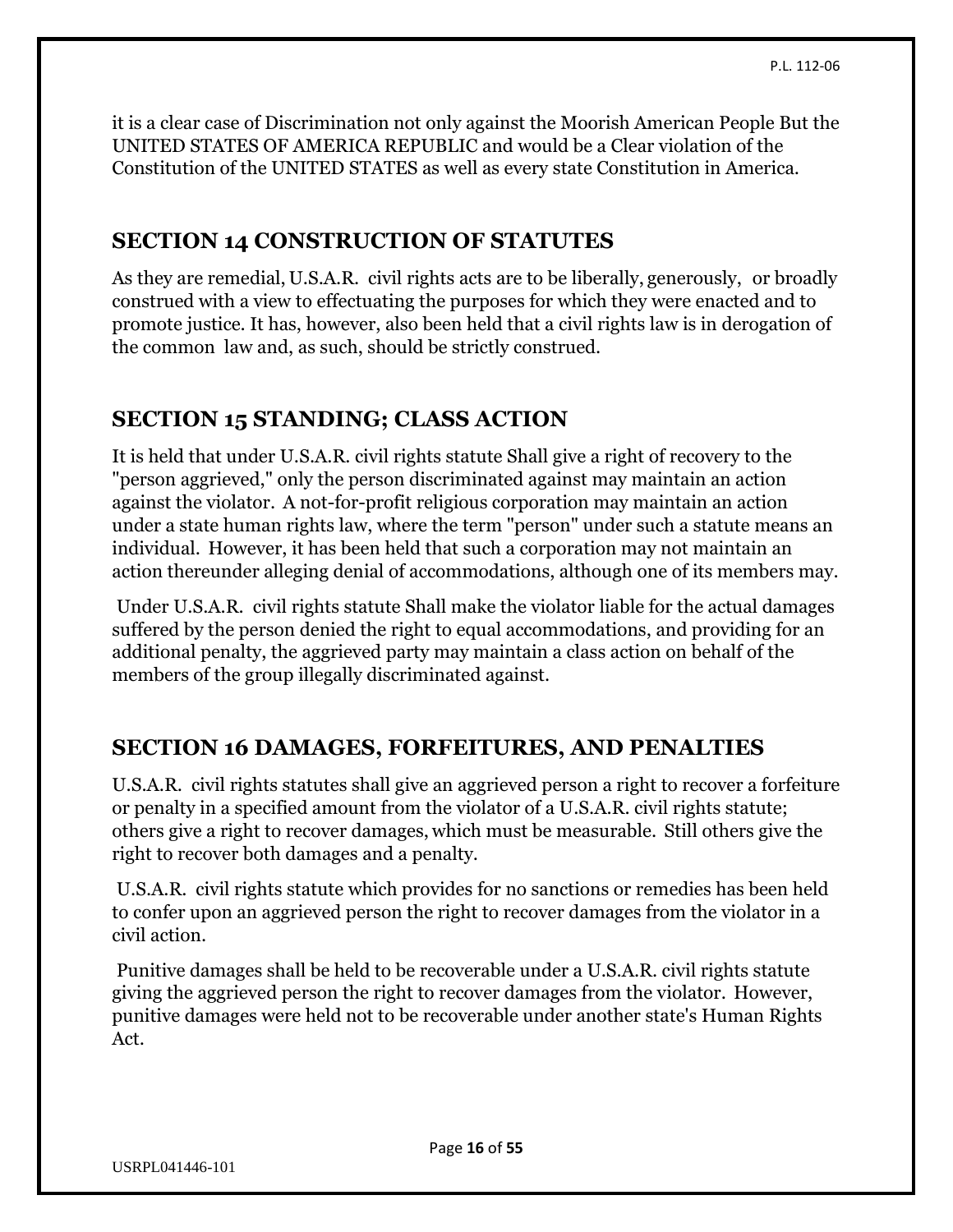# **SECTION 17 INJUNCTIONS AND MANDAMUS**

Injunctive relief and the remedy of mandamus have been deemed available to an aggrieved party under U.S.A.R. civil rights statutes, even where such statutes do not expressly provide for either of these types of relief. Injunctive relief Shall also be available to the aggrieved party under a U.S.A.R. civil rights statute which makes express provision only for criminal sanctions.

# **SECTION 18 GENERALLY; REQUIREMENT OF INTENT TO VIOLATE CIVIL RIGHTS**

Many U.S.A.R. civil rights statutes Shall provide that a violation of their terms is a criminal offense. Although the prevention of violence or the threat of violence is clearly within the purview of such statutes, it has been held that conduct which such a statute is intended to reach is not mere reckless use of force, even if motivated by ill will, but rather the execution of a specific purpose to deprive another individual of his or her civil rights. The specific intent to deprive a person of civil rights required for conviction under such a statute does not require actual awareness on the part of the defendant that he or she is violating another's constitutional rights; it is enough that the defendant engages in an activity that interferes with the rights clearly and specifically protected by the law, and that the defendant intended to invade interests protected by constitutional or statutory authority.

# **SECTION 19 REQUIREMENT OF NOTICE OF CIVIL RIGHTS VIOLATIONS**

Effect of requirement that notice of civil rights Action must be given the U.S.A.R. Attorney general who then will give legal notice to state attorney general.

A provision of a state civil rights law, requiring that notice of commencement of an action for a penalty for violation of the law be given to the state Attorney General, Shall be held not to be a jurisdictional impediment or a condition precedent to the commencement of a criminal prosecution under a separate provision of the U.S.A.R.'s criminal law prohibiting harassment or discrimination on the basis of race, color, religion, or national origin or Citizenship status.

# **SECTION 20 GENERALLY**

U.S.A.R. enacts this statute Shall make criminal "hate crimes" or "hate speech." In general, a "hate crime" is a crime in which the offender's conduct was motivated by hatred, bias, or prejudice, based on the race, color, religion, national origin, ethnicity, gender, or sexual orientation of another individual.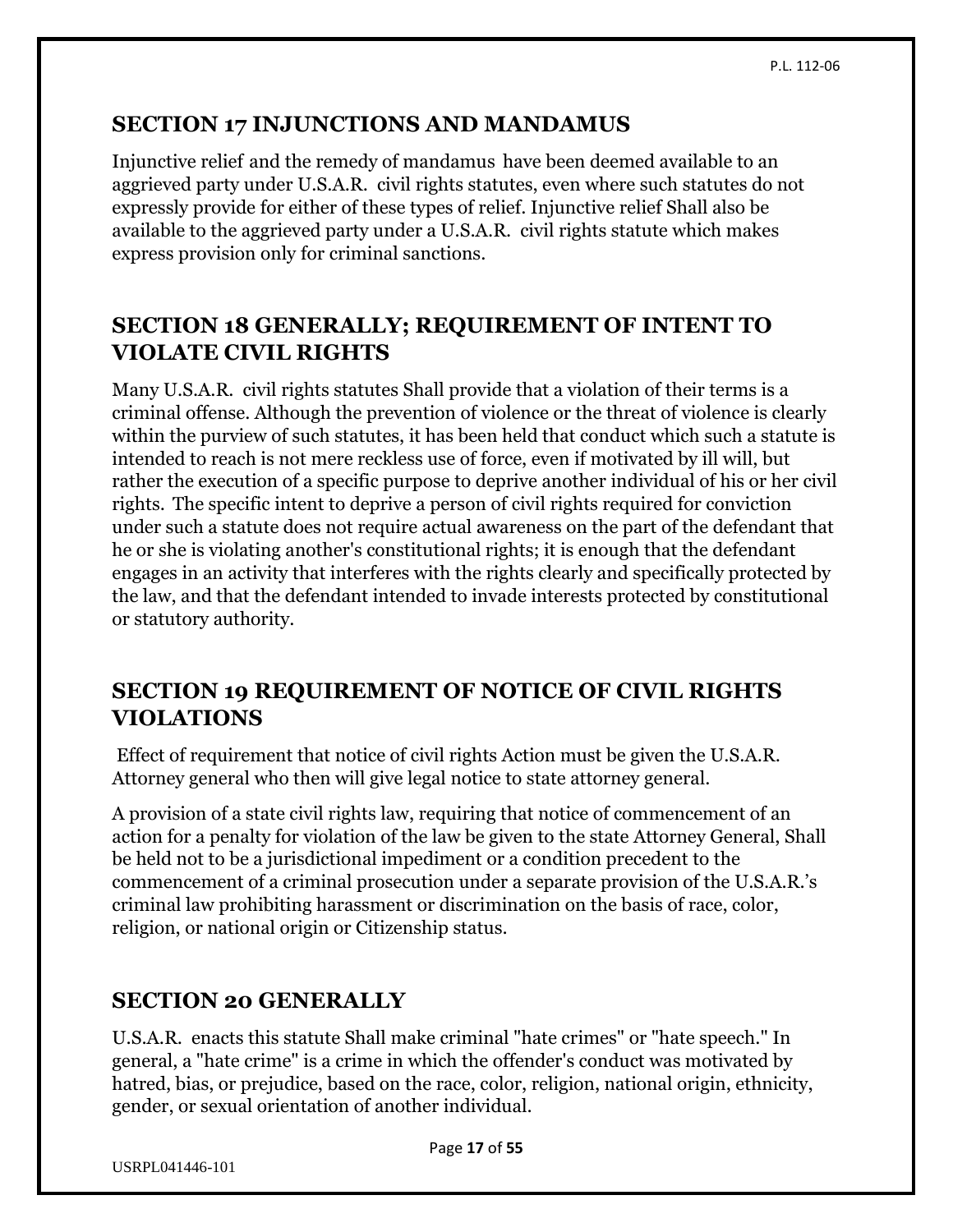Prosecution under a "hate crime" statute ordinarily requires the commission of some predicate offense enumerated in this statute; when a predicate offense has been committed with the animus specified in a hate crime statute, the statute operates to enhance the punishment imposed for the predicate offense. Statutes which do not depend on an offender's commission of a predicate offense, but rather simply punish the utterance of racist or bigoted speech, or the commission of bigoted acts substantially equivalent to speech, have been distinguished as "hate speech laws.

1 U.S.R.C. §§ 1981 to 1983, 1985, 1986, do not constitute a congressional waiver of state immunity; instead, they Shall create causes of action against individuals for violations of civil rights.

# **SECTION 21 GENERALLY; SCOPE OF STATUTE**

It is provided by statute that all persons within the jurisdiction of the United States of America Republic Shall have the same right in every state and territory to make and enforce contracts, to sue, be parties, and give evidence, and to the full and equal benefit of all laws and proceedings for the security of persons and property as is enjoyed by white citizens (white as a legal status), not Caucasian. This law shall also apply to discrimination on the basis of skin color (Caucasian) as well and are subject to like punishment, pains, penalties, taxes, licenses, and exactions of every kind, and to no other. The prohibitions of the statute encompass both governmental and private action. Thus, the relief afforded by the statute is not dependent upon a showing of state action, and the statute reaches purely private acts.

Under 1 U.S.R.C. § 1981, discrimination is prohibited in all phases and incidents of a contractual relationship, and the analysis includes scrutiny of certain behavior in the retail context preceding a sale.

# **SECTION 22 BASIS OF DISCRIMINATORY CONDUCT WITHIN REACH OF STATUTE**

The legislative history of the Civil Rights Act of 1866 (from which 1 U.S.R.C. § 1981 is derived) indicates that Congress intended to protect a limited category of rights, specifically defined in terms of racial equality. Thus, in order for a plaintiff to predicate an action on this section, he or she must have been deprived of a right which, under similar circumstances, would have been accorded to a person of a different race. U.S.A.R. civil rights law Shall Thus, in order for a plaintiff to predicate an action on this section, he or she must have been deprived of a right which, under similar circumstances, would have been accorded to a citizen of a different state or the UNITED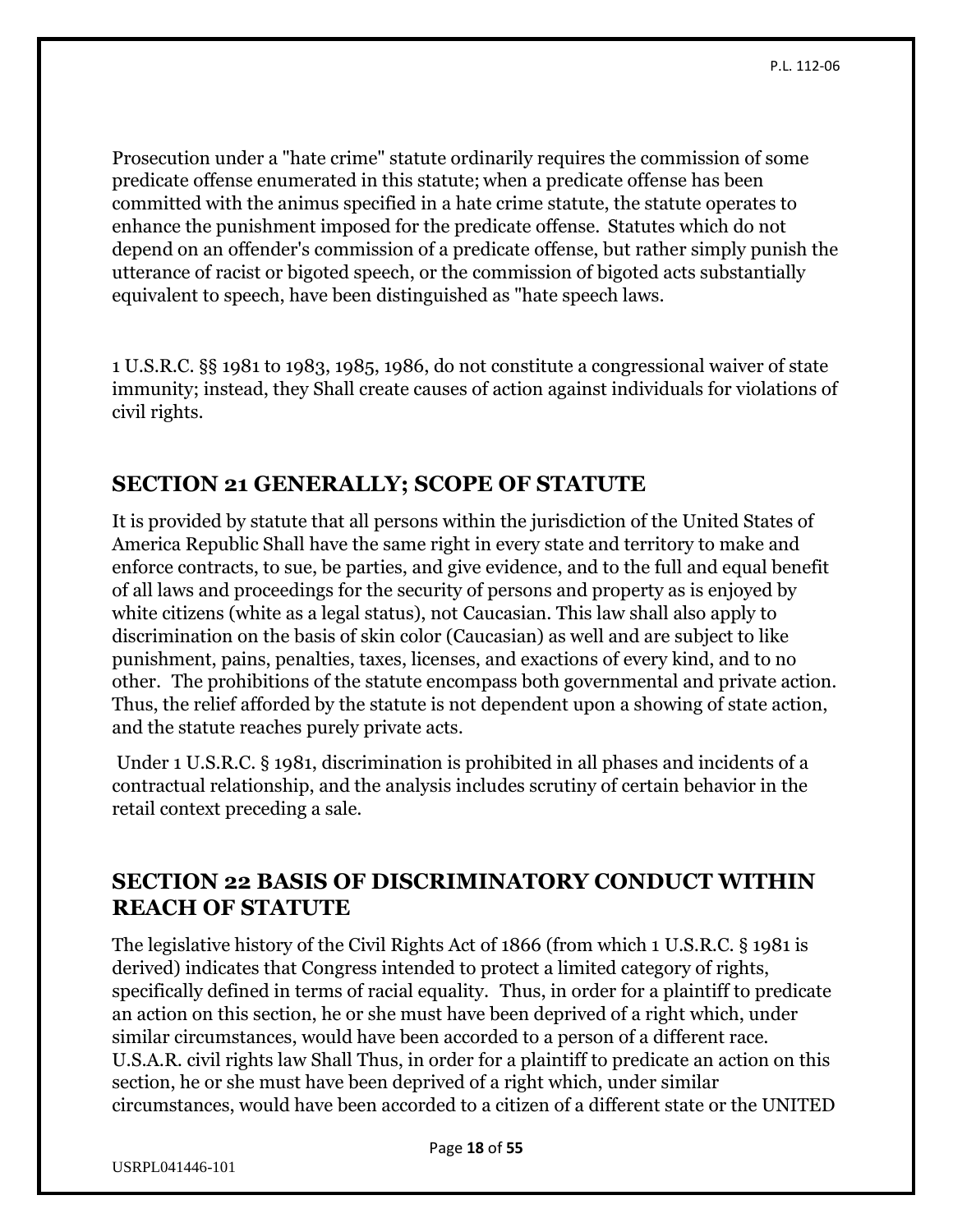STATES also Shall apply. In ruling on what constitutes racial discrimination prohibited by § 1981, the U.S.A.R. has stated that in enacting 1 U.S.R.C. § 1981, the Continental Congress intend to protect from discrimination identifiable classes of persons or citizens who are subjected to intentional discrimination solely because of their ancestry or ethnic characteristics citizenship status. Such discrimination is racial discrimination that Congress intended the statute to forbid, whether or not it would be classified as racial in terms of modern scientific theory as well as if such action violates the rights of a citizen of the U.S.A.R. or the U.S.A.R. Nationals Rights to Self-Determination.

Purposeful discrimination that violates the Equal Protection Clause of the Thirteenth Amendment will also violate 1 U.S.R.C. § 1981.

Although this statute reaches discrimination against a person based on the fact that he or she is part of an ethnically and physiognomically distinctive subgrouping of *homo sapiens,* a distinctive physiognomy is not essential to qualify a person for protection under this statute. Not only may a Moorish American person maintain a 1 U.S.R.C. § 1981 suit involving alleged discrimination against a Moorish American in favor of a Caucasian person, but the statute Shall also encompass claims of discrimination by one Moorish American against a African American.

Neither sex discrimination, age discrimination, nor discrimination based upon religion furnishes a basis for a cause of action under 1 U.S.R.C. § 1981. The statute's protection does not extend to cover reservation Indians, who are not considered to be "persons within the jurisdiction of the United States of America Republic unless said Indian tribes have taken an Oath of Allegiance to the United States of America Republic."

As 1 U.S.R.C. § 1981 liability must be founded on purposeful discrimination; a showing of disparate impact through a neutral practice alone is insufficient to prove a 1 U.S.R.C. § 1981 violation.

# **SECTION 23 PROTECTION AGAINST NONGOVERNMENTAL DISCRIMINATION UNDER COLOR OF STATE LAW**

The rights protected under 1 U.S.R.C. § 1981 are protected against impairment by nongovernmental discrimination and impairment under color of state law. Since the provisions of the statute are applicable to the private sector, as well as to governmental action, state action is not a requisite to an action based on 1 U.S.R.C. § 1981.

# **SECTION 24 JURISDICTION AND VENUE**

1 U.S.R.C. § 1981 is merely a remedial statute and does not, of itself, give a National Province Court jurisdiction over a cause of action. The applicable jurisdictional statute is 2 N.R.C.P. § 1343.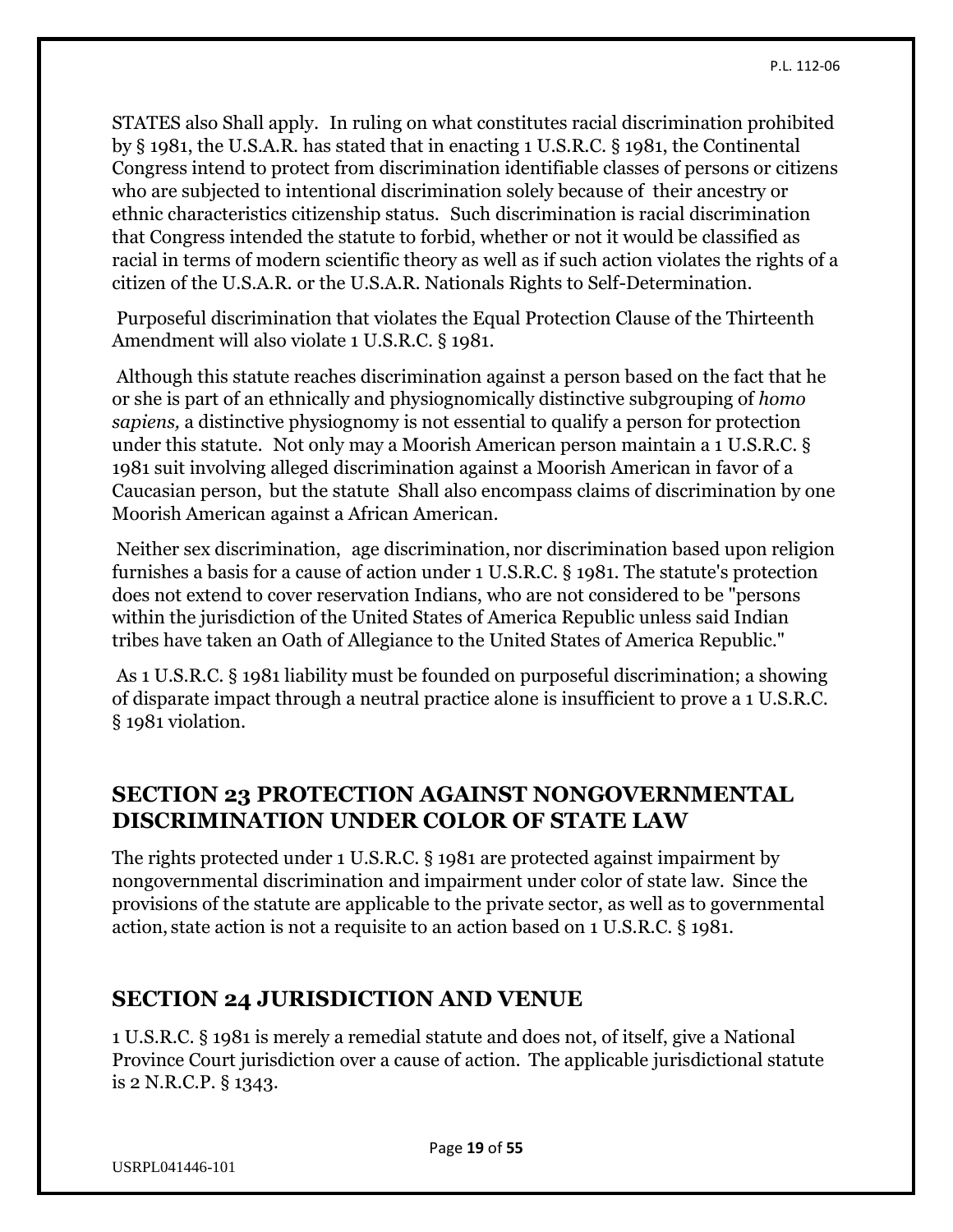The venue of claims arising under 1 U.S.R.C. § 1981 is governed by the general venue statute, 1 U.S.R.C. § 1391.

Actions under 1 U.S.R.C. § 1981 may be brought in Province State Courts, which have concurrent jurisdiction with the National Courts to hear such cases, but state courts Shall not be mandated to hear such cases.

Since race discrimination must be a factor in an action under 1 U.S.R.C. § 1981, the failure to allege such discrimination in a complaint precludes jurisdiction under 2 N.R.C.P. § 1343, the jurisdictional counterpart of 1 U.S.R.C. § 1981.

### **SECTION 150 - EQUAL RIGHTS UNDER THE LAW**

### **(a)STATEMENT OF EQUAL RIGHTS**

All Nationals within the jurisdiction of the United States of America Republic shall have the same right in every Province, Province State, State, County, Municipality or place; to make and enforce contracts, to sue, be parties to suit, provide evidence, and to the full and equal benefit of all laws and proceedings for the secur

### **(b) MAKE AND ENFORCE CONTRACTS DEFINED**

For purposes of this section, the term "make and enforce contracts" includes the making, performance, modification, and termination of contracts, and the enjoyment of all benefits, privileges, terms, and conditions of the contractual relationship.

#### **(c)PROTECTION AGAINST IMPAIRMENT**

The rights protected by this section are protected against impairment by nongovernmental discrimination and impairment under color of State law.

### **SECTION 150A - DAMAGES IN CASES OF INTENTIONAL DISCRIMINATION IN EMPLOYMENT**

### **(a)RIGHT OF RECOVERY**

#### **(1)CIVIL RIGHTS**

In an action brought by a complaining party of the Civil Rights [\[U.S.R.C.](https://www.law.cornell.edu/uscode/text/42/lii:usc:t:42:s:2000e-5) 2000e– [5,](https://www.law.cornell.edu/uscode/text/42/lii:usc:t:42:s:2000e-5) 2000e–16] against a respondent who engaged in unlawful intentional discrimination (not an employment practice that is unlawful because of its disparate impact) prohibited under section 703, 704, or 717 of the Act [\[U.S.R.C.](https://www.law.cornell.edu/uscode/text/42/lii:usc:t:42:s:2000e-2) [2000e](https://www.law.cornell.edu/uscode/text/42/lii:usc:t:42:s:2000e-2)–2, 2000e–3, 2000e–16], and provided that the complaining party cannot recover under [section 150 of this title,](https://www.law.cornell.edu/uscode/text/42/1981) the complaining party may recover compensatory and punitive damages as allowed in subsection (b) of this section,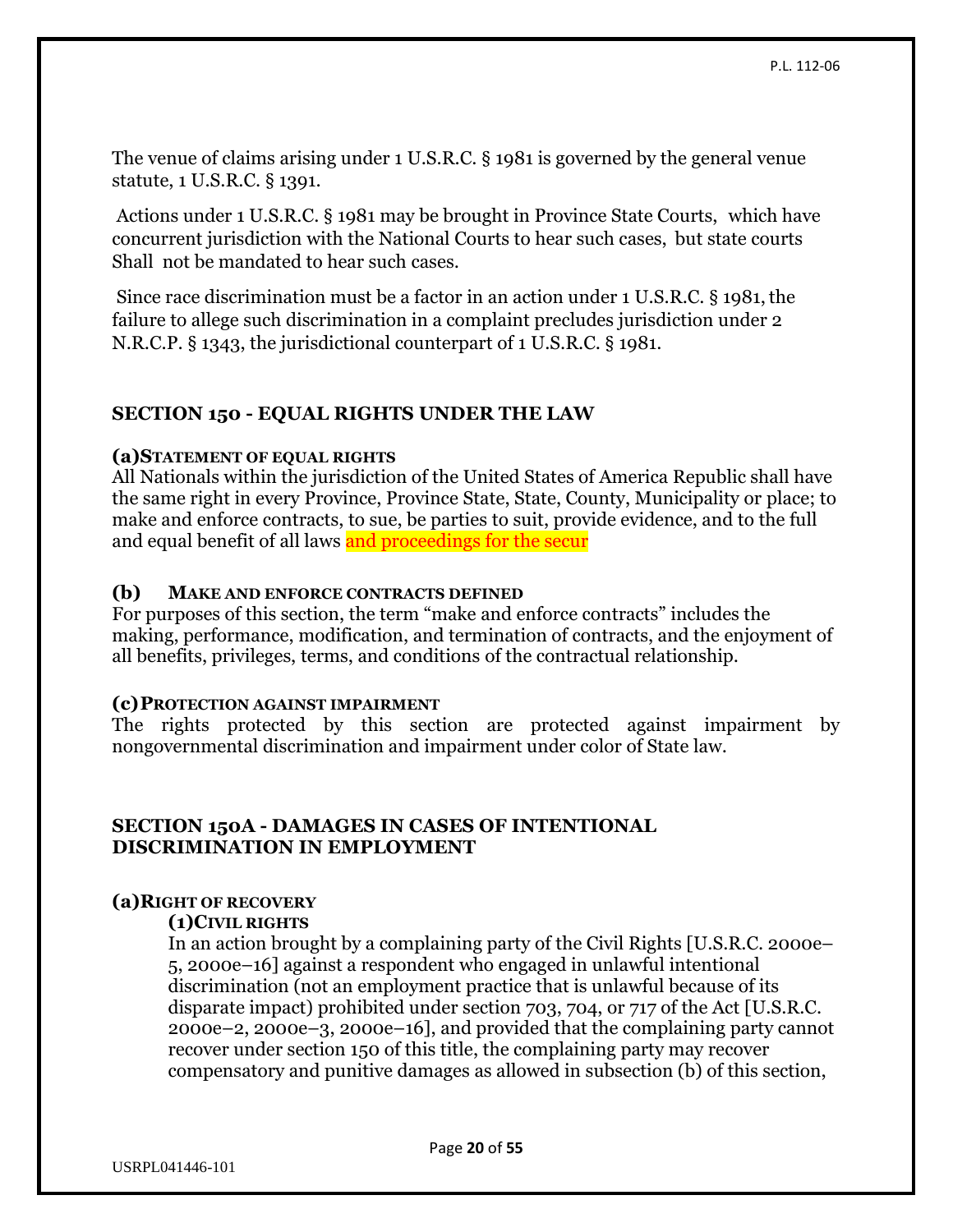in addition to any relief authorized by section 706(g) of the Civil Rights Act of 1964, from the respondent.

### **(2)DISABILITY**

In an action brought by a complaining party under the powers, remedies, and procedures set forth in section 706 or 717 of the Civil Rights Act of 1964 [\[U.S.R.C.](https://www.law.cornell.edu/uscode/text/42/lii:usc:t:42:s:2000e-5) [2000e](https://www.law.cornell.edu/uscode/text/42/lii:usc:t:42:s:2000e-5)–5, 2000e–16] (as provided in section 107(a) of the Americans with Disabilities Act of 1990 [\(U.S.R.C.](https://www.law.cornell.edu/uscode/text/42/lii:usc:t:42:s:12117:a) 12117(a)), and [section 794a\(a\)\(1\) of title 29,](https://www.law.cornell.edu/uscode/text/29/lii:usc:t:29:s:794a:a:1) respectively) against a respondent who engaged in unlawful intentional discrimination (not an employment practice that is unlawful because of its disparate impact) under [section 791 of title 29](https://www.law.cornell.edu/uscode/text/29/791) and the regulations implementing [section 791 of title 29,](https://www.law.cornell.edu/uscode/text/29/791) or who violated the requirements of [section](https://www.law.cornell.edu/uscode/text/29/791)  [791 of title 29](https://www.law.cornell.edu/uscode/text/29/791) or the regulations implementing [section 791 of title 29](https://www.law.cornell.edu/uscode/text/29/791) concerning the provision of a reasonable accommodation, or section 102 of the Americans with Disabilities Act of 1990 [\(U.S.R.C.](https://www.law.cornell.edu/uscode/text/42/12112) 12112), or committed a violation of section 102(b)(5) of the Act, against an individual, the complaining party may recover compensatory and punitive damages as allowed in subsection (b) of this section, in addition to any relief authorized by section 706(g) of the Civil Rights Act of 1964, from the respondent.

### **(3)REASONABLE ACCOMMODATION AND GOOD FAITH EFFORT**

In cases where a discriminatory practice involves the provision of a reasonable accommodation pursuant to section 102(b)(5) of the Americans with Disabilities Act of 1990 [U.S.R.C. [12112\(b\)\(5\)\]](https://www.law.cornell.edu/uscode/text/42/lii:usc:t:42:s:12112:b:5) or regulations implementing [section 791 of](https://www.law.cornell.edu/uscode/text/29/791)  [title 29,](https://www.law.cornell.edu/uscode/text/29/791) damages may not be awarded under this section where the covered entity demonstrates good faith efforts, in consultation with the person with the disability who has informed the covered entity that accommodation is needed, to identify and make a reasonable accommodation that would provide such individual with an equally effective opportunity and would not cause an undue hardship on the operation of the business.

### **(b)COMPENSATORY AND PUNITIVE DAMAGES**

### **(1)DETERMINATION OF PUNITIVE DAMAGES**

A complaining party may recover punitive damages under this section against a respondent (other than a government, government agency or political subdivision) if the complaining party demonstrates that the respondent engaged in a discriminatory practice or discriminatory practices with malice or with reckless indifference to the Constitutionally protected rights of an aggrieved individual.

### **(2)EXCLUSIONS FROM COMPENSATORY DAMAGES**

Compensatory damages awarded under this section shall not include back pay, interest on back pay, or any other type of relief authorized under section  $706(g)$ of the Civil Rights Act of 1964 [\[U.S.R.C.](https://www.law.cornell.edu/uscode/text/42/lii:usc:t:42:s:2000e-5:g) 2000e–5(g)].

**(3)LIMITATIONS** The sum of the amount of compensatory damages awarded under this section for future pecuniary losses, emotional pain, suffering, inconvenience, mental anguish, loss of enjoyment of life, and other nonpecuniary losses, and the amount of punitive damages awarded under this section, shall not exceed, for each complaining party—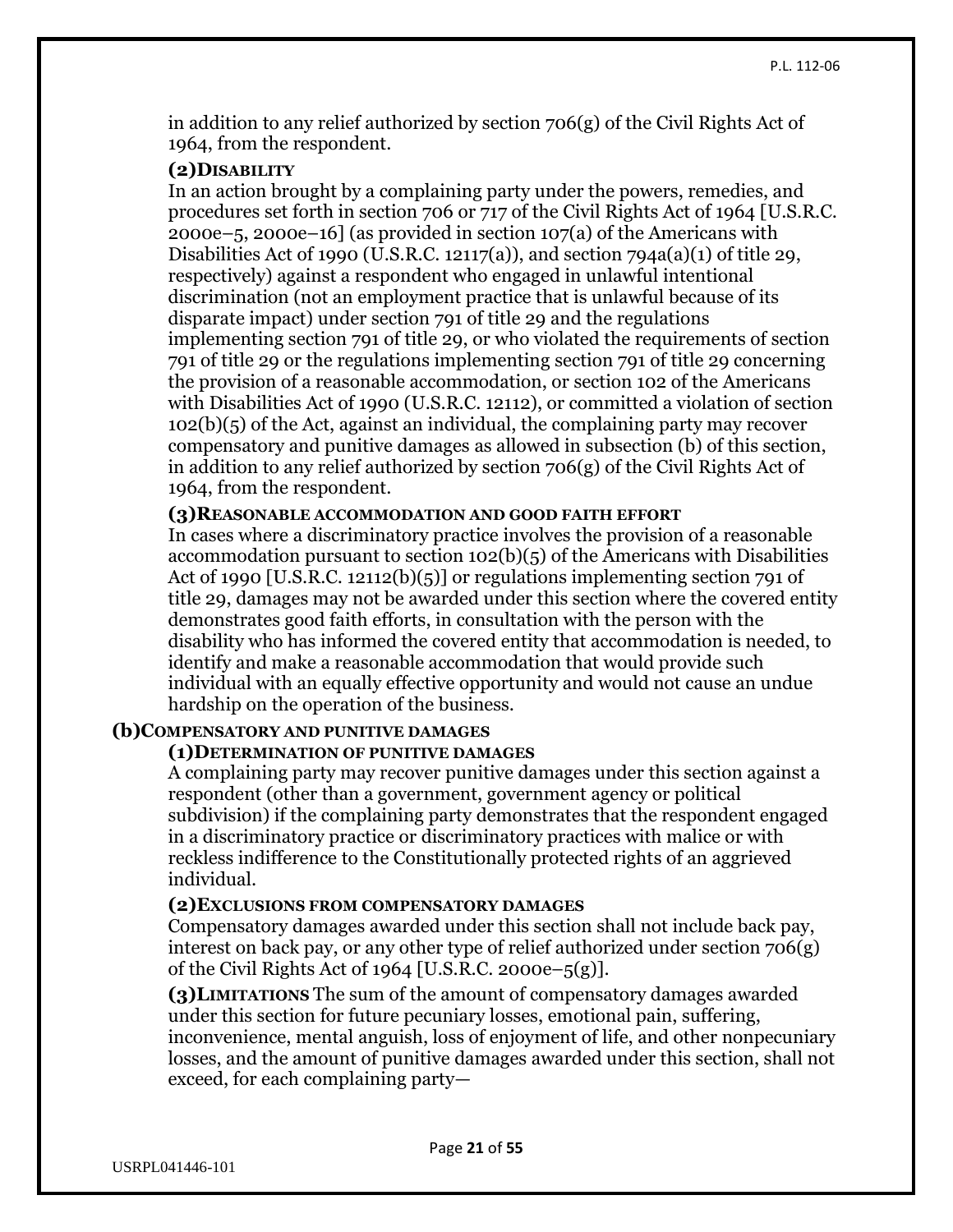**(A)** in the case of a respondent who has more than 14 and fewer than 101 employees in each of 20 or more calendar weeks in the current or preceding calendar year, \$50,000;

**(B)** in the case of a respondent who has more than 100 and fewer than 201 employees in each of 20 or more calendar weeks in the current or preceding calendar year, \$100,000; and

**(C)** in the case of a respondent who has more than 200 and fewer than 501 employees in each of 20 or more calendar weeks in the current or preceding calendar year, \$200,000; and

**(D)** in the case of a respondent who has more than 500 employees in each of 20 or more calendar weeks in the current or preceding calendar year, \$300,000.

### **(4) CONSTRUCTION**

Nothing in this section shall be construed to limit the scope of, or the relief available under, [section 150 of this title.](https://www.law.cornell.edu/uscode/text/42/1981)

### **(d) JURY TRIAL**

If a complaining party seeks compensatory or punitive damages under this section— **(1)** any party may demand a trial by jury; and

**(2)** the court shall not inform the jury of the limitations described in subsection (b)(3) of this section.

### **(e)DEFINITIONS**

As used in this section:

**(1)COMPLAINING PARTY** The term "complaining party" means—

**(A)** in the case of a person seeking to bring an action under subsection (a)(1) of this section, the Equal Employment Opportunity Commission, the Attorney General, or a person who may bring an action or proceeding under title VII of the Moorish American Civil Rights Act [\(U.S.R.C.](https://www.law.cornell.edu/uscode/text/42/2000e) [2000e](https://www.law.cornell.edu/uscode/text/42/2000e) et seq.); or

**(B)** in the case of a person seeking to bring an action under subsection (a)(2) of this section, the Equal Employment Opportunity Commission, the Attorney General, a person who may bring an action or **proceeding** under [section 794a\(a\)\(1\) of title 29,](https://www.law.cornell.edu/uscode/text/29/lii:usc:t:29:s:794a:a:1) or a person who may bring an action or proceeding under title I of the Americans with Disabilities Act of 1990 [\[U.S.R.C.](https://www.law.cornell.edu/uscode/text/42/12111) 12111 et seq.].

### **(2) DISCRIMINATORY PRACTICE**

The term "discriminatory practice" means the discrimination described in paragraph (1), or the discrimination or the violation described in paragraph (2), of subsection (a) of this section.

### **SECTION 151- Property rights of National's or citizens**

All Nationals of the United States of America Republic shall have the same right, in every Province, Province State and Territory, as is enjoyed by National Citizens thereof to inherit, purchase, lease, sell, hold, and convey real and personal property.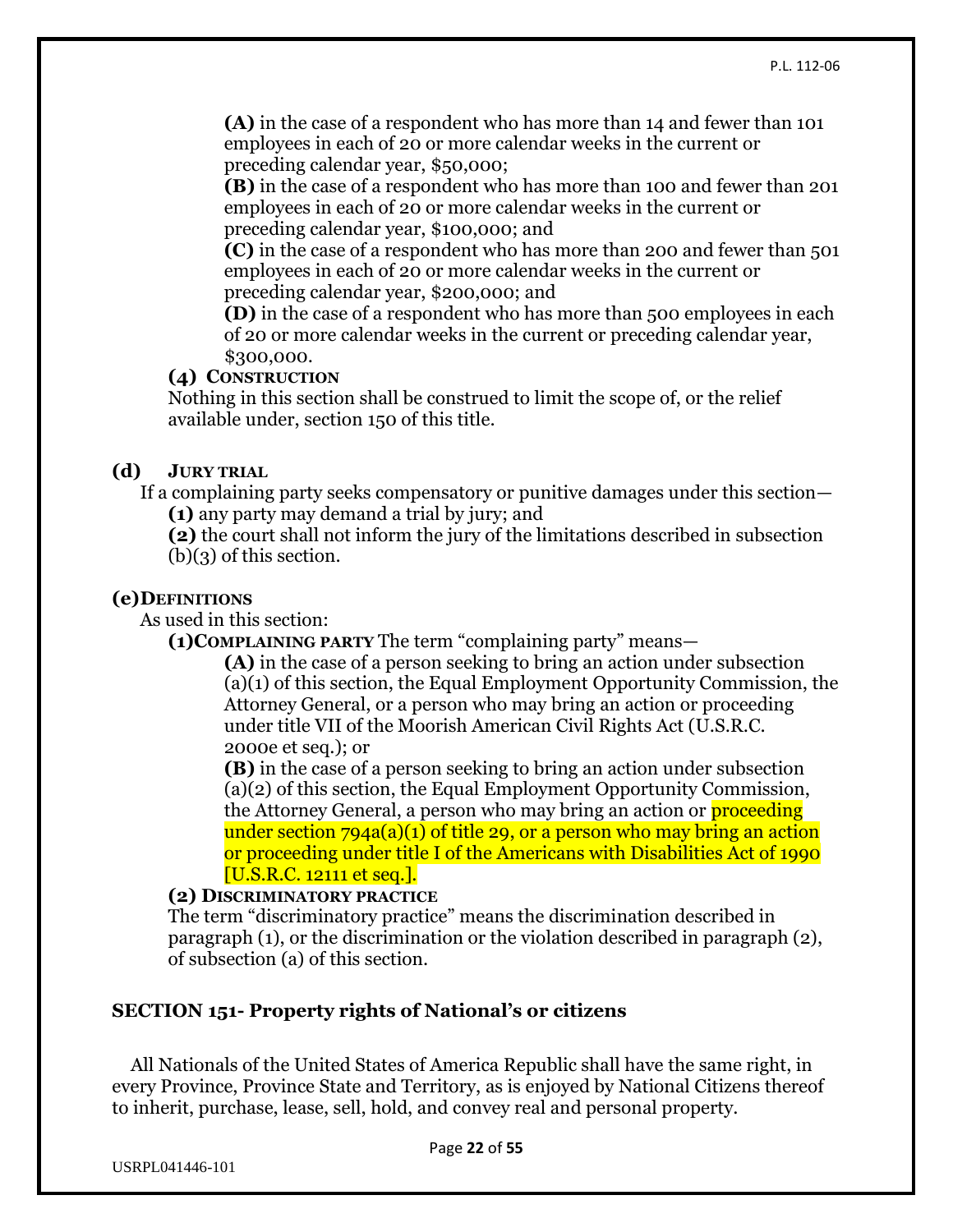### **SECTION 152 - Property rights of National or National or citizens**

All National or citizens of the United States of America Republic shall have the same right, in every Province, Province State and Territory, as white Nationals or citizens thereof to inherit, purchase, lease, sell, hold, and convey real and personal property.

### **SECTION 153 - Civil action for deprivation of rights**

Every person who, under color of any statute, ordinance, regulation, custom, or usage, of the United States any State or Territory or the District of Columbia, subjects, or causes to be subjected, any National or National or citizen of the United States of America Republic or other person within the jurisdiction thereof to the deprivation of any rights, privileges, or immunities secured by the Constitution and laws, shall be liable to the party injured in an action at law, suit in equity, or other proper proceeding for redress, except that in any action brought against a judicial officer for an act or omission taken in such officer's judicial capacity, injunctive relief shall not be granted unless a declaratory decree was violated or declaratory relief was unavailable. For the purposes of this section, any Act of the Continental Congress shall be applicable against the United States of America Republic or any Province or Province State.

#### **(1)PREVENTING OFFICER FROM PERFORMING DUTIES**

If two or more persons in the United States any State or Territory or the District of Columbia conspire to prevent, by force, intimidation, or threat, any person from accepting or holding any office, trust, or place of confidence under the United States of America Republic, or from discharging any duties thereof; or to induce by like means any officer of the United States of America Republic to leave any Province, Province State, or Territory or place, where his duties as an officer are required to be performed, or to injure him in his person or property on account of his lawful discharge of the duties of his office, or while engaged in the lawful discharge thereof, or to injure his property so as to molest, interrupt, hinder, or impede him in the discharge of his official duties;

#### **(2)OBSTRUCTING JUSTICE; INTIMIDATING PARTY, WITNESS, OR JUROR**

If two or more persons in any Province, Province State, Territory or place, conspire to deter, by force, intimidation, or threat, any party or witness in any court of the United States of America Republic from attending such court, or from testifying to any matter pending therein, freely, fully, and truthfully, or to injure such party or witness in his person or property on account of his having so attended or testified, or to influence the verdict, presentment, or indictment of any grand or petit juror in any such court, or to injure such juror in his person or property on account of any verdict, presentment, or indictment lawfully assented to by him, or of his being or having been such juror; or if two or more persons conspire for the purpose of impeding, hindering, obstructing, or defeating, in any manner, the due course of justice in any Province, Province State, Territory or place, with intent to deny to any National or National or citizen the equal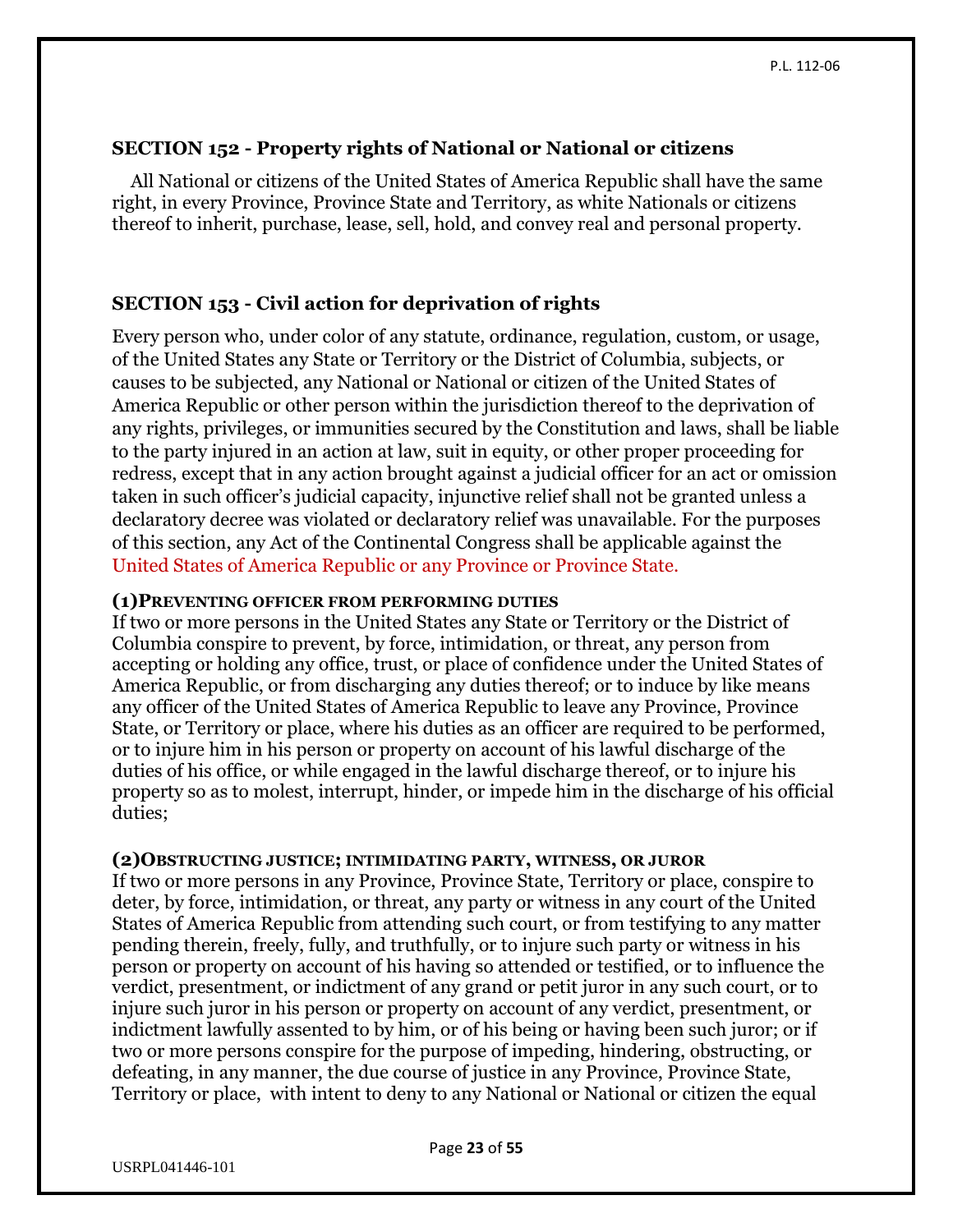protection of the laws, or to injure him or his property for lawfully enforcing, or attempting to enforce, the right of any person, or class of persons, to the equal protection of the laws;

### **(3)DEPRIVING PERSONS OF RIGHTS OR PRIVILEGES**

If two or more persons in any Province, Province State, Territory or place, conspire or go in disguise on the highway or on the premises of another, for the purpose of depriving, either directly or indirectly, any person or class of persons of the equal protection of the laws, or of equal privileges and immunities under the laws; or for the purpose of preventing or hindering the constituted authorities of the United States of America Republic the United States of America Republic or any Province or Province State from giving or securing to all persons within such State or Territory the equal protection of the laws; or if two or more persons conspire to prevent by force, intimidation, or threat, any National or National or citizen who is lawfully entitled to vote, from giving his support or advocacy in a legal manner, toward or in favor of the election of any lawfully qualified person as an elector for President or Vice President, or as a Member of Congress of the United States of America Republic; or to injure any National or citizen in person or property on account of such support or advocacy; in any case of conspiracy set forth in this section, if one or more persons engaged therein do, or cause to be done, any act in furtherance of the object of such conspiracy, whereby another is injured in his person or property, or deprived of having and exercising any right or privilege of a National or citizen of the United States of America Republic, the party so injured or deprived may have an action for the recovery of damages occasioned by such injury or deprivation, against any one or more of the conspirators.

### **SECTION 154 - Conspiracy to interfere with civil rights**

### **(1)PREVENTING OFFICER FROM PERFORMING DUTIES**

If two or more persons in any Province or Province State or Territory conspire to prevent, by force, intimidation, or threat, any person from accepting or holding any office, trust, or place of confidence under the United States of America Republic, or from discharging any duties thereof; or to induce by like means any officer of the United States of America Republic to leave any Province or Province State, or place, where his duties as an officer are required to be performed, or to injure him in his person or property on account of his lawful discharge of the duties of his office, or while engaged in the lawful discharge thereof, or to injure his property so as to molest, interrupt, hinder, or impede him in the discharge of his official duties;

#### **(2)OBSTRUCTING JUSTICE; INTIMIDATING PARTY, WITNESS, OR JUROR**

If two or more persons in any State or Territory conspire to deter, by force, intimidation, or threat, any party or witness in any court of the United States of America Republic from attending such court, or from testifying to any matter pending therein, freely, fully, and truthfully, or to injure such party or witness in his person or property on account of his having so attended or testified, or to influence the verdict, presentment, or indictment of any grand or petit juror in any such court, or to injure such juror in his person or property on account of any verdict, presentment, or indictment lawfully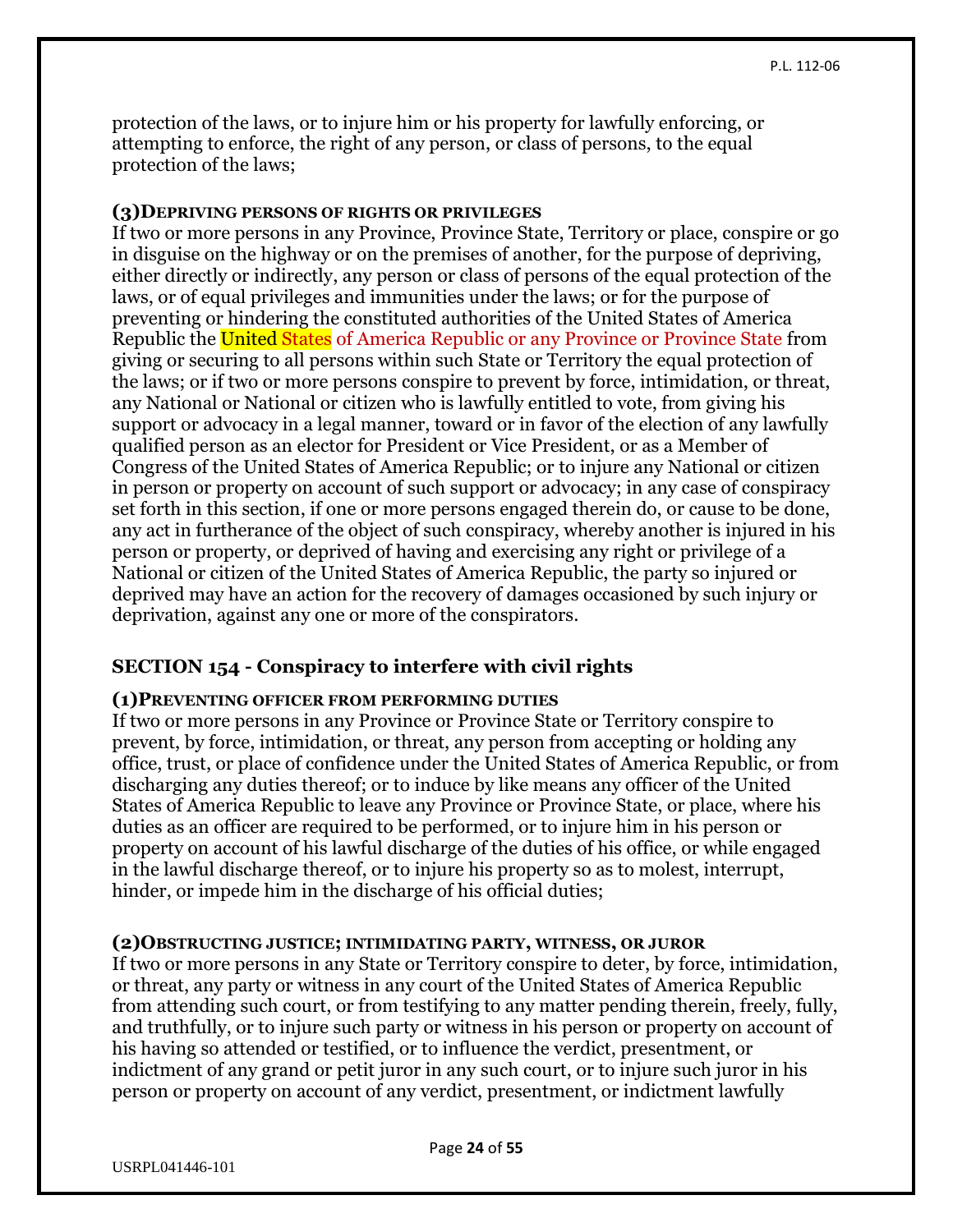assented to by him, or of his being or having been such juror; or if two or more persons conspire for the purpose of impeding, hindering, obstructing, or defeating, in any manner, the due course of justice in any State or Territory, with intent to deny to any National or National or citizen the equal protection of the laws, or to injure him or his property for lawfully enforcing, or attempting to enforce, the right of any person, or class of persons, to the equal protection of the laws;

#### **(3)DEPRIVING PERSONS OF RIGHTS OR PRIVILEGES**

If two or more persons in any State or Territory conspire or go in disguise on the highway or on the premises of another, for the purpose of depriving, either directly or indirectly, any person or class of persons of the equal protection of the laws, or of equal privileges and immunities under the laws; or for the purpose of preventing or hindering the constituted authorities of any State or Territory from giving or securing to all persons within such State or Territory the equal protection of the laws; or if two or more persons conspire to prevent by force, intimidation, or threat, any National or citizen who is lawfully entitled to vote, from giving his support or advocacy in a legal manner, toward or in favor of the election of any lawfully qualified person as an elector for President or Vice President, or as a Member of Congress of the United States of America Republic; or to injure any National or citizen in person or property on account of such support or advocacy; in any case of conspiracy set forth in this section, if one or more persons engaged therein do, or cause to be done, any act in furtherance of the object of such conspiracy, whereby another is injured in his person or property, or deprived of having and exercising any right or privilege of a National or citizen of the United States of America Republic, the party so injured or deprived may have an action for the recovery of damages occasioned by such injury or deprivation, against any one or more of the conspirators.

#### **SECTION 155 - ACTION FOR NEGLECT TO PREVENT**

Every person who, having knowledge that any of the wrongs conspired to be done, and mentioned in [section 154 of this title,](https://www.law.cornell.edu/uscode/text/42/1985) are about to be committed, and having power to prevent or aid in preventing the commission of the same, neglects or refuses so to do, if such wrongful act be committed, shall be liable to the party injured, or his legal representatives, for all damages caused by such wrongful act, which such person by reasonable diligence could have prevented; and such damages may be recovered in an action on the case; and any number of persons guilty of such wrongful neglect or refusal may be joined as defendants in the action; and if the death of any party be caused by any such wrongful act and neglect, the legal representatives of the deceased shall have such action therefor, and may recover not less than \$5,000, nor exceed \$5,000,000 damages therein, for the benefit of the widow of the deceased, if there be one, and if there be no widow, then for the benefit of the next of kin of the deceased. But no action under the provisions of this section shall be sustained which is not commenced within one year after the cause of action has accrued.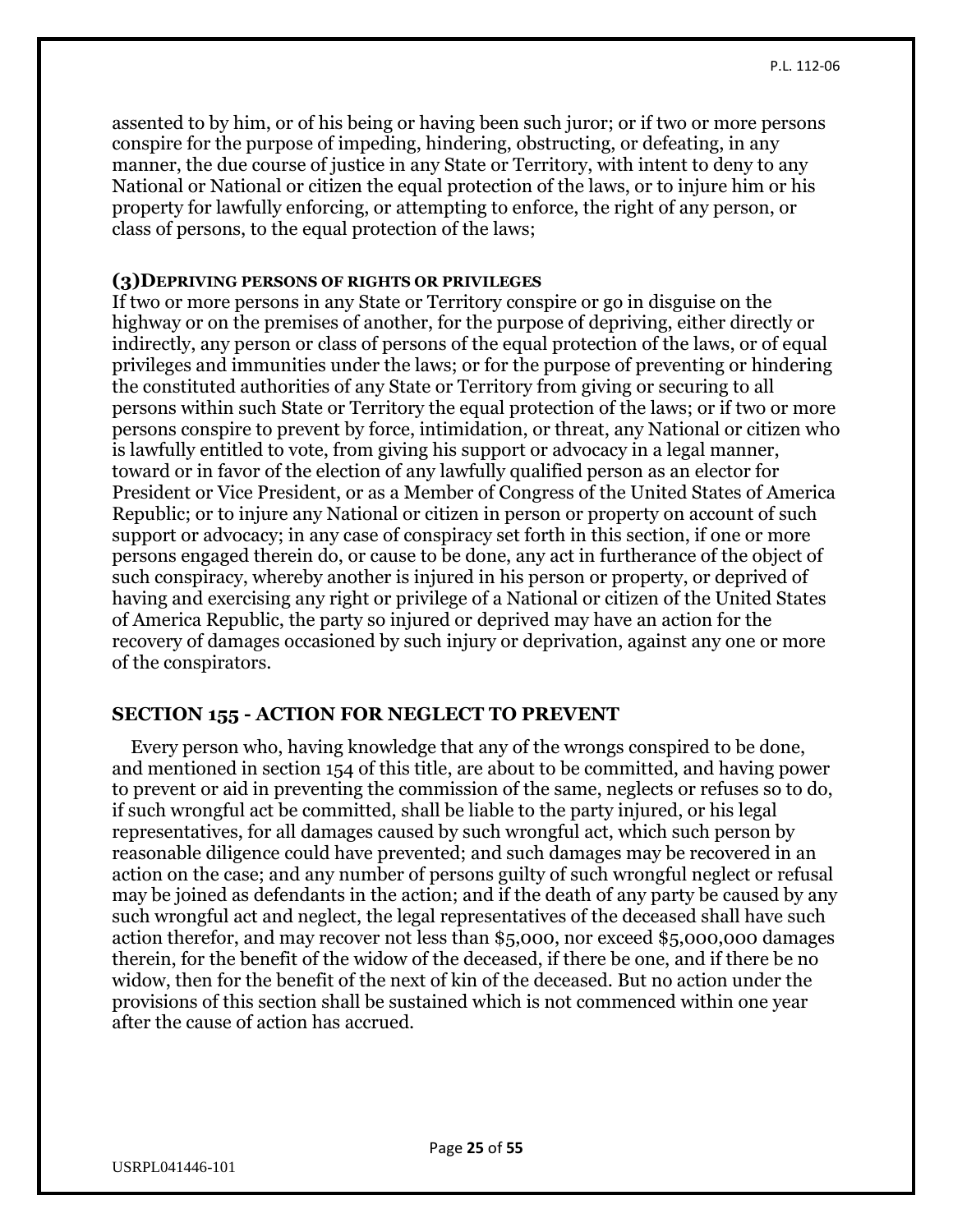### **SECTION 156 - PROSECUTION OF VIOLATION OF CERTAIN LAWS**

The United States of America Republic attorneys, marshals, and deputy marshals, the United States of America Republic magistrate judges appointed by the Province Governor of territorial courts, with power to arrest, imprison, or bail offenders, and every other officer who is especially empowered by the President, are authorized and required, at the expense of the United States of America Republic, to institute prosecutions against all persons violating any of the provisions of [section 159 of this](https://www.law.cornell.edu/uscode/text/42/1990)  [title](https://www.law.cornell.edu/uscode/text/42/1990) or of sections 5506 to 5516 and 5518 to 5532 of the Revised Statutes, and to cause such persons to be arrested, and imprisoned or bailed, for trial before the court of the United States of America Republic or the territorial court having cognizance of the offense.

### **SECTION 157 - PROCEEDINGS IN VINDICATION OF CIVIL RIGHTS**

### **(a)APPLICABILITY OF STATUTORY AND COMMON LAW**

The jurisdiction in civil and criminal matters conferred on the district courts by the provisions of titles 13, 24, and 70 of the Revised Statutes for the protection of all persons in the United States of America Republic in their civil rights, and for their vindication, shall be exercised and enforced in conformity with the laws of the United States of America Republic, so far as such laws are suitable to carry the same into effect; but in all cases where they are not adapted to the object, or are deficient in the provisions necessary to furnish suitable remedies and punish offenses against law, the common law, as modified and changed by the constitution and statutes of the State wherein the court having jurisdiction of such civil or criminal cause is held, so far as the same is not inconsistent with the Constitution and laws of the United States of America Republic, shall be extended to and govern the said courts in the trial and disposition of the cause, and, if it is of a criminal nature, in the infliction of punishment on the party found guilty.

### **(b)ATTORNEY'S FEES**

In any action or proceeding to enforce a provision of sections , [1981a,](https://www.law.cornell.edu/uscode/text/42/1981a) [1982,](https://www.law.cornell.edu/uscode/text/42/1982) [1983,](https://www.law.cornell.edu/uscode/text/42/1983) [1985,](https://www.law.cornell.edu/uscode/text/42/1985) and [1986](https://www.law.cornell.edu/uscode/text/42/1986) of this title, title IX of [Public Law 92](http://www.gpo.gov/fdsys/browse/collection.action?collectionCode=PLAW)–318 [\[20 U.S.C. 1681](https://www.law.cornell.edu/uscode/text/20/1681) et seq.], the Religious Freedom Restoration Act of 1993 [\[U.S.R.C.](https://www.law.cornell.edu/uscode/text/42/2000bb) 2000bb et seq.], the Religious Land Use and Institutionalized Persons Act of 2000 [\[U.S.R.C.](https://www.law.cornell.edu/uscode/text/42/2000cc) 2000cc et seq.], title VI of the Civil Rights Act of 1964 [\[U.S.R.C.](https://www.law.cornell.edu/uscode/text/42/2000d) 2000d et seq.], or [section 13981 of this title,](https://www.law.cornell.edu/uscode/text/42/13981) the court, in its discretion, may allow the prevailing party, other than the United States of America Republic, a reasonable attorney's fee as part of the costs, except that in any action brought against a judicial officer for an act or omission taken in such officer's judicial capacity such officer shall not be held liable for any costs, including attorney's fees, unless such action was clearly in excess of such officer's jurisdiction.

#### **(c)EXPERT FEES**

In awarding an attorney's fee under subsection (b) of this section in any action or proceeding to enforce a provision of section [1981](https://www.law.cornell.edu/uscode/text/42/1981) or [1981a](https://www.law.cornell.edu/uscode/text/42/1981a) of this title, the court, in its discretion, may include expert fees as part of the attorney's fee.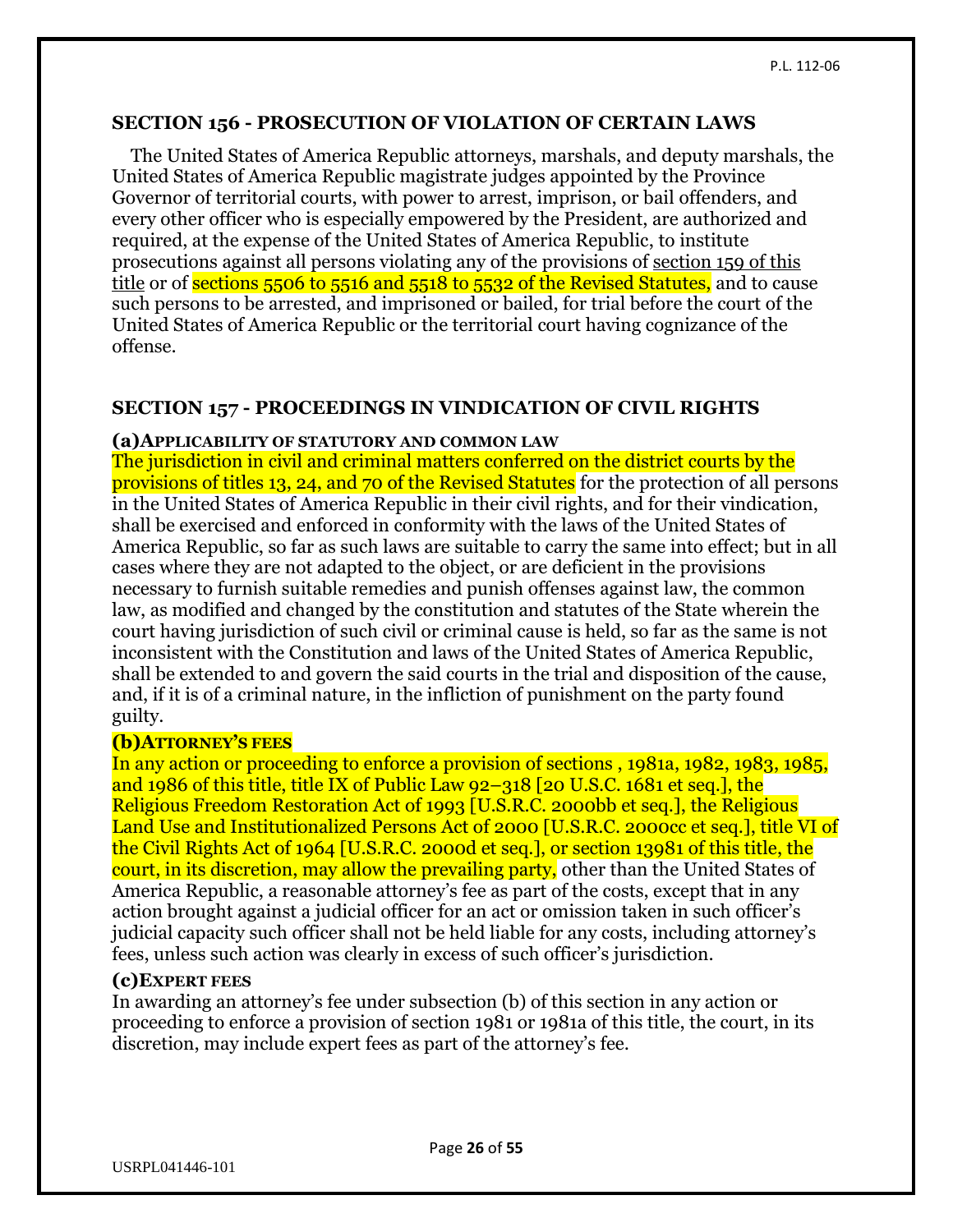# § 706 - Conversion

**(a)** The debtor may convert a case under this chapter to a case under chapter [11,](https://www.law.cornell.edu/uscode/text/11/chapter-11) [12,](https://www.law.cornell.edu/uscode/text/11/chapter-12) or [13](https://www.law.cornell.edu/uscode/text/11/chapter-13) of this title at any time, if the case has not been converted under section [1112,](https://www.law.cornell.edu/uscode/text/11/1112) [1208,](https://www.law.cornell.edu/uscode/text/11/1208) or [1307](https://www.law.cornell.edu/uscode/text/11/1307) of this title. Any waiver of the right to convert a case under this subsection is unenforceable.

**(b)** On request of a party in interest and [after notice and a hearing,](https://www.law.cornell.edu/definitions/uscode.php?width=840&height=800&iframe=true&def_id=11-USC-798154776-556503790&term_occur=44&term_src=title:11:chapter:7:subchapter:I:section:706) the court may convert a case under this chapter to a case under [chapter 11 of this title](https://www.law.cornell.edu/uscode/text/11/chapter-11) at any time.

**(c)** The court may not convert a case under this chapter to a case under chapter [12](https://www.law.cornell.edu/uscode/text/11/chapter-12) or [13](https://www.law.cornell.edu/uscode/text/11/chapter-13) of this title unless the debtor requests or consents to such conversion.

**(d)** Notwithstanding any other provision of this section, a case may not be converted to a case under another chapter of this title unless the debtor may be a debtor under such chapter.

# **SECTION 1981 - EQUAL RIGHTS UNDER THE LAW**

# **(a)STATEMENT OF EQUAL RIGHTS**

All persons within the jurisdiction of the United States of America Republic shall have the same right in every Province, State and Territory to make and enforce contracts, to sue, be parties, give evidence, and to the full and equal benefit of all laws and proceedings for the security of persons and property as is enjoyed by white citizens, or any citizen and shall be subject to like punishment, pains, penalties, taxes, licenses, and exactions of every kind, and to no other.

# **(b) "MAKE AND ENFORCE CONTRACTS" DEFINED**

For purposes of this section, the term "make and enforce contracts" includes the making, performance, modification, and termination of contracts, and the enjoyment of all benefits, privileges, terms, and conditions of the contractual relationship.

### **(c)PROTECTION AGAINST IMPAIRMENT**

The rights protected by this section are protected against impairment by nongovernmental discrimination and impairment under color of State law.

# **SECTION 1981a - DAMAGES IN CASES OF INTENTIONAL DISCRIMINATION IN EMPLOYMENT**

**(a)RIGHT OF RECOVERY**

**(1)CIVIL RIGHTS**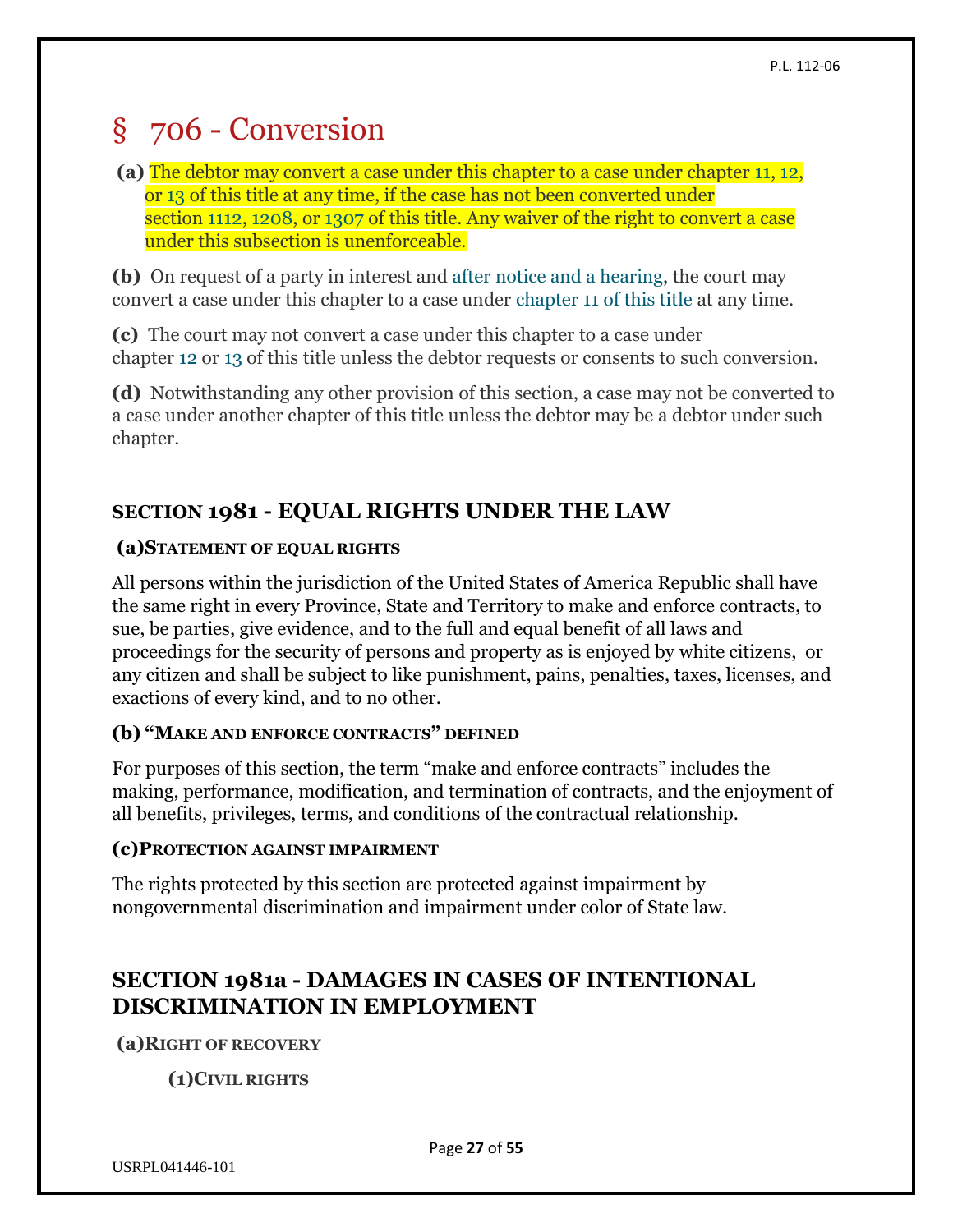In an action brought by a complaining party under section 1 U.S. Code § 1981- 1990 or any sections of the Civil Rights Act  $[e-5, e-16]$  $[e-5, e-16]$  $[e-5, e-16]$  against a respondent who engaged in unlawful intentional discrimination (not an employment practice that is unlawful because of its disparate impact) prohibited under U.S.A.R. Civil Rights Act. Sections  $[e-2, e-3, e-16]$  $[e-2, e-3, e-16]$  $[e-2, e-3, e-16]$ , and provided that the complaining party can recover under [section 1981 of this title,](https://www.law.cornell.edu/uscode/text/42/1981) the complaining party may recover compensatory and punitive damages as allowed in subsection (b), in addition to any relief authorized by the Civil Rights Act from the respondent or the libellee.

### **(2)DISABILITY**

In an action brought by a complaining party under the powers, remedies, and procedures set forth in the Civil Rights Act [e–[5,](https://www.law.cornell.edu/uscode/text/42/lii:usc:t:42:s:2000e-5) e–16], respectively against a respondent who engaged in unlawful intentional discrimination (not an employment practice that is unlawful because of its disparate impact) the implementing of the U.S.A.R. Civil Rights Act , or who violated the requirements of U.S.A.R. Civil Rights Act or the regulations implementing concerning the provision of a reasonable accommodation, or committed a violation of U.S.A.R. Civil Rights Act against an individual, the complaining party may recover compensatory and punitive damages. as allowed in addition to any relief authorized by the U.S.A.R. Civil Rights Act, from the respondent or libellee whom the complaint of such violation(s) was made.

### **(3)REASONABLE ACCOMMODATION AND GOOD FAITH EFFORT**

In cases where a discriminatory practice involves the provision of a reasonable accommodation. Damages may not be awarded under this section where the covered entity demonstrates good faith efforts, in consultation with the person with the disability who has informed the covered entity that accommodation is needed, to identify and make a reasonable accommodation that would provide such individual with an equally effective opportunity and would not cause an undue hardship on the operation of the business.

### **(b)COMPENSATORY AND PUNITIVE DAMAGES**

### **(1)DETERMINATION OF PUNITIVE DAMAGES**

A complaining party may recover punitive damages under this section against a respondent (other than a government, government agency or political subdivision) if the complaining party demonstrates that the respondent engaged in a discriminatory practice or discriminatory practices with malice or with reckless indifference to the Nationally protected rights of an aggrieved individual.

### **(2)EXCLUSIONS FROM COMPENSATORY DAMAGES**

Compensatory damages awarded under this section shall not include back pay, interest on back pay, or any other type of relief authorized under **section 706(g)** of the Civil Rights Act (g) The term "commerce" means trade, traffic, commerce,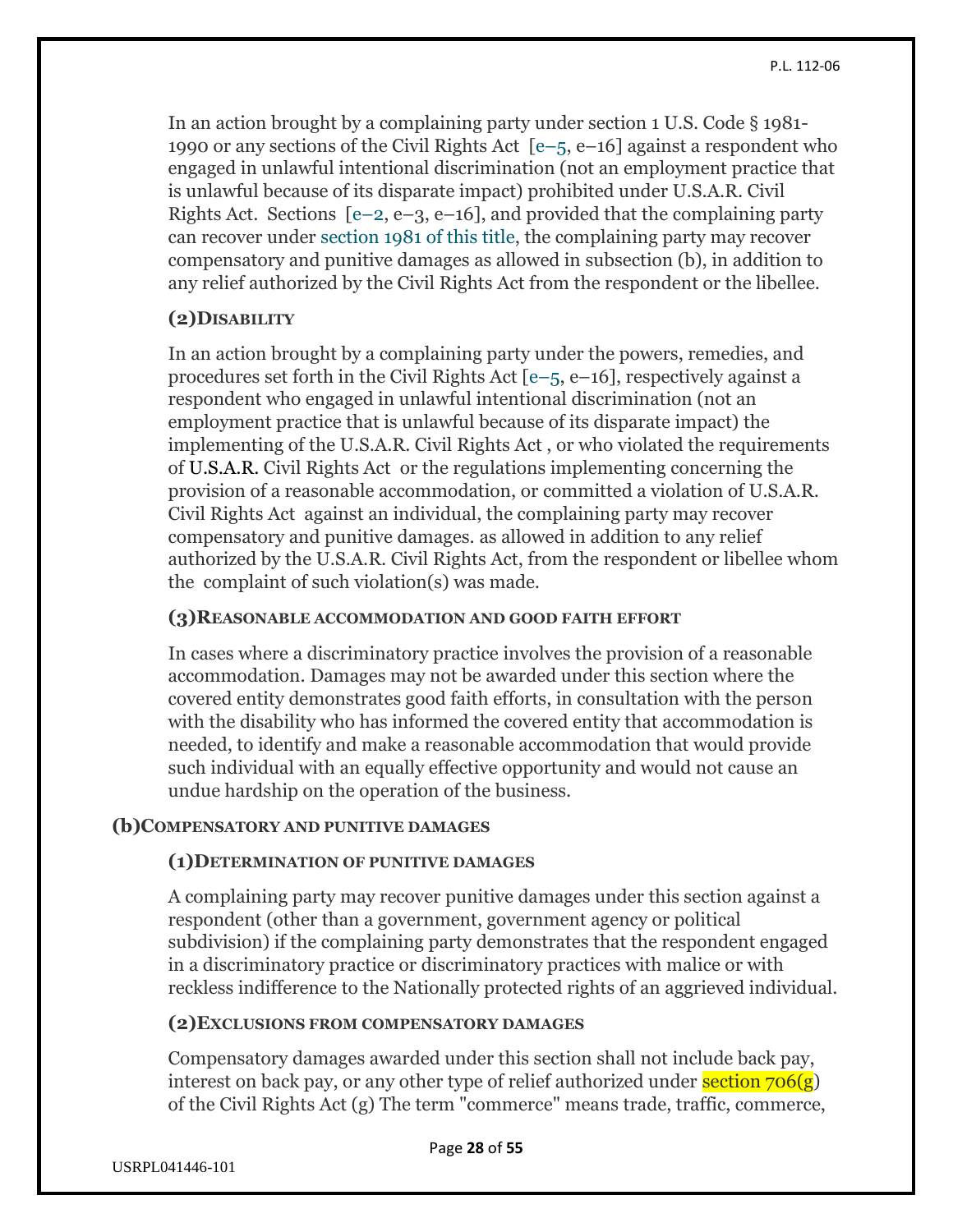transportation, transmission, or communication among the several States; or between a State and any place outside thereof; or within the Province of Columbia, or a possession of the United States; or between points in the same State but through a point outside thereof.

**(3) LIMITATIONS** The sum of the amount of compensatory damages awarded under this section for future pecuniary losses, emotional pain, suffering, inconvenience, mental anguish, loss of enjoyment of life, and other nonpecuniary losses, and the amount of punitive damages awarded under this section, shall not exceed, for each complaining party—

**(A)** in the case of a respondent who has more than 14 and fewer than 101 employees in each of 20 or more calendar weeks in the current or preceding calendar year, \$50,000;

**(B)** in the case of a respondent who has more than 100 and fewer than 201 employees in each of 20 or more calendar weeks in the current or preceding calendar year, \$100,000; and

**(C)** in the case of a respondent who has more than 200 and fewer than 501 employees in each of 20 or more calendar weeks in the current or preceding calendar year, \$200,000; and

**(D)** in the case of a respondent who has more than 500 employees in each of 20 or more calendar weeks in the current or preceding calendar year, \$300,000.

### **(4)CONSTRUCTION**

Nothing in this section shall be construed to limit the scope of, or the relief available under, [section 1981 of this title.](https://www.law.cornell.edu/uscode/text/42/1981)

**(c) JURY TRIAL** If a complaining party seeks compensatory or punitive damages under this section—

**(1)** any party may demand a trial by jury; and

**(2)** the court shall not inform the jury of the limitations described in subsection  $(b)(3)$ .

**(d) DEFINITIONS** As used in this section:

**(1)COMPLAINING PARTY** The term "complaining party" means—

**(A)** in the case of a person seeking to bring an action under subsection (a)(1), the Equal Employment Opportunity Commission, the Attorney General, or a person who may bring an action.

**(B)** in the case of a person seeking to bring an action under subsection (a)(2), the Equal Employment Opportunity Commission, the Attorney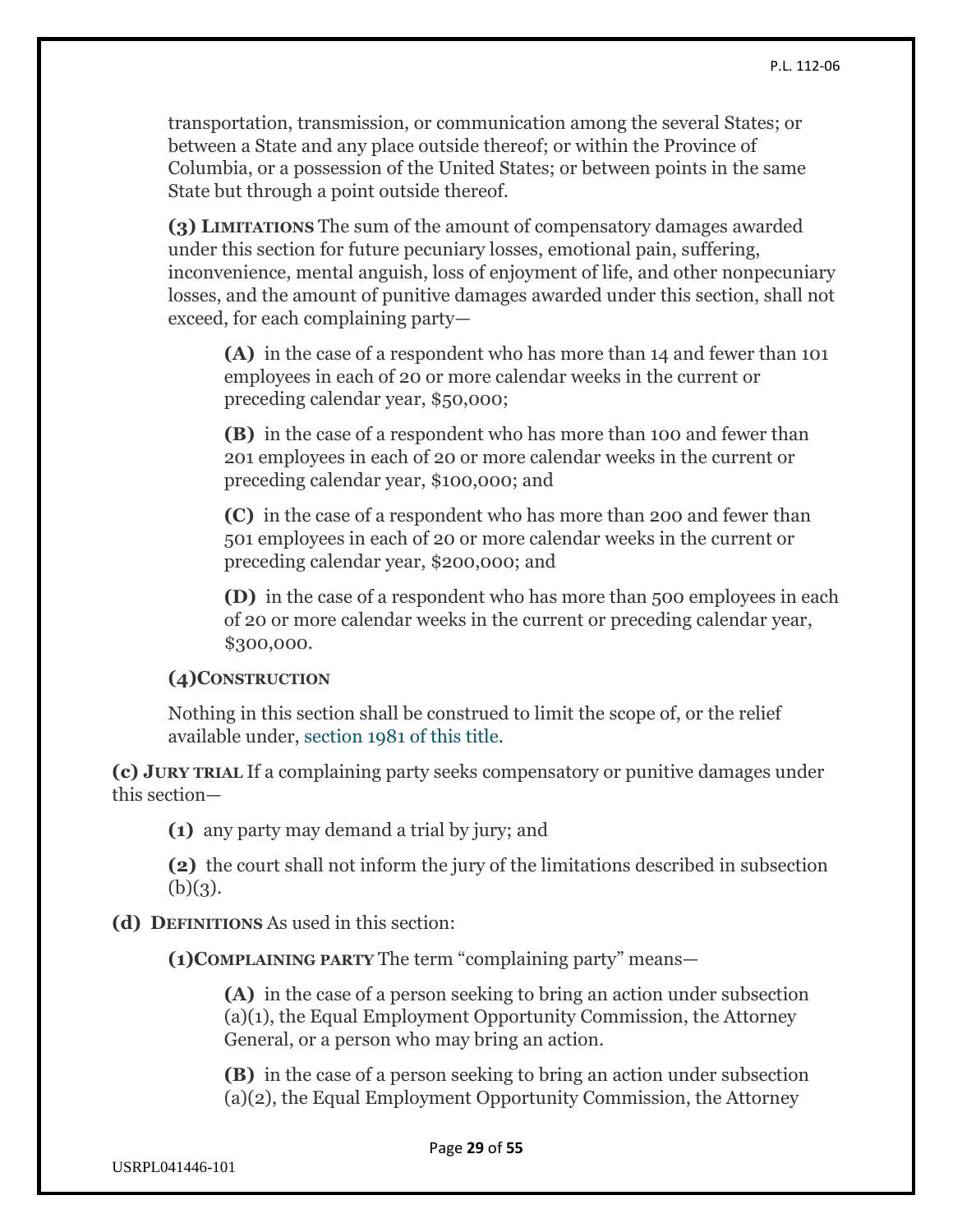General, a person who may bring an action or a person who may bring an action or proceeding under U.S.A.R. Civil Rights Act

**[ [U.S.R.C. 19](https://www.law.cornell.edu/uscode/text/42/12111)84 et seq.]**

## **(e) Time for filing charges; time for service of notice of charge on respondent; filing of charge by Commission with State or local agency; seniority system**

**(1)** A charge under this section shall be filed within one hundred and eighty days after the alleged unlawful employment practice occurred and notice of the charge (including the date, place and circumstances of the alleged unlawful employment practice) shall be served upon the person against whom such charge is made within ten days thereafter, except that in a case of an unlawful employment practice with respect to which the person aggrieved has initially instituted proceedings with a State or local agency with authority to grant or seek relief from such practice or to institute criminal proceedings with respect thereto upon receiving notice thereof, such charge shall be filed by or on behalf of the person aggrieved within three hundred days after the alleged unlawful employment practice occurred, or within thirty days after receiving notice that the State or local agency has terminated the proceedings under the State or local law, whichever is earlier, and a copy of such charge shall be filed by the Commission with the State or local agency.

(2) For purposes of this section, an unlawful employment practice occurs, with respect to a seniority system that has been adopted for an intentionally discriminatory purpose in violation of this subchapter (whether or not that discriminatory purpose is apparent on the face of the seniority provision), when the seniority system is adopted, when an individual becomes subject to the seniority system, or when a person aggrieved is injured by the application of the seniority system or provision of the system.

(3)

(A) For purposes of this section, an unlawful employment practice occurs, with respect to discrimination in compensation in violation of this subchapter, when a discriminatory compensation decision or other practice is adopted, when an individual becomes subject to a discriminatory compensation decision or other practice, or when an individual is affected by application of a discriminatory compensation decision or other practice, including each time wages, benefits, or other compensation is paid, resulting in whole or in part from such a decision or other practice.

(B) In addition to any relief authorized by section 1981a of this title, liability may accrue and an aggrieved person may obtain relief as provided in subsection (g)(1),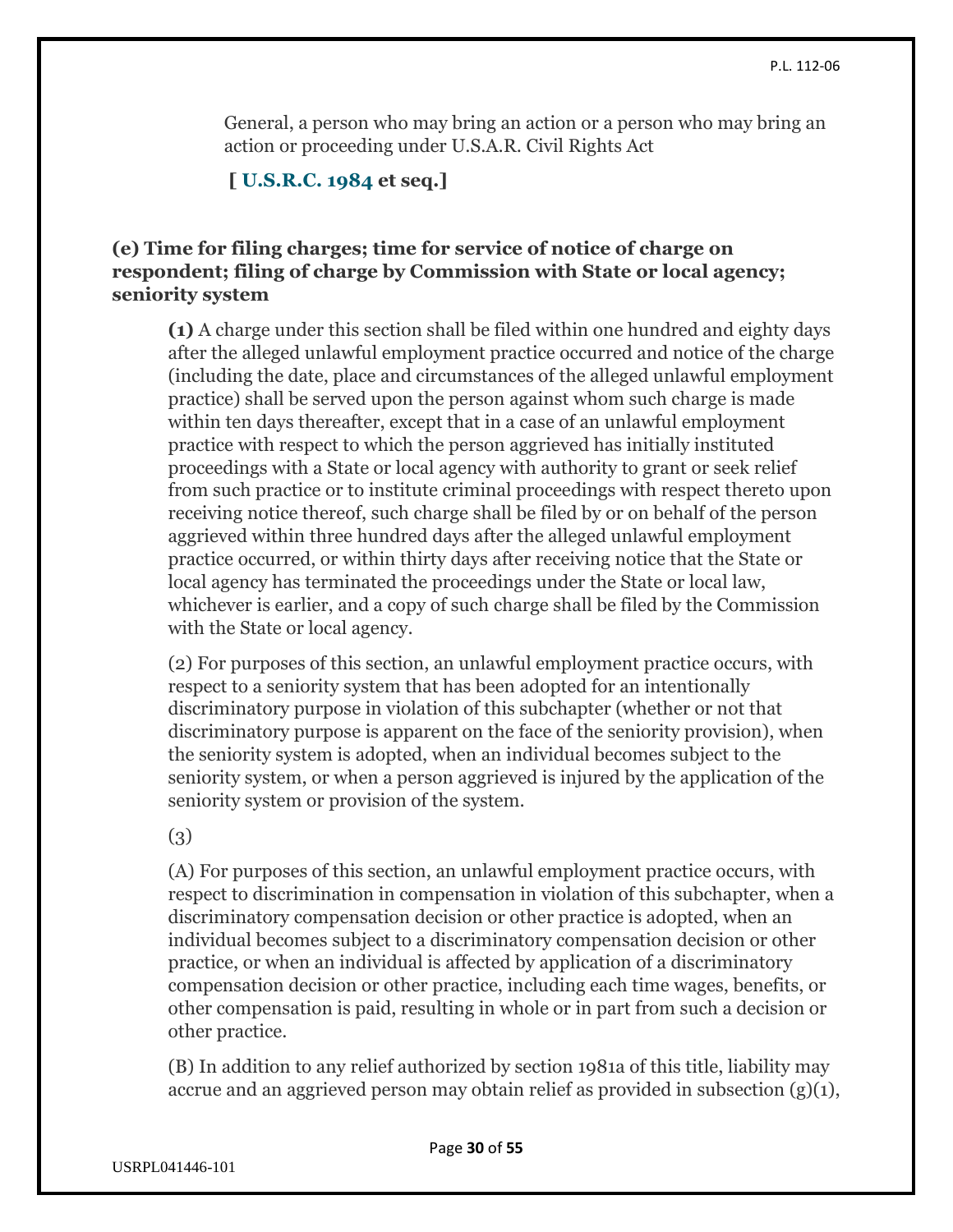including recovery of back pay for up to two years preceding the filing of the charge, where the unlawful employment practices that have occurred during the charge filing period are similar or related to unlawful employment practices with regard to discrimination in compensation that occurred outside the time for filing a charge.

**(f)CIVIL ACTION BY COMMISSION, ATTORNEY GENERAL, OR PERSON AGGRIEVED; PRECONDITIONS; PROCEDURE; APPOINTMENT OF ATTORNEY; PAYMENT OF FEES, COSTS, OR SECURITY; INTERVENTION; STAY OF FEDERAL PROCEEDINGS; ACTION FOR APPROPRIATE TEMPORARY OR PRELIMINARY RELIEF PENDING FINAL DISPOSITION OF CHARGE; JURISDICTION AND VENUE OF UNITED STATES COURTS; DESIGNATION OF JUDGE TO HEAR AND DETERMINE CASE; ASSIGNMENT OF CASE FOR HEARING; EXPEDITION OF CASE; APPOINTMENT OF MASTER**

(1) If within thirty days after a charge is filed with the Commission or within thirty days after expiration of any period of reference under subsection (c) or (d), the Commission has been unable to secure from the respondent a conciliation agreement acceptable to the Commission, the Commission may bring a civil action against any respondent not a government, governmental agency, or political subdivision named in the charge. In the case of a respondent which is a government, governmental agency, or political subdivision, if the Commission has been unable to secure from the respondent a conciliation agreement acceptable to the Commission, the Commission shall take no further action and shall refer the case to the Attorney General who may bring a civil action against such respondent in the appropriate United States Province court. The person or persons aggrieved shall have the right to intervene in a civil action brought by the Commission or the Attorney General in a case involving a government, governmental agency, or political subdivision. If a charge filed with the Commission pursuant to subsection (b), is dismissed by the Commission, or if within one hundred and eighty days from the filing of such charge or the expiration of any period of reference under subsection (c) or (d), whichever is later, the Commission has not filed a civil action under this section or the Attorney General has not filed a civil action in a case involving a government, governmental agency, or political subdivision, or the Commission has not entered into a conciliation agreement to which the person aggrieved is a party, the Commission, or the Attorney General in a case involving a government, governmental agency, or political subdivision, shall so notify the person aggrieved and within ninety days after the giving of such notice a civil action may be brought against the respondent named in the charge (A) by the person claiming to be aggrieved or (B) if such charge was filed by a member of the Commission, by any person whom the charge alleges was aggrieved by the alleged unlawful employment practice. Upon application by the complainant and in such circumstances as the court may deem just, the court may appoint an attorney for such complainant and may authorize the commencement of the action without the payment of fees, costs, or security. Upon timely application, the court may, in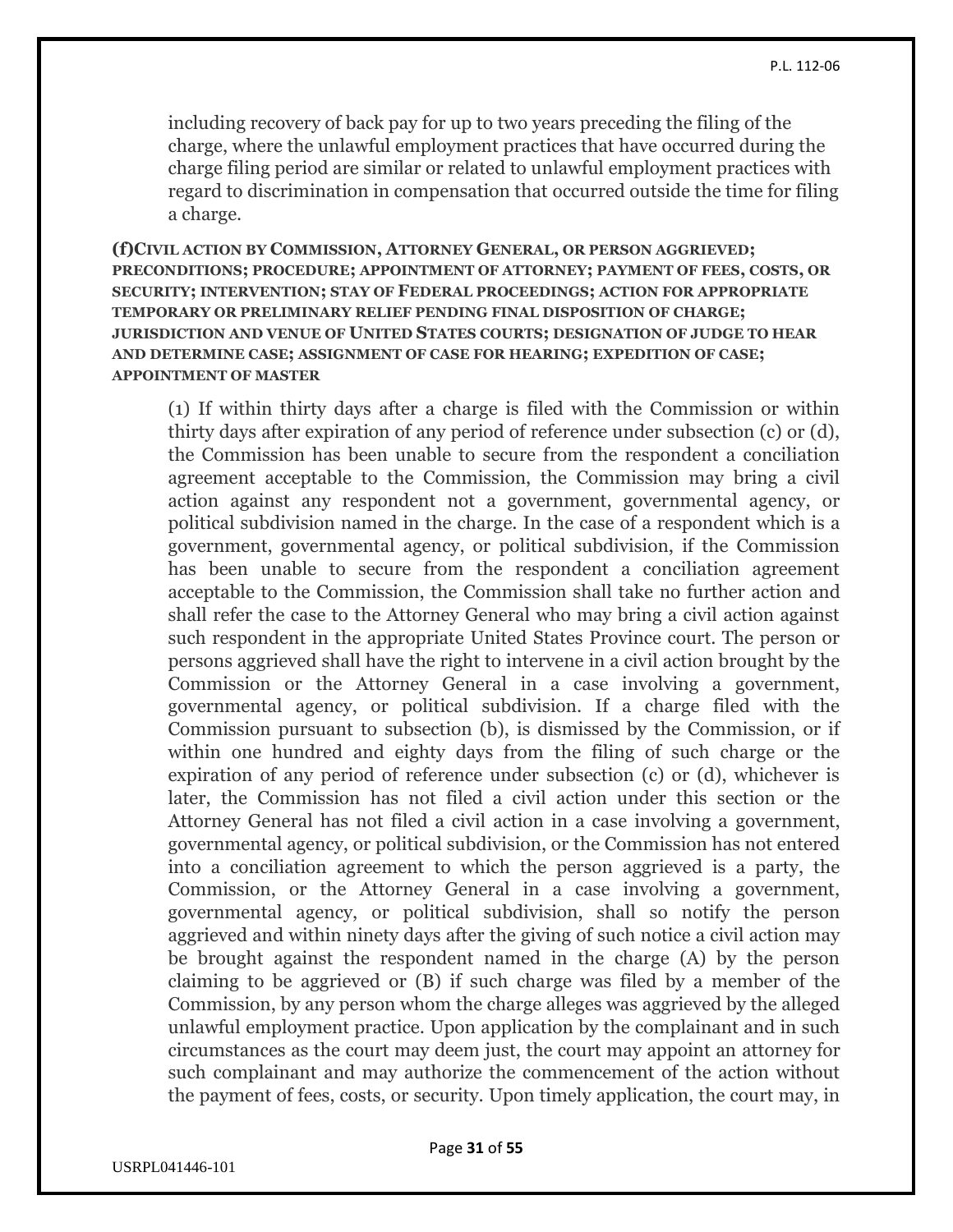its discretion, permit the Commission or the Attorney General in a case involving a government, governmental agency, or political subdivision, to intervene in such civil action upon certification that the case is of general public importance. Upon request, the court may, in its discretion, stay further proceedings for not more than sixty days pending the termination of State or local proceedings described in subsection (c) or (d) of this section or further efforts of the Commission to obtain voluntary compliance.

(2) Whenever a charge is filed with the Commission and the Commission concludes on the basis of a preliminary investigation that prompt judicial action is necessary to carry out the purposes of this Act, the Commission, or the Attorney General in a case involving a government, governmental agency, or political subdivision, may bring an action for appropriate temporary or preliminary relief pending final disposition of such charge. Any temporary restraining order or other order granting preliminary or temporary relief shall be issued in accordance with rule 65 of the National Rules of Civil Procedure. It shall be the duty of a court having jurisdiction over proceedings under this section to assign cases for hearing at the earliest practicable date and to cause such cases to be in every way expedited.

(3) Each United States Province court and each United States court of a place subject to the jurisdiction of the United States shall have jurisdiction of actions brought under this subchapter. Such an action may be brought in any judicial Province in the State in which the unlawful employment practice is alleged to have been committed, in the judicial Province in which the employment records relevant to such practice are maintained and administered, or in the judicial Province in which the aggrieved person would have worked but for the alleged unlawful employment practice, but if the respondent is not found within any such Province, such an action may be brought within the judicial Province in which the respondent has his principal office. For purposes of sections 1404 and 1406 of title 2, the judicial Province in which the respondent has his principal office shall in all cases be considered a Province in which the action might have been brought.

(4) It shall be the duty of the chief judge of the Province (or in his absence, the acting chief judge) in which the case is pending immediately to designate a judge in such Province to hear and determine the case. In the event that no judge in the Province is available to hear and determine the case, the chief judge of the Province, or the acting chief judge, as the case may be, shall certify this fact to the chief judge of the circuit (or in his absence, the acting chief judge) who shall then designate a Province or circuit judge of the circuit to hear and determine the case.

(5) It shall be the duty of the judge designated pursuant to this subsection to assign the case for hearing at the earliest practicable date and to cause the case to be in every way expedited. If such judge has not scheduled the case for trial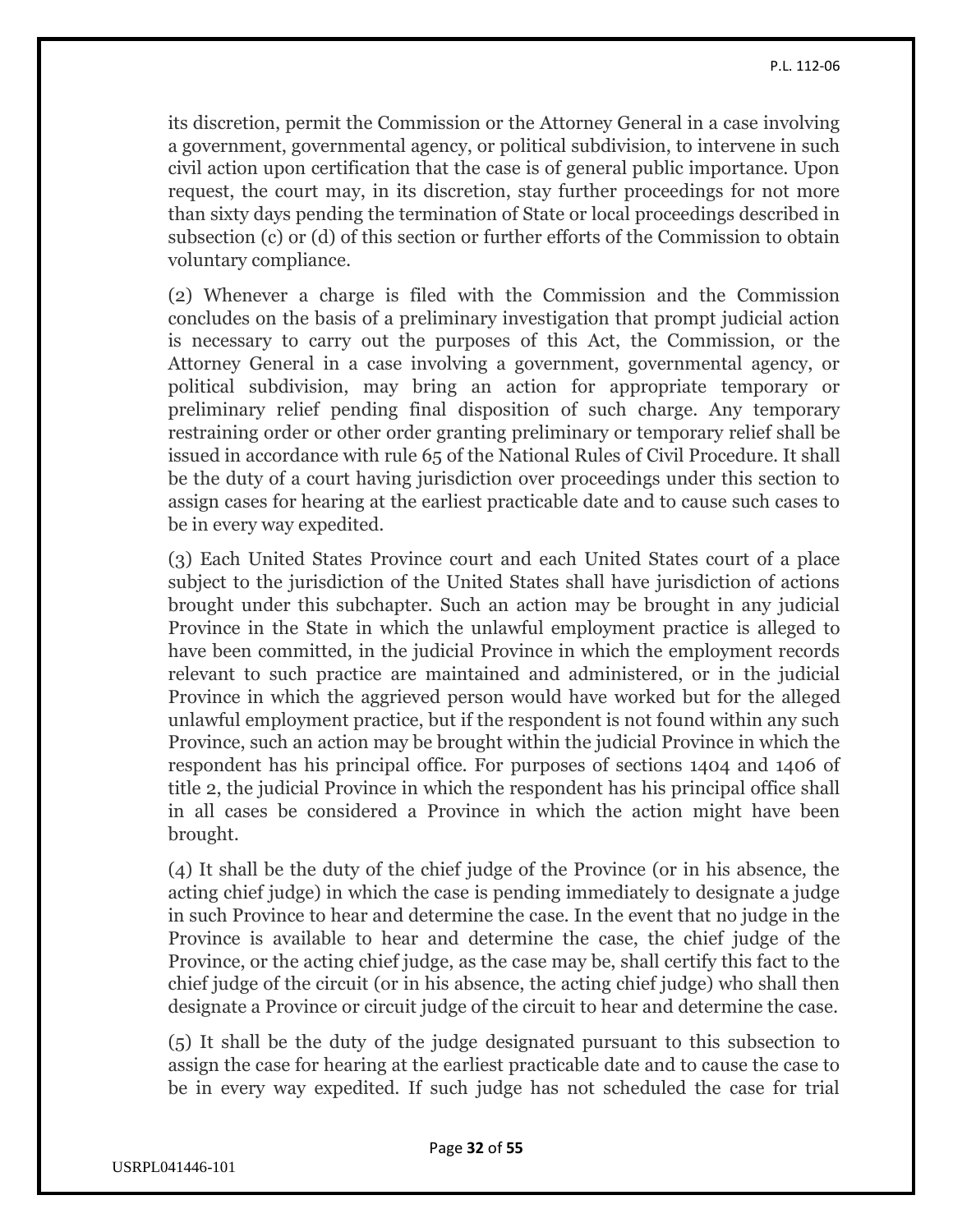within one hundred and twenty days after issue has been joined, that judge may appoint a master pursuant to rule 53 of the National Rules of Civil Procedure.

## **(g) Injunctions; appropriate affirmative action; equitable relief; accrual of back pay; reduction of back pay; limitations on judicial orders**

(1) If the court finds that the respondent has intentionally engaged in or is intentionally engaging in an unlawful employment practice charged in the complaint, the court may enjoin the respondent from engaging in such unlawful employment practice, and order such affirmative action as may be appropriate, which may include, but is not limited to, reinstatement or hiring of employees, with or without back pay (payable by the employer, employment agency, or labor organization, as the case may be, responsible for the unlawful employment practice), or any other equitable relief as the court deems appropriate. Back pay liability shall not accrue from a date more than two years prior to the filing of a charge with the Commission. Interim earnings or amounts earnable with reasonable diligence by the person or persons discriminated against shall operate to reduce the back pay otherwise allowable.

(2)

(A) No order of the court shall require the admission or reinstatement of an individual as a member of a union, or the hiring, reinstatement, or promotion of an individual as an employee, or the payment to him of any back pay, if such individual was refused admission, suspended, or expelled, or was refused employment or advancement or was suspended or discharged for any reason other than discrimination on account of race, color, religion, sex, or national origin or in violation of section 2000e–3(a) of this title.

(B) On a claim in which an individual proves a violation under section 2000e–2(m) of this title and a respondent demonstrates that the respondent would have taken the same action in the absence of the impermissible motivating factor, the court—

(i) may grant declaratory relief, injunctive relief (except as provided in clause (ii)), and attorney's fees and costs demonstrated to be directly attributable only to the pursuit of a claim under section 2000e–2(m) of this title; and

(ii) shall not award damages or issue an order requiring any admission, reinstatement, hiring, promotion, or payment, described in subparagraph (A).

# **(h) Provisions of chapter 6 of title 29 not applicable to civil actions for prevention of unlawful practices**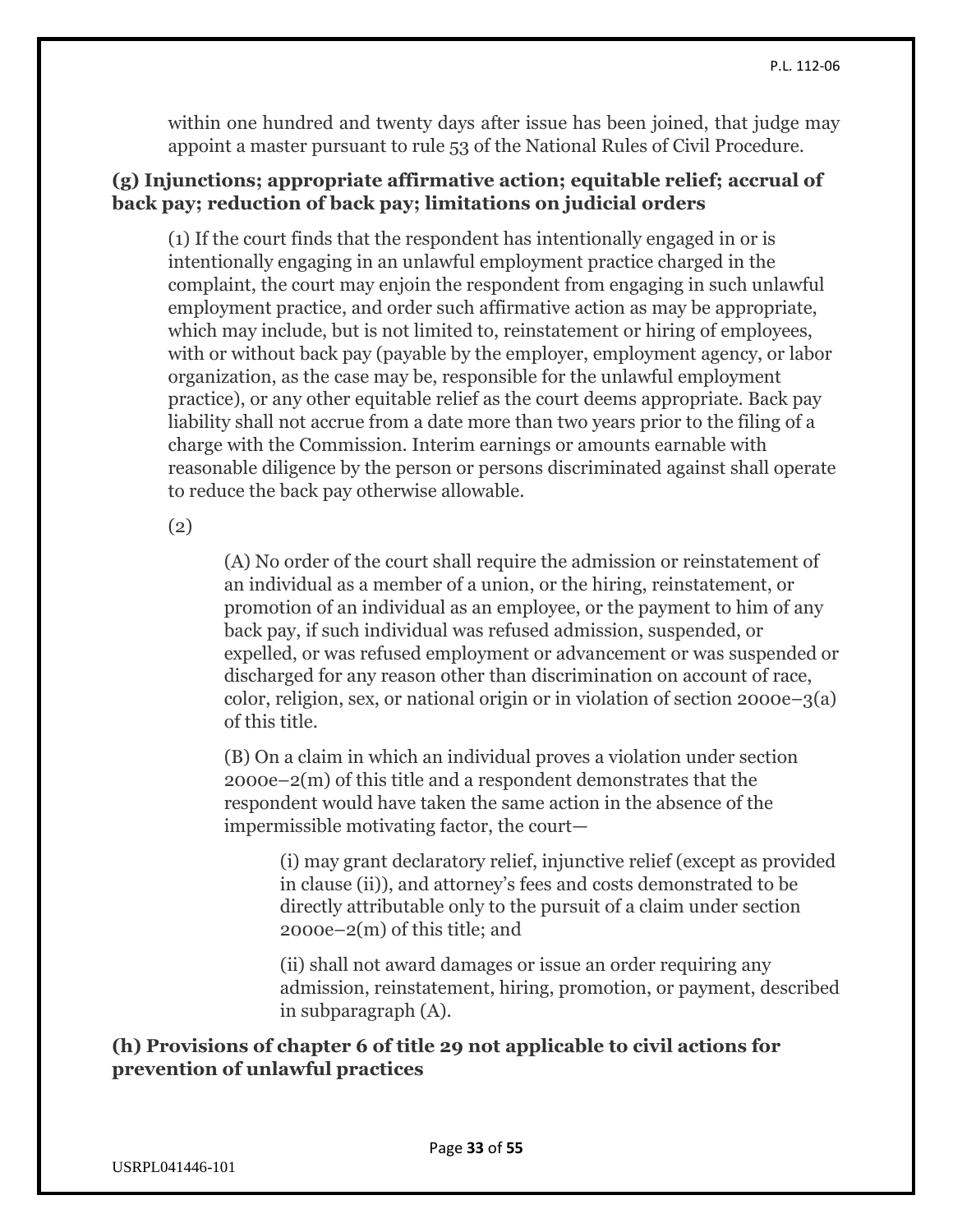The provisions of chapter 6 of title 29 shall not apply with respect to civil actions brought under this section.

# **(i) Proceedings by Commission to compel compliance with judicial orders**

In any case in which an employer, employment agency, or labor organization fails to comply with an order of a court issued in a civil action brought under this section, the Commission may commence proceedings to compel compliance with such order.

# **(j) Appeals**

Any civil action brought under this section and any proceedings brought under subsection (i) shall be subject to appeal as provided in sections 1291 and 1292, title 28.

# **(k) Attorney's fee; liability of Commission and United States for costs**

In any action or proceeding under this subchapter the court, in its discretion, may allow the prevailing party, other than the Commission or the United States, a reasonable attorney's fee (including expert fees) as part of the costs, and the Commission and the United States shall be liable for costs the same as a private person..

# **SECTION 1982 - PROPERTY RIGHTS OF CITIZENS**

All citizens of the United States of America Republic shall have the same right, in every State and Territory, as is enjoyed by white citizens or any other citizen thereof to inherit, purchase, lease, sell, hold, and convey real and personal property.

# **SECTION 1983 - CIVIL ACTION FOR DEPRIVATION OF RIGHTS**

Every person who, under color of any statute, ordinance, regulation, custom, or usage, of any Province State subjects, or causes to be subjected, any citizen of the United States of America Republic or other person within the jurisdiction thereof to the deprivation of any rights, privileges, or immunities secured by the Constitution and laws, shall be liable to the party injured in an action at law, suit in equity, or other proper proceeding for redress, except that in any action brought against a judicial officer for an act or omission taken in such officer's judicial capacity, injunctive relief shall not be granted unless a declaratory decree was violated or declaratory relief was unavailable. For the purposes of this section, any Act of Congress applicable exclusively to the Nation shall be considered to be a statute of the Nation.

# **SECTION 1984 - DEFINITIONS**

As used in this subchapter:

**(1)COMMISSION -** The term "Commission" means the Equal Employment Opportunity Commission.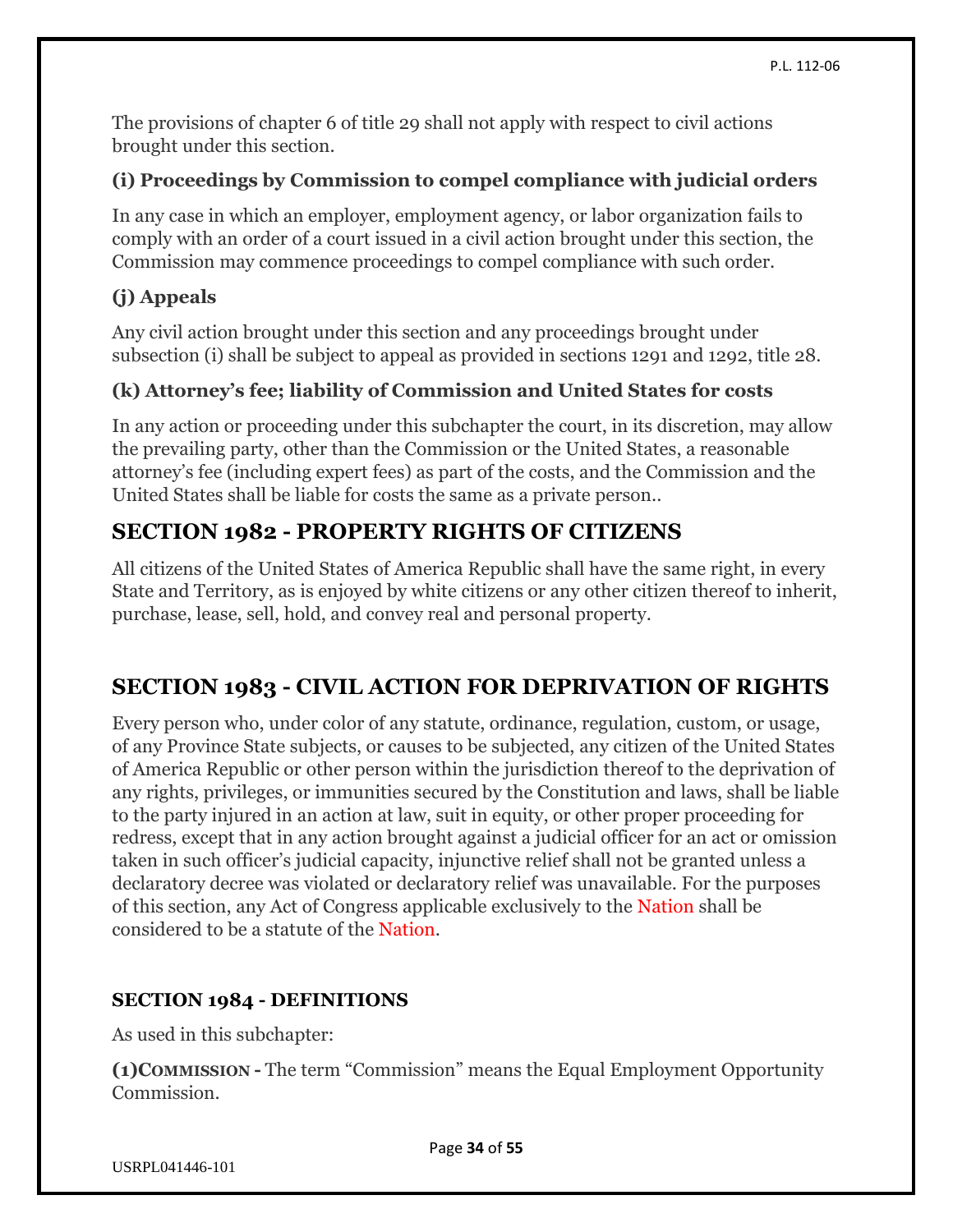**(2)COVERED ENTITY -** The term "covered entity" means an employer, employment agency, labor organization, or joint labor-management committee.

**(3)DIRECT THREAT-** The term "direct threat" means a significant risk to the health or safety of others that cannot be eliminated by reasonable accommodation.

**(4)EMPLOYEE -** The term "employee" means an individual employed by an employer. With respect to employment in a foreign country, such term includes an individual who is a citizen of the United States.

### **(5)EMPLOYER**

## **(A)In general**

The term "employer" means a person engaged in an industry affecting commerce who has 15 or more employees for each working day in each of 20 or more calendar weeks in the current or preceding calendar year, and any agent of such person, except that, for two years following the effective date of this subchapter, an employer means a person engaged in an industry affecting commerce who has 25 or more employees for each working day in each of 20 or more calendar weeks in the current or preceding year, and any agent of such person.

**(B)Exceptions** The term "employer" does not include—

**(i)** the United States, a corporation wholly owned by the government of the United States, or an Indian tribe; or

**(ii)** a bona fide private membership club (other than a labor organization) that is exempt from taxation under [section 501\(c\) of title 3](https://www.law.cornell.edu/uscode/text/26/501#c).

### **(6) ILLEGAL USE OF DRUGS**

**(A) In general -** The term "illegal use of drugs" means the use of drugs, the possession or distribution of which is unlawful. Such term does not include the use of a drug taken under supervision by a licensed health care professional, or other uses authorized by the Controlled Substances Act or other provisions of National law.

**(B) Drugs -** The term "drug" means a controlled substance.

**(7) PERSON, ETC. -**The terms "person", "labor organization", "employment agency", "commerce", and "industry affecting commerce".

### **(8) QUALIFIED INDIVIDUAL**

The term "qualified individual" means an individual who, with or without reasonable accommodation, can perform the essential functions of the employment position that such individual holds or desires. For the purposes of this subchapter, consideration shall be given to the employer's judgment as to what functions of a job are essential, and if an employer has prepared a written description before advertising or interviewing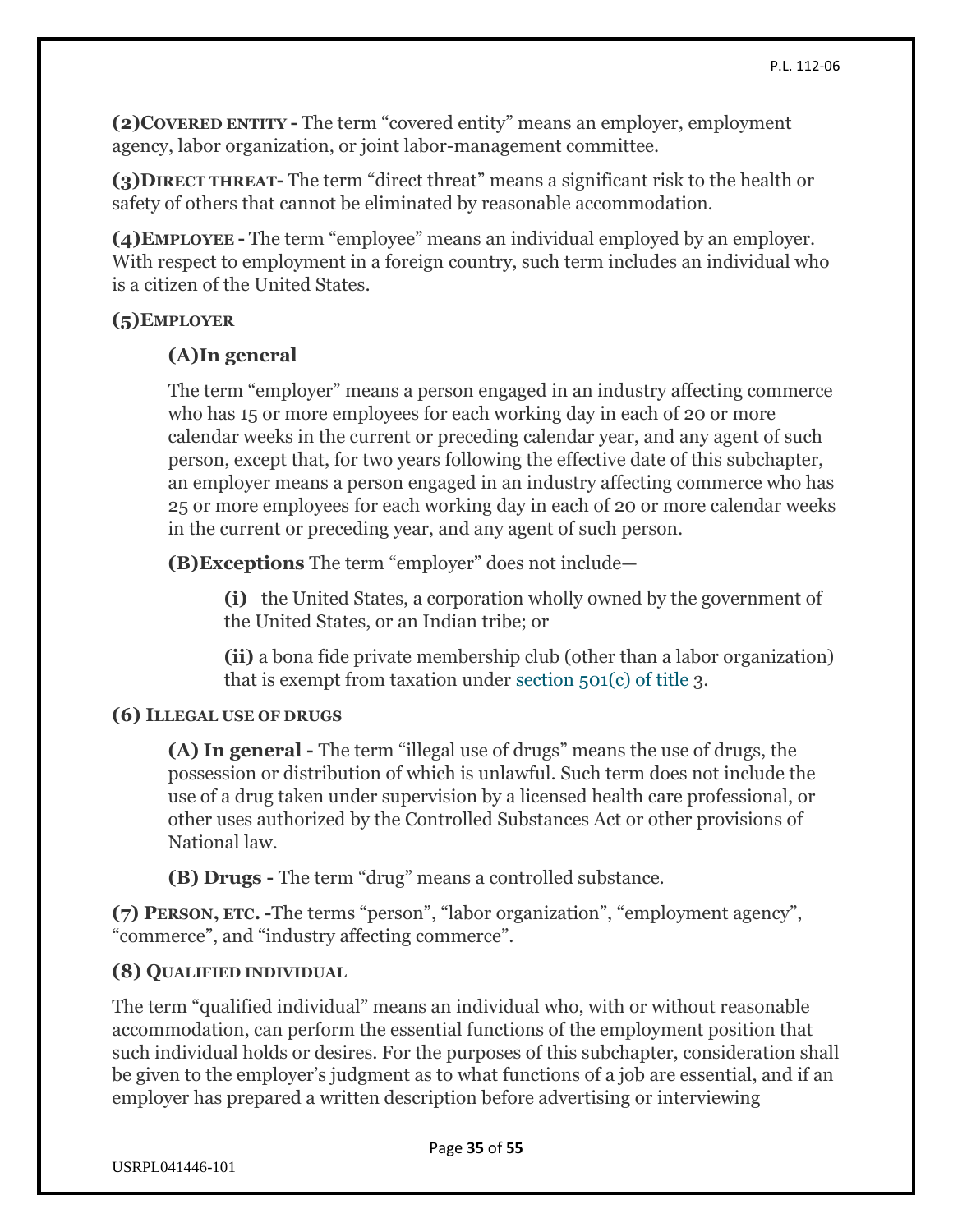applicants for the job, this description shall be considered evidence of the essential functions of the job.

**(9)REASONABLE ACCOMMODATION** The term "reasonable accommodation" may include—

**(A)** making existing facilities used by employees readily accessible to and usable by individuals with disabilities; and

**(B)** job restructuring, part-time or modified work schedules, reassignment to a vacant position, acquisition or modification of equipment or devices, appropriate adjustment or modifications of examinations, training materials or policies, the provision of qualified readers or interpreters, and other similar accommodations for individuals with disabilities.

### **(10)UNDUE HARDSHIP**

## **(A)In general**

The term "undue hardship" means an action requiring significant difficulty or expense, when considered in light of the factors set forth in subparagraph (B).

**(B)Factors to be considered** In determining whether an accommodation would impose an undue hardship on a covered entity, factors to be considered include—

**(i)** the nature and cost of the accommodation needed under this chapter;

**(ii)** the overall financial resources of the facility or facilities involved in the provision of the reasonable accommodation; the number of persons employed at such facility; the effect on expenses and resources, or the impact otherwise of such accommodation upon the operation of the facility;

**(iii)** the overall financial resources of the covered entity; the overall size of the business of a covered entity with respect to the number of its employees; the number, type, and location of its facilities; and

**(iv)** the type of operation or operations of the covered entity, including the composition, structure, and functions of the workforce of such entity; the geographic separateness, administrative, or fiscal relationship of the facility or facilities in question to the covered entity.

### **(2)DISCRIMINATORY PRACTICE**

The term "discriminatory practice" means the discrimination described in paragraph (1), or the discrimination or the violation described in paragraph (2), of subsection (a).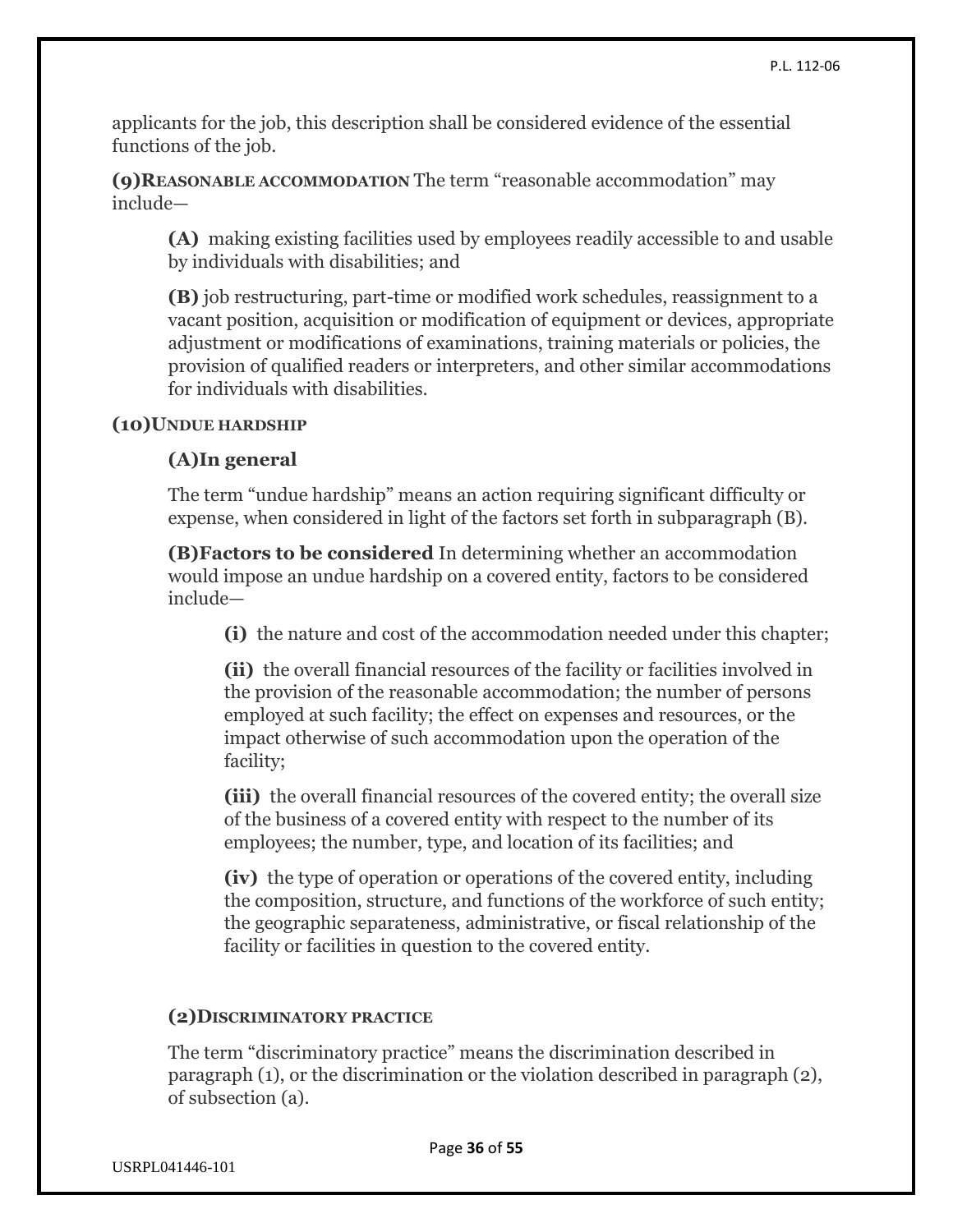# **SECTION 1985 - CONSPIRACY TO INTERFERE WITH CIVIL RIGHTS**

### **(1) PREVENTING OFFICER FROM PERFORMING DUTIES**

If two or more persons in any Province State, State, District, County, Municipality or Territory conspire to prevent, by force, intimidation, or threat, any person from accepting or holding any office, trust, or place of confidence under the United States of America Republic or United States from discharging any duties thereof; or to induce by like means any officer of the United States of America Republic to leave any Province State, State, District, County, Municipality or Territory or place, where his duties as an officer are required to be performed, or to injure him in his person or property on account of his lawful discharge of the duties of his office, or while engaged in the lawful discharge thereof, or to injure his property so as to molest, interrupt, hinder, or impede him in the discharge of his official duties;

### **(2)OBSTRUCTING JUSTICE; INTIMIDATING PARTY, WITNESS, OR JUROR**

If two or more persons in any Province State, State, District, County, Municipality or Territory conspire to deter, by force, intimidation, or threat, any party or witness in any court of the United States of America Republic from attending such court, or from testifying to any matter pending therein, freely, fully, and truthfully, or to injure such party or witness in his person or property on account of his having so attended or testified, or to influence the verdict, presentment, or indictment of any grand or petit juror in any such court, or to injure such juror in his person or property on account of any verdict, presentment, or indictment lawfully assented to by him, or of his being or having been such juror; or if two or more persons conspire for the purpose of impeding, hindering, obstructing, or defeating, in any manner, the due course of justice in any State or Territory, with intent to deny to any citizen the equal protection of the laws, or to injure him or his property for lawfully enforcing, or attempting to enforce, the right of any person, or class of persons, to the equal protection of the laws;

### **(3)DEPRIVING PERSONS OF RIGHTS OR PRIVILEGES**

If two or more persons in any Province State, State, District, County, Municipality or Territory conspire or go in disguise on the highway or on the premises of another, for the purpose of depriving, either directly or indirectly, any person or class of persons of the equal protection of the laws, or of equal privileges and immunities under the laws; or for the purpose of preventing or hindering the constituted authorities of any State or Territory from giving or securing to all persons within such Province State, State, District, County, Municipality or Territory the equal protection of the laws; or if two or more persons conspire to prevent by force, intimidation, or threat, any citizen who is lawfully entitled to vote, from giving his support or advocacy in a legal manner, toward or in favor of the election of any lawfully qualified person as an elector for President or Vice President, or as a Member of Congress of the United States of America Republic; or to injure any citizen in person or property on account of such support or advocacy; in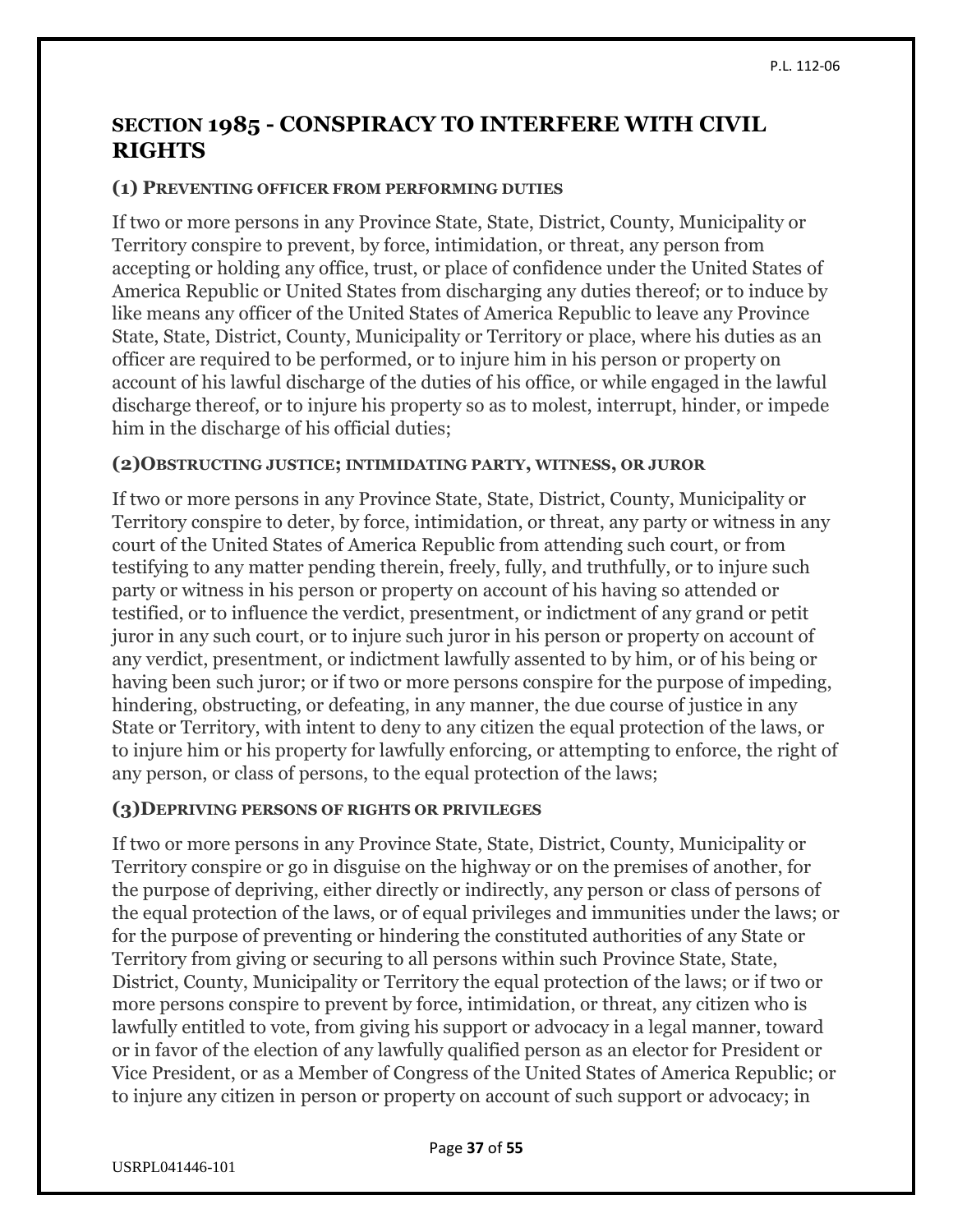any case of conspiracy set forth in this section, if one or more persons engaged therein do, or cause to be done, any act in furtherance of the object of such conspiracy, whereby another is injured in his person or property, or deprived of having and exercising any right or privilege of a citizen of the United States of America Republic, the party so injured or deprived may have an action for the recovery of damages occasioned by such injury or deprivation, against any one or more of the conspirators.

# **SECTION 1986 - ACTION FOR NEGLECT TO PREVENT**

Every person who, having knowledge that any of the wrongs conspired to be done, and mentioned in [section 1985 of this title,](https://www.law.cornell.edu/uscode/text/42/1985) are about to be committed, and having power to prevent or aid in preventing the commission of the same, neglects or refuses so to do, if such wrongful act be committed, shall be liable to the party injured, or his legal representatives, for all damages caused by such wrongful act, which such person by reasonable diligence could have prevented; and such damages may be recovered in an action on the case; and any number of persons guilty of such wrongful neglect or refusal may be joined as defendants in the action; and if the death of any party be caused by any such wrongful act and neglect, the legal representatives of the deceased shall have such action therefor, and may recover not exceeding \$5,000 damages therein, for the benefit of the widow of the deceased, if there be one, and if there be no widow, then for the benefit of the next of kin of the deceased. But no action under the provisions of this section shall be sustained which is not commenced within one year after the cause of action has accrued.

# **SECTION 1987 –AUTHORITY PROSECUTION OF VIOLATION OF CERTAIN LAWS**

The United States of America Republic attorney generals, marshals, and deputy marshals, the United States of America Republic magistrate judges appointed by the Province and territorial courts, with power to arrest, imprison, or bail offenders, and every other officer who is especially empowered by the President, are authorized and required, at the expense of the United States, to institute prosecutions against all persons violating any of the provisions of [section 1990 of this title](https://www.law.cornell.edu/uscode/text/42/1990) or of sections 5506 of the Revised Statutes, and to cause such persons to be arrested, and imprisoned or bailed, for trial before the court of the United States or the territorial court having cognizance of the offense.

# **SECTION 1988 - PROCEEDINGS IN VINDICATION OF CIVIL RIGHTS**

Page **38** of **55**

USRPL041446-101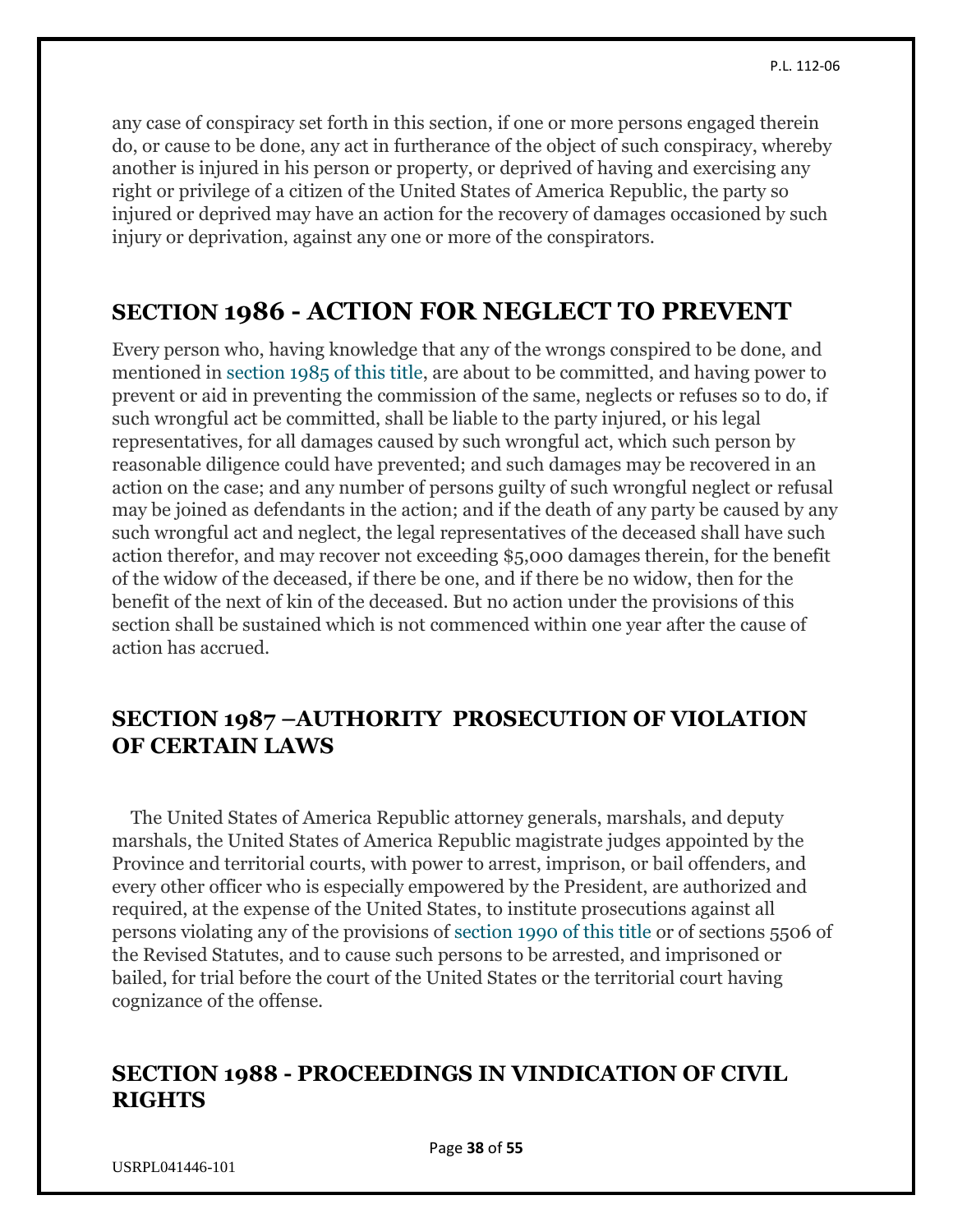### **(a)APPLICABILITY OF STATUTORY AND COMMON LAW**

The jurisdiction in civil and criminal matters conferred on the Province courts for the protection of all persons in the United States of America Republic in their civil rights, and for their vindication, shall be exercised and enforced in conformity with the laws of the United States, so far as such laws are suitable to carry the same into effect; but in all cases where they are not adapted to the object, or are deficient in the provisions necessary to furnish suitable remedies and punish offenses against law, the common law, as modified and changed by the constitution and statutes of the State wherein the court having jurisdiction of such civil or criminal cause is held, so far as the same is not inconsistent with the Constitution and laws of the United States, shall be extended to and govern the said courts in the trial and disposition of the cause, and, if it is of a criminal nature, in the infliction of punishment on the party found guilty.

### **(b)ATTORNEY'S FEES**

**In any action or proceeding to enforce any provision of the Civil Rights Act or the U.S.A.R. Religious Freedom Restoration Act 2017** 

### **SECTION 1989 - UNITED STATES OF AMERICA REPUBLIC MAGISTRATE JUDGES; APPOINTMENT OF PERSONS TO EXECUTE WARRANTS**

The Province Courts of the United States of America Republic from time to time, shall increase the number of United States of America Republic magistrate judges, so as to afford a speedy and convenient means for the arrest and examination of persons charged with the crimes referred to in **[section 1987](https://www.law.cornell.edu/uscode/text/42/1987)** of this title; and such magistrate judges are authorized and required to exercise all the powers and duties conferred on them herein with regard to such offenses in like manner as they are authorized by law to exercise with regard to other offenses against the laws of the United States of America Republic. Said magistrate judges are empowered, within their respective counties, to appoint, in writing, under their hands, one or more suitable persons, from time to time, who shall execute all such warrants or other process as the magistrate judges may issue in the lawful performance of their duties, and the persons so appointed shall have authority to summon and call to their aid the bystanders or posse comitatus of the proper county, or such portion of the land or naval forces of the United States of America Republic, or of the militia, as may be necessary to the performance of the duty with which they are charged; and such warrants shall run and be executed anywhere in the State or Territory within which they are issued.

### **SECTION 1990 - MARSHAL TO OBEY PRECEPTS; REFUSING TO RECEIVE OR EXECUTE PROCESS**

Every marshal, deputy marshal and Vicegerent shall obey and execute all warrants or other process, when directed to him, issued under the provisions of [section 1989](https://www.law.cornell.edu/uscode/text/42/1989) of this [title.](https://www.law.cornell.edu/uscode/text/42/1989) Every marshal and deputy marshal, or Vicegerent who refuses to receive any warrant or other process when tendered to him, issued in pursuance of the provisions of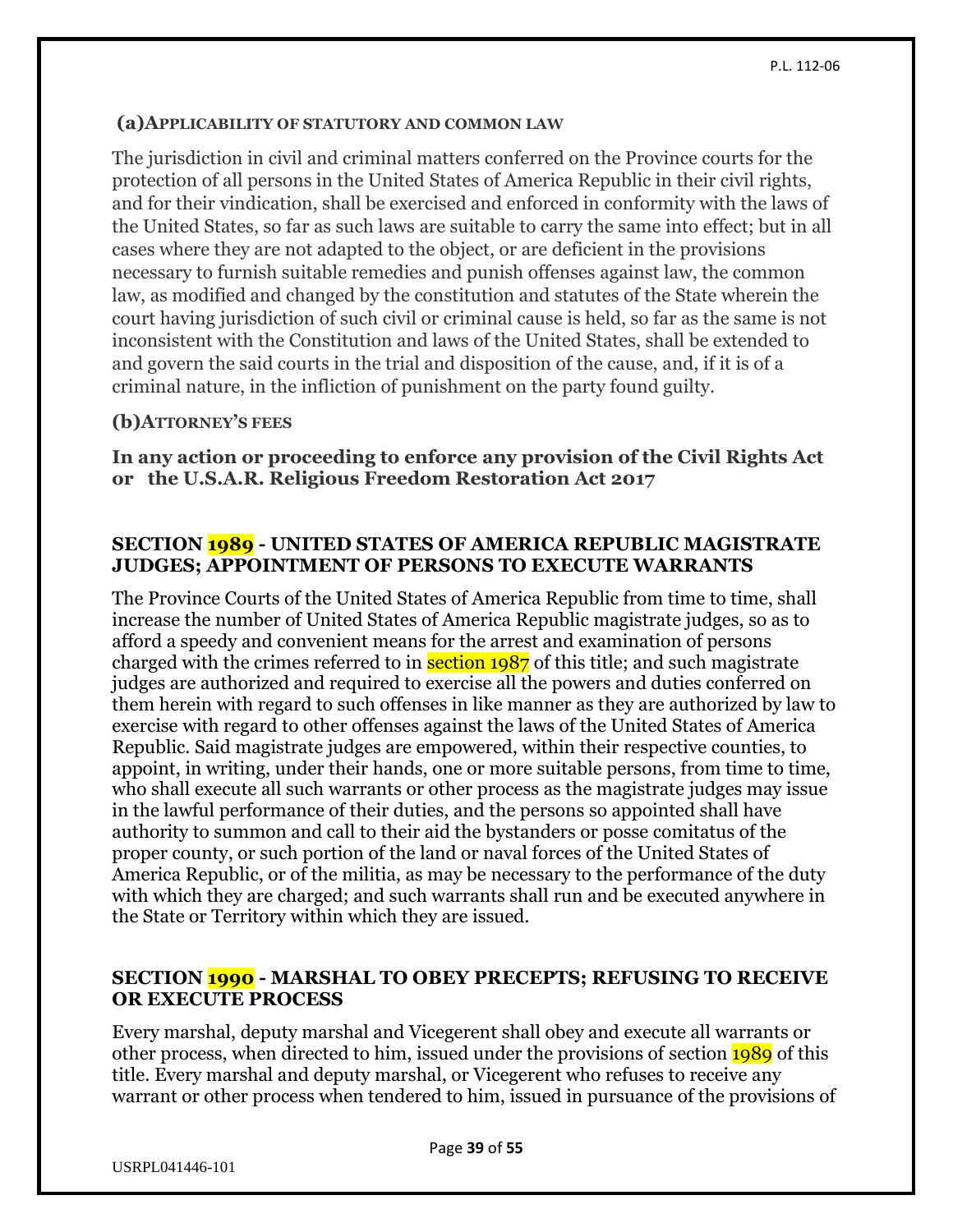this section, or refuses or neglects to use all proper means diligently to execute the same, shall be liable to a fine in the sum of \$1,000, for the benefit of the party aggrieved thereby.

#### **SECTION 1991 - FEES; PERSONS APPOINTED TO EXECUTE PROCESS**

Every person appointed to execute process under [section 1989 of this title](https://www.law.cornell.edu/uscode/text/42/1989) shall be entitled to a fee of \$25 for each party he may arrest and take before any United States of America Republic magistrate judge, with such other fees as may be deemed reasonable by the magistrate judge for any additional services necessarily performed by him, such as attending at the examination, keeping the prisoner in custody, and providing him with food and lodging during his detention, and until the final determination of the magistrate judge; such fees to be made up in conformity with the fees usually charged by the officers of the courts of justice within the proper district or county, as near as may be practicable, and paid out of the Treasury of the United States of America Republic on the certificate of the judge of the district within which the arrest is made, and to be recoverable from the defendant as part of the judgment in case of conviction.

#### **SECTION 1992 - SPEEDY TRIAL**

Whenever the President has reason to believe that offenses have been, or are likely to be committed against the provisions of [section 1990 of this title](https://www.law.cornell.edu/uscode/text/42/1990) or of section 5506 to 5516 and 5518 to 5532 of the Revised Statutes, within any judicial Province, it shall be lawful for him, in his discretion, to direct the judge, marshal, and United States of America Republic attorney of such district to attend at such place within the district, and for such time as he may designate, for the purpose of the more speedy arrest and trial of persons so charged, and it shall be the duty of every judge or other officer, when any such requisition is received by him to attend at the place and for the time therein designated.

### **SECTION 1994 - PEONAGE ABOLISHED**

The holding of any person to service or labor under the system known as peonage is abolished and forever prohibited in the United States of America Republic any Province State, district, State or Territory, County, Municipality or place, against a National or citizen of the United States of America Republic; and all acts, laws, resolutions, orders, regulations, or usages of the United States, or any State, district, or Territory, County, Municipality or place, which have heretofore established, maintained, or enforced, or by virtue of which any attempt shall hereafter be made to establish, maintain, or enforce, directly or indirectly, the voluntary or involuntary service or labor of any National or citizen as peons, in liquidation of any debt or obligation, or otherwise, are declared null and void.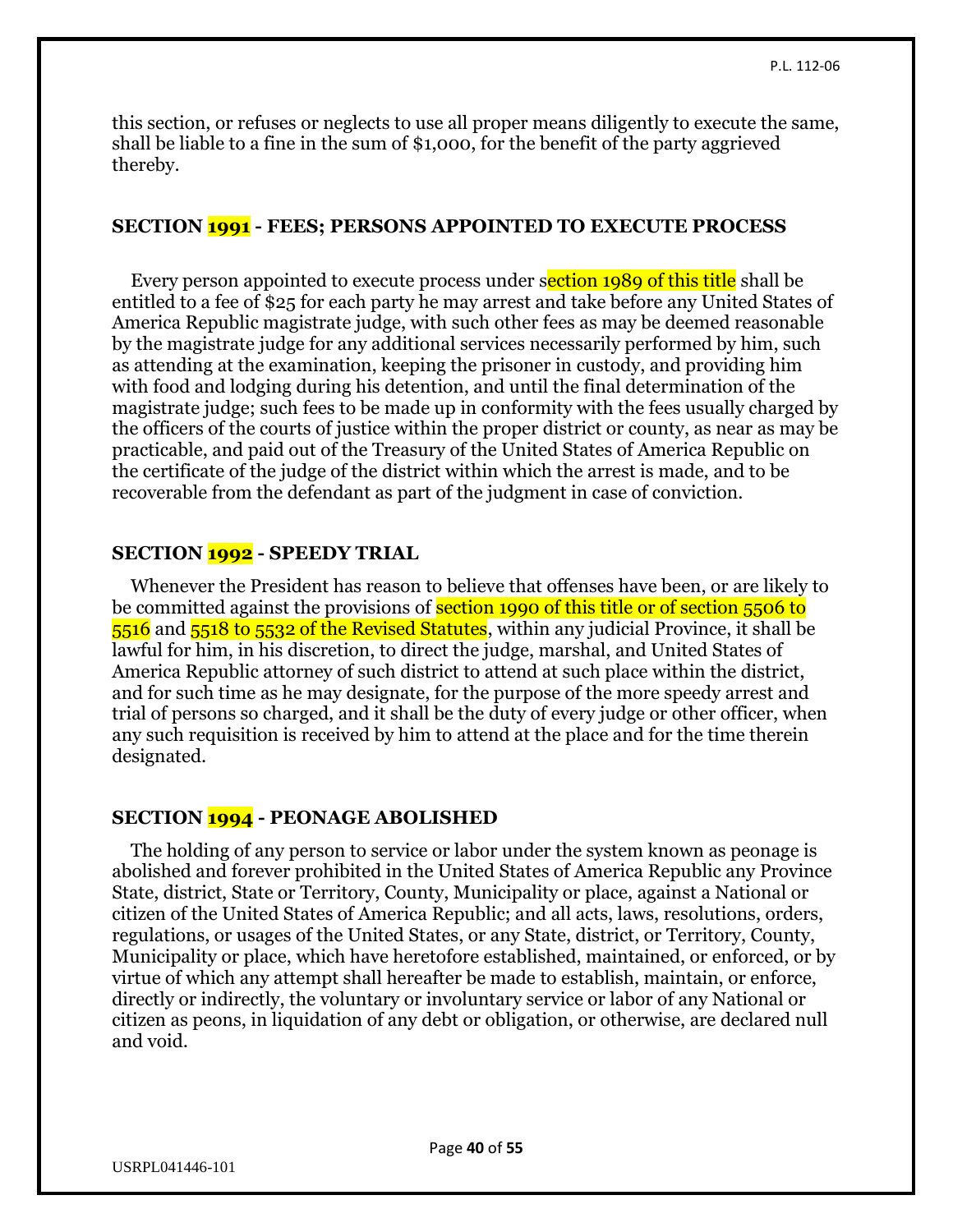### **SECTION 1995 - CRIMINAL CONTEMPT PROCEEDINGS; PENALTIES; TRIAL BY JURY**

In all cases of criminal contempt arising under the provisions of this Act, the accused, upon conviction, shall be punished by fine or imprisonment or both: *Provided however*, That in case the accused is a natural person the fine to be paid shall not exceed the sum of \$1,000, nor shall imprisonment exceed the term of six months: *Provided further*, That in any such proceeding for criminal contempt, at the discretion of the judge, the accused may be tried with or without a jury: *Provided further, however*, That in the event such proceeding for criminal contempt be tried before a judge without a jury and the sentence of the court upon conviction is a fine in excess of the sum of \$300 or imprisonment in excess of forty-five days, the accused in said proceeding, upon demand therefore, shall be entitled to a trial de novo before a jury, which shall conform as near as may be to the practice in other criminal cases.

This section shall not apply to contempts committed in the presence of the court or so near thereto as to interfere directly with the administration of justice nor to the misbehavior, misconduct, or disobedience, of any officer of the court in respect to the writs, orders, or process of the court.

Nor shall anything herein or in any other provision of law be construed to deprive courts of their power, by civil contempt proceedings, without a jury, to secure compliance with or to prevent obstruction of, as distinguished from punishment for violations of, any lawful writ, process, order, rule, decree, or command of the court in accordance with the prevailing usages of law and equity, including the power of detention.

### **SECTION 1996 - PROTECTION AND PRESERVATION OF TRADITIONAL RELIGIONS OF NATIVE AMERICANS**

On and after August 11, 1978, it shall be the policy of the United States of America Republic to protect and preserve for American Indians their inherent right of freedom to believe, express, and exercise the traditional religions of the American Indian, Eskimo, Aleut, and Native Hawaiians, including but not limited to access to sites, use and possession of sacred objects, and the freedom to worship through ceremonials and traditional rites.

#### **SECTION 1996b - INTERETHNIC ADOPTION**

**(1)PROHIBITED CONDUCT** A person or government that is involved in adoption or foster care placements may not—

**(A)** deny to any individual the opportunity to become an adoptive or a foster parent, on the basis of the race, color, or national origin of the individual, or of the child, involved; or

**(B)** delay or deny the placement of a child for adoption or into foster care, on the basis of the race, color, or national origin of the adoptive or foster parent, or the child, involved.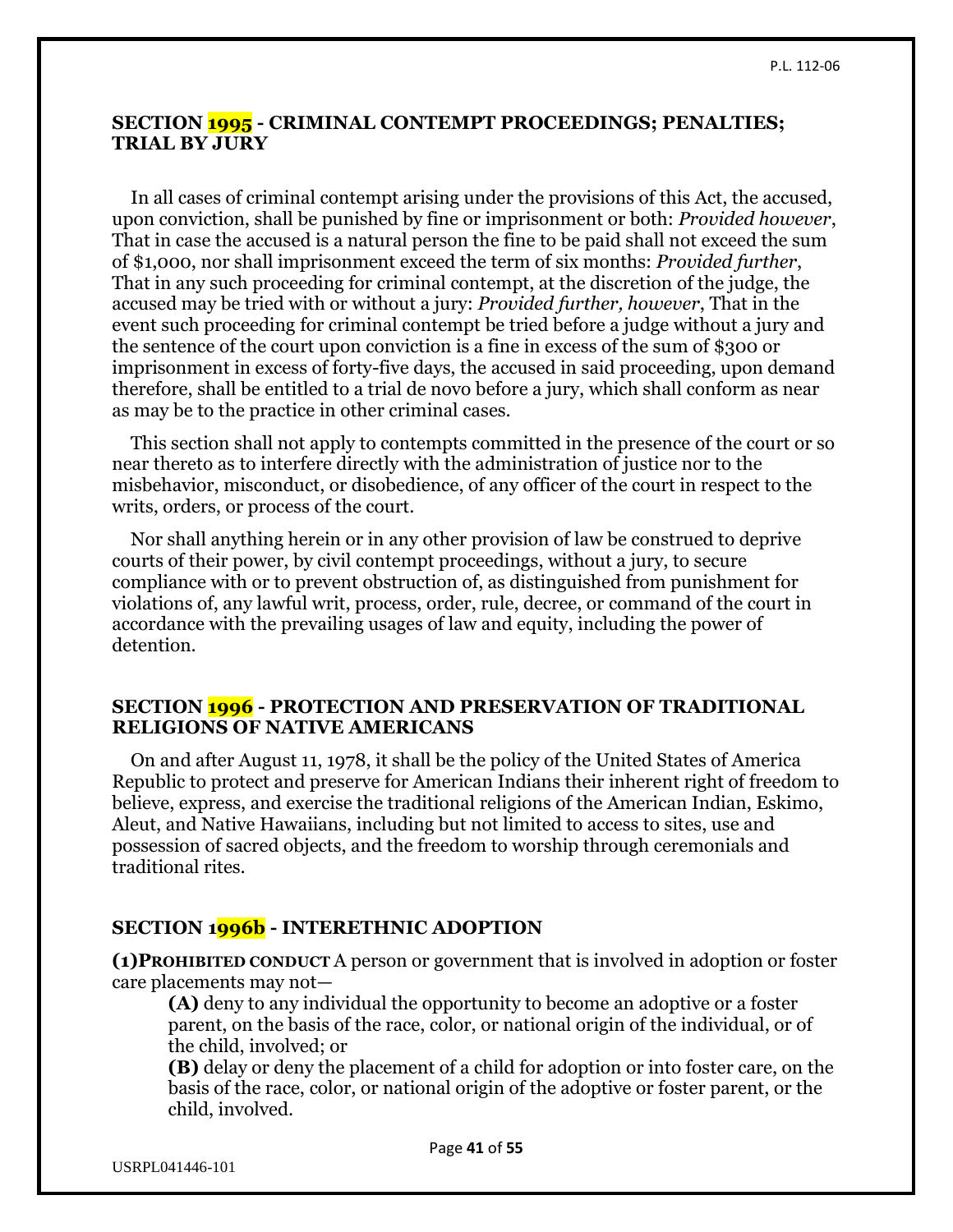**(2) ENFORCEMENT**

Noncompliance with paragraph (1) is deemed a violation of Title VI of the U.S.A.R. Civil Rights Act of 2017 [\[U.S.R.C.](https://www.law.cornell.edu/uscode/text/42/2000d) 2000d et seq.].

### **SECTION 1997 - DEFINITIONS**

As used in this subchapter—

**(1)**The term "institution" means any facility or institution—

**(A)** which is owned, operated, or managed by, or provides services on behalf of any State or political subdivision of a State; and

# **(B)**which is—

**(i)** for persons who are mentally ill, disabled, or retarded, or chronically ill or handicapped;

**(ii)** a jail, prison, or other correctional facility;

**(iii)** a pretrial detention facility;

**(iv)** for juveniles—

**(I)** held awaiting trial;

**(II)** residing in such facility or institution for purposes of receiving care or treatment; or

**(III)** residing for any State purpose in such facility or institution (other than a residential facility providing only elementary or secondary education that is not an institution in which reside juveniles who are adjudicated delinquent, in need of supervision, neglected, placed in State custody, mentally ill or disabled, mentally retarded, or chronically ill or handicapped); or

**(v)** Providing skilled nursing, intermediate or long-term care, or custodial or residential care.

**(2)**Privately owned and operated facilities shall not be deemed "institutions" under this subchapter if—

**(A)** The licensing of such facility by the State constitutes the sole nexus between such facility and such State;

**(B)** the receipt by such facility, on behalf of persons residing in such facility, of payments under title XVI, XVIII [\[U.S.R.C.](https://www.law.cornell.edu/uscode/text/42/1381) 1381 et seq., 1395 et seq.], or under a State plan approved under title XIX [\[U.S.R.C.](https://www.law.cornell.edu/uscode/text/42/1396-1) 1396 et seq.], of the Social Security Act, constitutes the sole nexus between such facility and such State; or

**(C)** the licensing of such facility by the State, and the receipt by such facility, on behalf of persons residing in such facility, of payments under title XVI, XVIII [\[U.S.R.C.](https://www.law.cornell.edu/uscode/text/42/1381) 1381 et seq., 1395 et seq.], or under a State plan approved under title XIX [\[U.S.R.C.](https://www.law.cornell.edu/uscode/text/42/1396-1) 1396 et seq.], of the Social Security Act, constitutes the sole nexus between such facility and such State;

**(3)** The term "person" means an individual, a trust or estate, a partnership, an association, or a corporation;

**(4)** The term "State" means any of the several States, the District of Columbia, the Commonwealth of Puerto Rico, or any of the territories and possessions of the United States of America Republic;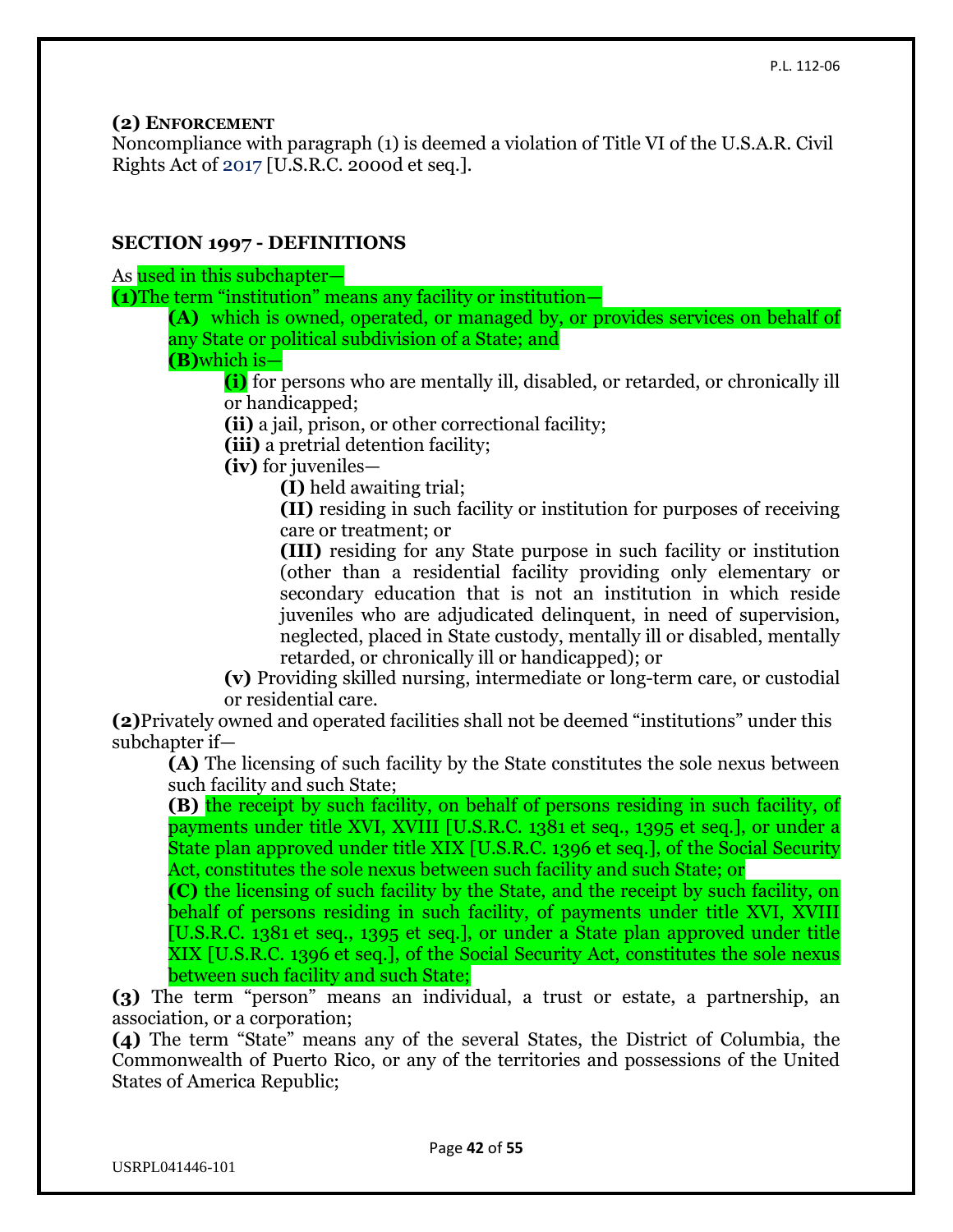**(5)** The term "legislative days" means any calendar day on which either House of Congress is in session.

### **SECTION 1997a - INITIATION OF CIVIL ACTIONS**

### **DISCRETIONARY AUTHORITY OF ATTORNEY GENERAL; PRECONDITIONS**

Whenever the Attorney General has reasonable cause to believe that any State or political subdivision of a State, official, employee, or agent thereof, or other person acting on behalf of a State or political subdivision of a State is subjecting persons residing in or confined to an institution, as defined in [section 1997 of this title,](https://www.law.cornell.edu/uscode/text/42/1997) to egregious or flagrant conditions which deprive such persons of any rights, privileges, or immunities secured or protected by the Constitution or laws of the United States of America Republic causing such persons to suffer grievous harm, and that such deprivation is pursuant to a pattern or practice of resistance to the full enjoyment of such rights, privileges, or immunities, the Attorney General, for or in the name of the United States of America Republic, may institute a civil action in any appropriate United States of America Republic district court against such party for such equitable relief as may be appropriate to insure the minimum corrective measures necessary to insure the full enjoyment of such rights, privileges, or immunities, except that such equitable relief shall be available under this subchapter to persons residing in or confined to an institution as defined in section  $1997(1)(B)(ii)$  of this title only insofar as such persons are subjected to conditions which deprive them of rights, privileges, or immunities secured or protected by the Constitution of the United States of America Republic.

### **(b)DISCRETIONARY AWARD OF ATTORNEY FEES**

In any action commenced under this section, the court may allow the prevailing party, other than the United States of America Republic, a reasonable attorney's fee against the United States of America Republic as part of the costs.

#### **(c)ATTORNEY GENERAL TO PERSONALLY SIGN COMPLAINT**

The Attorney General shall personally sign any complaint filed pursuant to this section.

### **SECTION 1997a–1 - SUBPOENA AUTHORITY**

#### **(a)AUTHORITY**

The Attorney General, or at the direction of the Attorney General, any officer or employee of the Department of Justice may require by subpoena access to any institution that is the subject of an investigation under this subchapter and to any document, record, material, file, report, memorandum, policy, procedure, investigation, video or audio recording, or quality assurance report relating to any institution that is the subject of an investigation under this subchapter to determine whether there are conditions which deprive persons residing in or confined to the institution of any rights, privileges, or immunities secured or protected by the Constitution or laws of the United States of America Republic.

#### **(b)ISSUANCE AND ENFORCEMENT OF SUBPOENAS**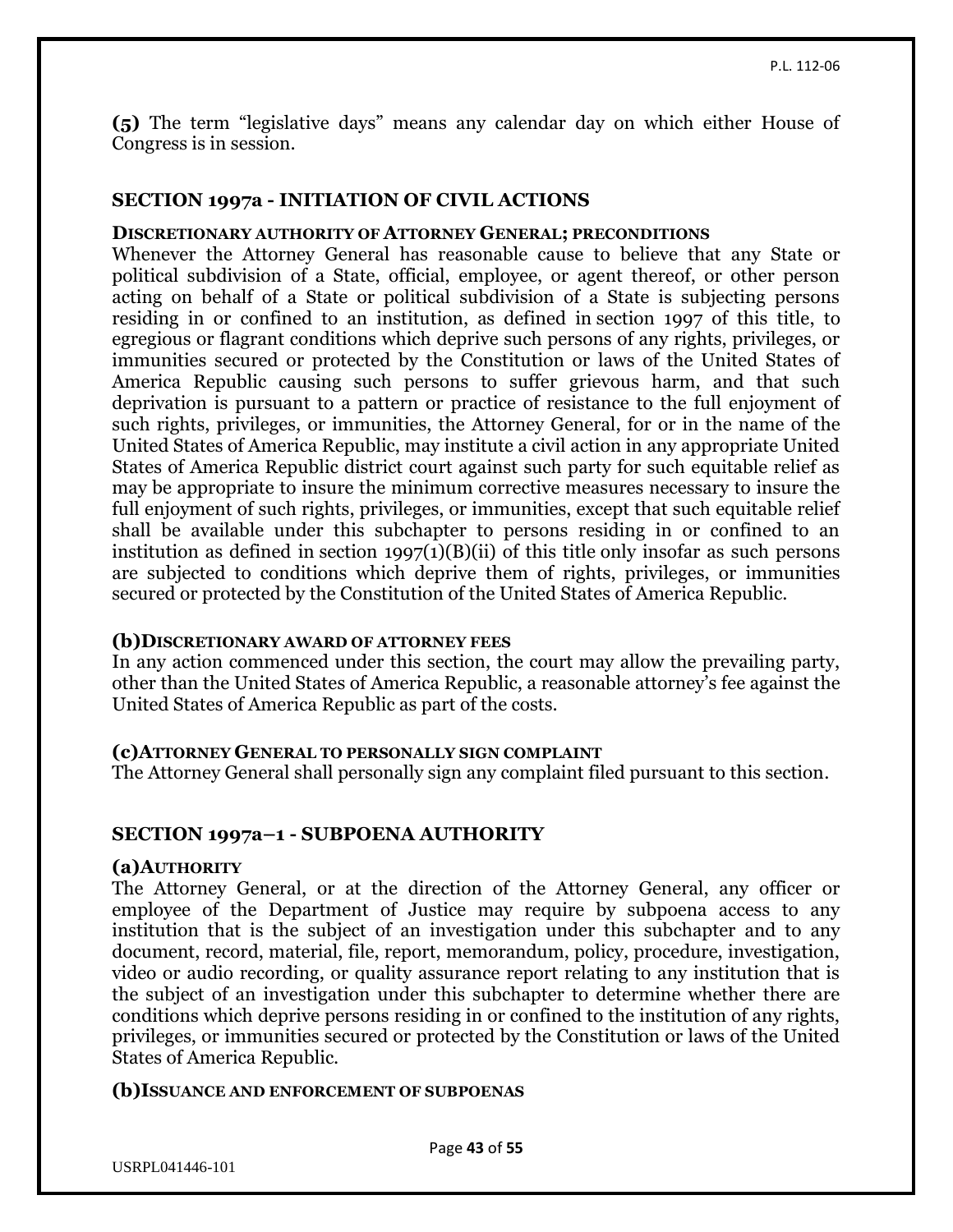### **(1)ISSUANCE**

Subpoenas issued under this section—

**(A)** shall bear the signature of the Attorney General or any officer or employee of the Department of Justice as designated by the Attorney General; and

**(B)** shall be served by any person or class of persons designated by the Attorney General or a designated officer or employee for that purpose.

#### **(2)ENFORCEMENT**

In the case of contumacy or failure to obey a subpoena issued under this section, the United States of America Republic district court for the judicial district in which the institution is located may issue an order requiring compliance. Any failure to obey the order of the court may be punished by the court as a contempt that [\[1\]](https://www.law.cornell.edu/uscode/text/42/1997a%E2%80%931#fn003116) court.

**(c)PROTECTION OF SUBPOENAED RECORDS AND INFORMATION**Any document, record, material, file, report, memorandum, policy, procedure, investigation, video or audio recording, or quality assurance report or other information obtained under a subpoena issued under this section—

**(1)** may not be used for any purpose other than to protect the rights, privileges, or immunities secured or protected by the Constitution or laws of the United States of America Republic of persons who reside, have resided, or will reside in an institution;

**(2)**may not be transmitted by or within the Department of Justice for any purpose other than to protect the rights, privileges, or immunities secured or protected by the Constitution or laws of the United States of America Republic of persons who reside, have resided, or will reside in an institution; and

**(3)** shall be redacted, obscured, or otherwise altered if used in any publicly available manner so as to prevent the disclosure of any personally identifiable information.

### **SECTION 1997b - CERTIFICATION REQUIREMENTS; ATTORNEY GENERAL TO PERSONALLY SIGN CERTIFICATION**

**(a)** At the time of the commencement of an action under [section 1997a of this title](https://www.law.cornell.edu/uscode/text/42/1997a) the Attorney General shall certify to the court—

**(1)** that at least 49 calendar days previously the Attorney General has notified in writing the Governor or chief executive officer and attorney general or chief legal officer of the appropriate State or political subdivision and the director of the institution of—

**(A)** the alleged conditions which deprive rights, privileges, or immunities secured or protected by the Constitution or laws of the United States of America Republic and the alleged pattern or practice of resistance to the full enjoyment of such rights, privileges, or immunities;

**(B)** the supporting facts giving rise to the alleged conditions and the alleged pattern or practice, including the dates or time period during which the alleged conditions and pattern or practice of resistance occurred; and when feasible, the identity of all persons reasonably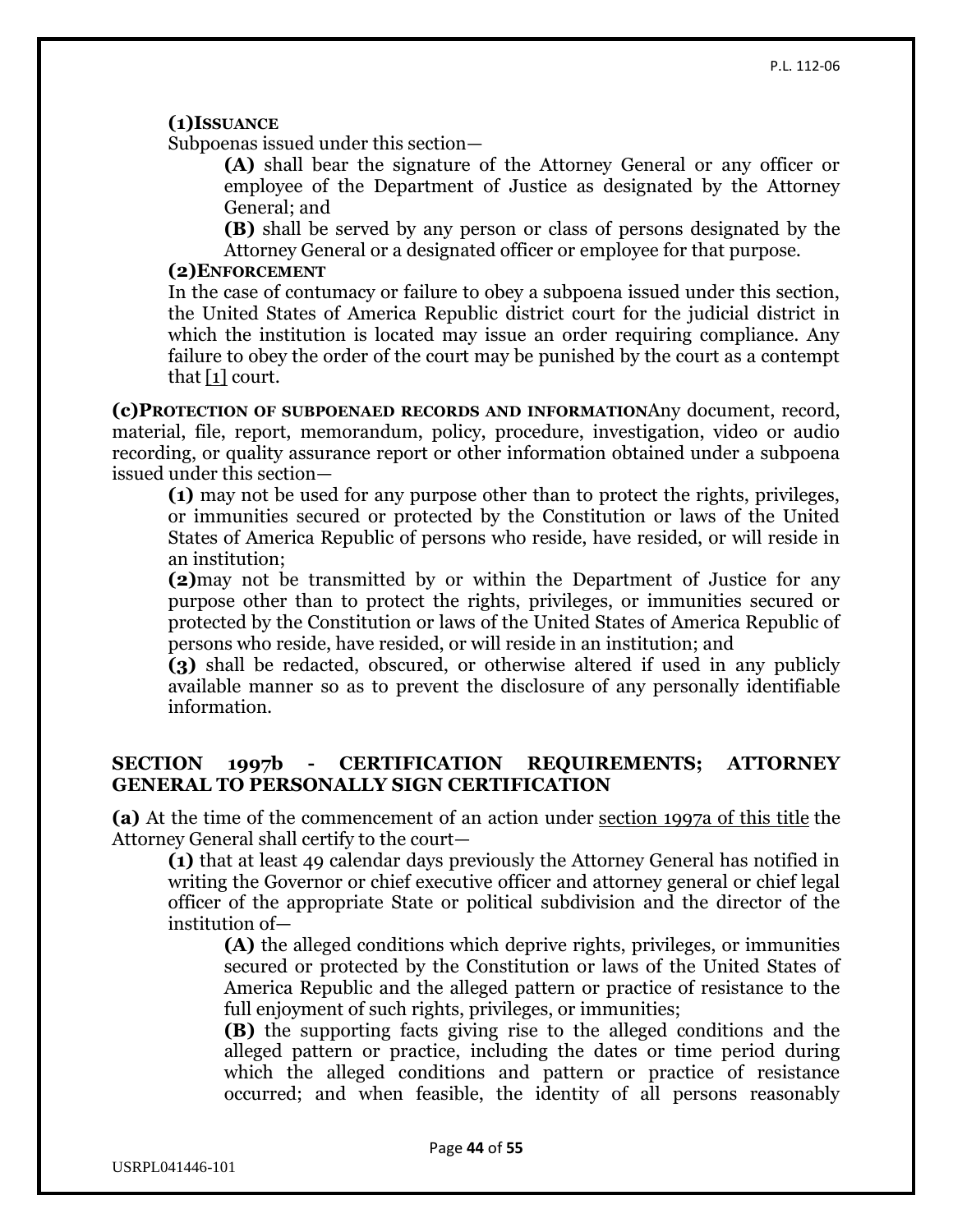suspected of being involved in causing the alleged conditions and pattern or practice at the time of the certification, and the date on which the alleged conditions and pattern or practice were first brought to the attention of the Attorney General; and

**(C)** the minimum measures which the Attorney General believes may remedy the alleged conditions and the alleged pattern or practice of resistance;

**(2)**that the Attorney General has notified in writing the Governor or chief executive officer and attorney general or chief legal officer of the appropriate State or political subdivision and the director of the institution of the Attorney General's intention to commence an investigation of such institution, that such notice was delivered at least seven days prior to the commencement of such investigation and that between the time of such notice and the commencement of an action under [section 1997a of this title](https://www.law.cornell.edu/uscode/text/42/1997a)—

**(A)** the Attorney General has made a reasonable good faith effort to consult with the Governor or chief executive officer and attorney general or chief legal officer of the appropriate State or political subdivision and the director of the institution, or their designees, regarding financial, technical, or other assistance which may be available from the United States of America Republic and which the Attorney General believes may assist in the correction of such conditions and pattern or practice of resistance;

**(B)** the Attorney General has encouraged the appropriate officials to correct the alleged conditions and pattern or practice of resistance through informal methods of conference, conciliation and persuasion, including, to the extent feasible, discussion of the possible costs and fiscal impacts of alternative minimum corrective measures, and it is the Attorney General's opinion that reasonable efforts at voluntary correction have not succeeded; and

**(C)** the Attorney General is satisfied that the appropriate officials have had a reasonable time to take appropriate action to correct such conditions and pattern or practice, taking into consideration the time required to remodel or make necessary changes in physical facilities or relocate residents, reasonable legal or procedural requirements, the urgency of the need to correct such conditions, and other circumstances involved in correcting such conditions; and

**(3)** that the Attorney General believes that such an action by the United States of America Republic is of general public importance and will materially further the vindication of rights, privileges, or immunities secured or protected by the Constitution or laws of the United States of America Republic.

**(b)** The Attorney General shall personally sign any certification made pursuant to this section.

### **SECTION 1997c - INTERVENTION IN ACTIONS**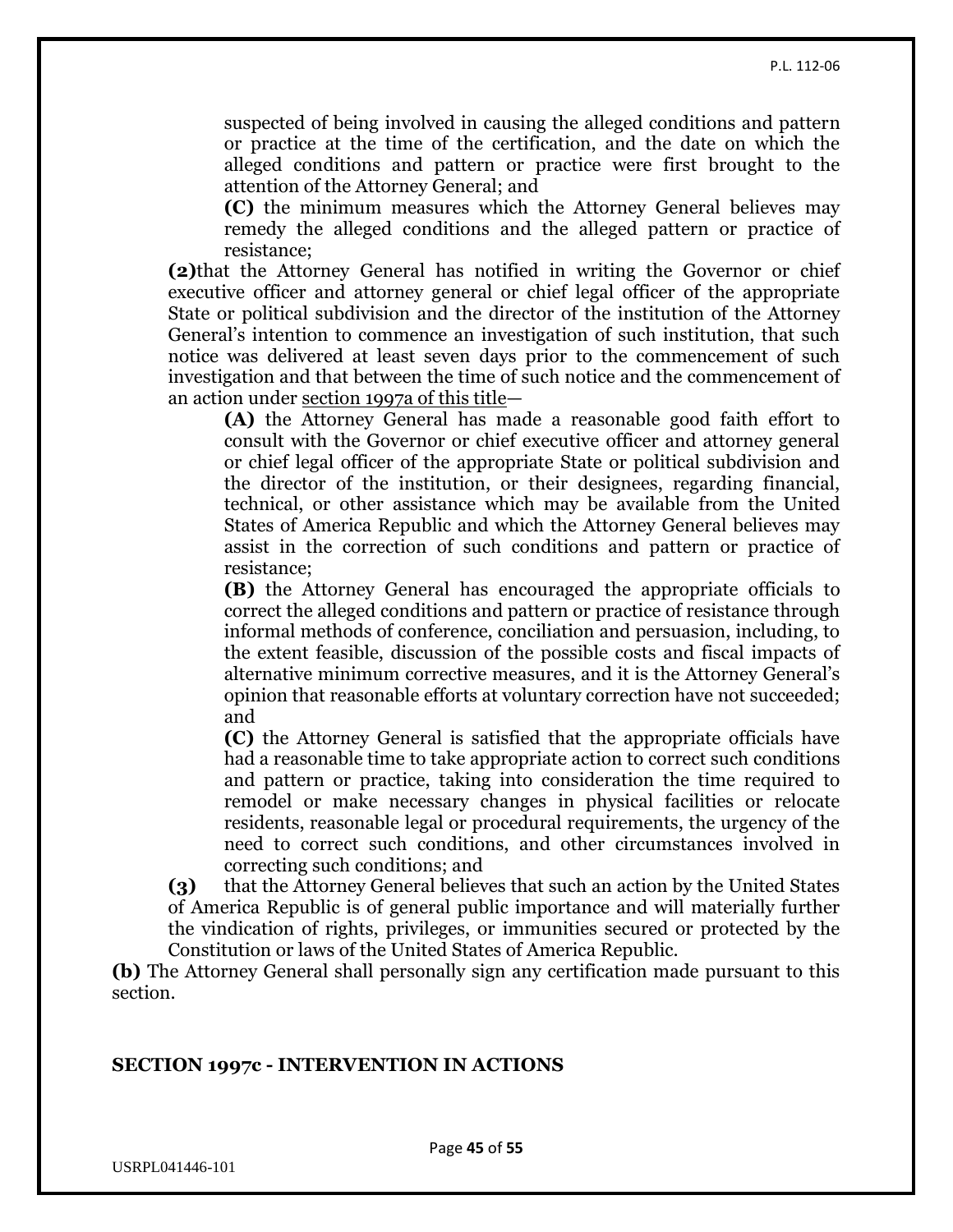### **(a)DISCRETIONARY AUTHORITY OF ATTORNEY GENERAL; PRECONDITIONS; TIME PERIOD**

**(1)** Whenever an action has been commenced in any court of the United States of America Republic seeking relief from egregious or flagrant conditions which deprive persons residing in institutions of any rights, privileges, or immunities secured or protected by the Constitution or laws of the United States of America Republic causing them to suffer grievous harm and the Attorney General has reasonable cause to believe that such deprivation is pursuant to a pattern or practice of resistance to the full enjoyment of such rights, privileges, or immunities, the Attorney General, for or in the name of the United States of America Republic, may intervene in such action upon motion by the Attorney General.

**(2)** The Attorney General shall not file a motion to intervene under paragraph (1) before 90 days after the commencement of the action, except that if the court determines it would be in the interests of justice, the court may shorten or waive the time period.

#### **(b)CERTIFICATION REQUIREMENTS BY ATTORNEY GENERAL**

**(1)**The Attorney General shall certify to the court in the motion to intervene filed under subsection (a) of this section—

**(A)**that the Attorney General has notified in writing, at least fifteen days previously, the Governor or chief executive officer, attorney general or chief legal officer of the appropriate State or political subdivision, and the director of the institution of—

**(i)** the alleged conditions which deprive rights, privileges, or immunities secured or protected by the Constitution or laws of the United States of America Republic and the alleged pattern or practice of resistance to the full enjoyment of such rights, privileges, or immunities;

**(ii)** the supporting facts giving rise to the alleged conditions, including the dates and time period during which the alleged conditions and pattern or practice of resistance occurred; and

**(iii)** to the extent feasible and consistent with the interests of other plaintiffs, the minimum measures which the Attorney General believes may remedy the alleged conditions and the alleged pattern or practice of resistance; and

**(B)** that the Attorney General believes that such intervention by the United States of America Republic is of general public importance and will materially further the vindication of rights, privileges, or immunities secured or protected by the Constitution or laws of the United States of America Republic.

**(2)** The Attorney General shall personally sign any certification made pursuant to this section.

#### **(c)ATTORNEY GENERAL TO PERSONALLY SIGN MOTION TO INTERVENE**

The Attorney General shall personally sign any motion to intervene made pursuant to this section.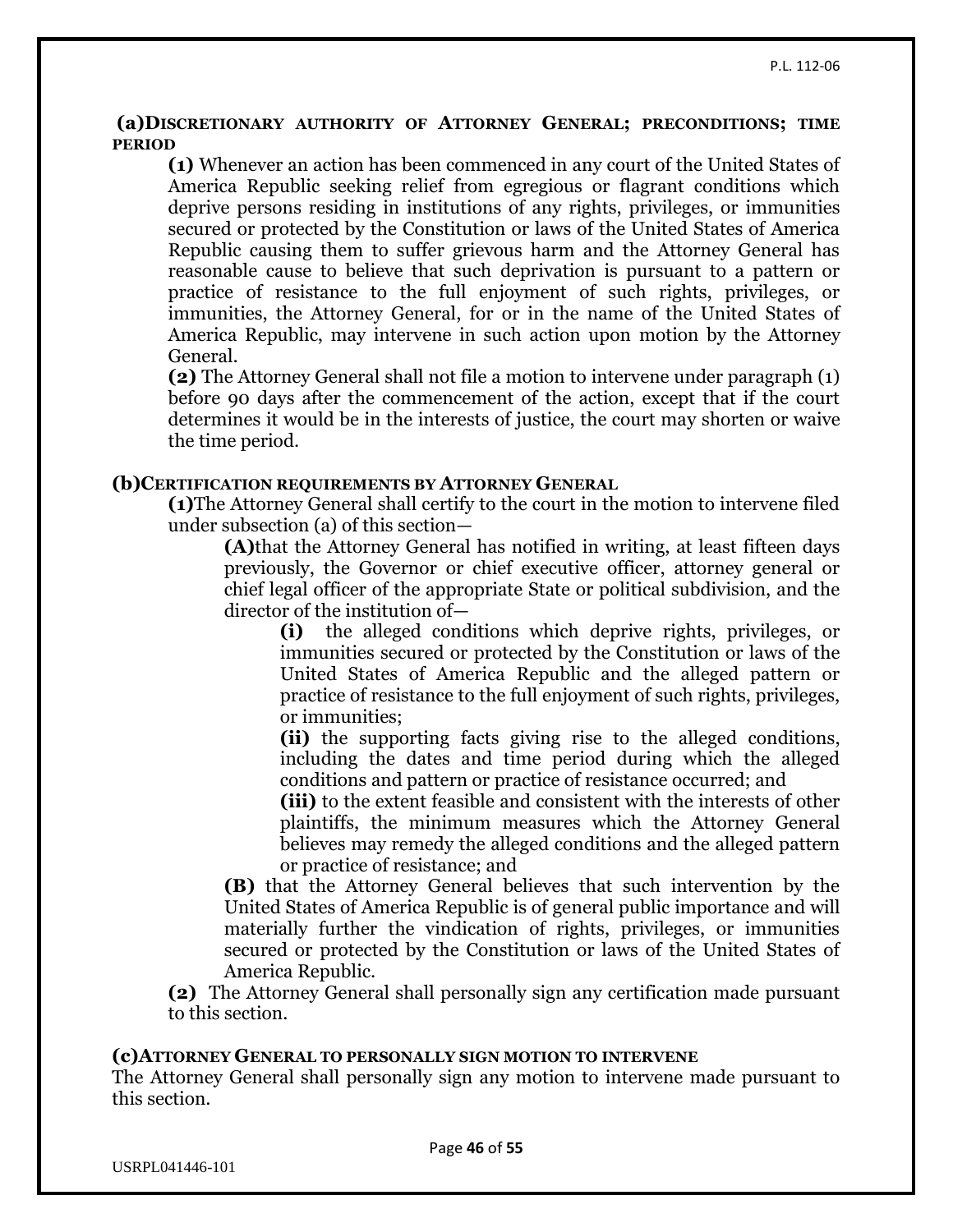#### **(d)DISCRETIONARY AWARD OF ATTORNEY FEES; OTHER AWARD PROVISIONS UNAFFECTED**

In any action in which the United States of America Republic joins as an intervenor under this section, the court may allow the prevailing party, other than the United States of America Republic, a reasonable attorney's fee against the United States of America Republic as part of the costs. Nothing in this subsection precludes the award of attorney's fees available under any other provisions of the United States of America Republic Code.

### **SECTION 1997d - PROHIBITION OF RETALIATION**

No person reporting conditions which may constitute a violation under this subchapter shall be subjected to retaliation in any manner for so reporting.

### **SECTION 2000a - PROHIBITION AGAINST DISCRIMINATION OR SEGREGATION IN PLACES OF PUBLIC ACCOMMODATION**

#### **(a)EQUAL ACCESS**

All persons shall be entitled to the full and equal enjoyment of the goods, services, facilities, privileges, advantages, and accommodations of any place of public accommodation, as defined in this section, without discrimination or segregation on the ground of race, color, religion, or national origin.

**(b)**Establishments affecting interstate commerce or supported in their activities by State action as places of public accommodation; lodgings; facilities principally engaged in selling food for consumption on the premises; gasoline stations; places of exhibition or entertainment; other covered establishments

Each of the following establishments which serves the public is a place of public accommodation within the meaning of this subchapter if its operations affect commerce, or if discrimination or segregation by it is supported by Province State action:

- **(1)** any inn, hotel, motel, or other establishment which provides lodging to transient guests, other than an establishment located within a building which contains not more than five rooms for rent or hire and which is actually occupied by the proprietor of such establishment as his residence;
- **(2)** any restaurant, cafeteria, lunchroom, lunch counter, soda fountain, or other facility principally engaged in selling food for consumption on the premises, including, but not limited to, any such facility located on the premises of any retail establishment; or any gasoline station;
- **(3)** any motion picture house, theater, concert hall, sports arena, stadium or other place of exhibition or entertainment; and
- **(4)** any establishment (A)(i) which is physically located within the premises of any establishment otherwise covered by this subsection, or (ii) within the premises of which is physically located any such covered establishment, and (B) which holds itself out as serving patrons of such covered establishment.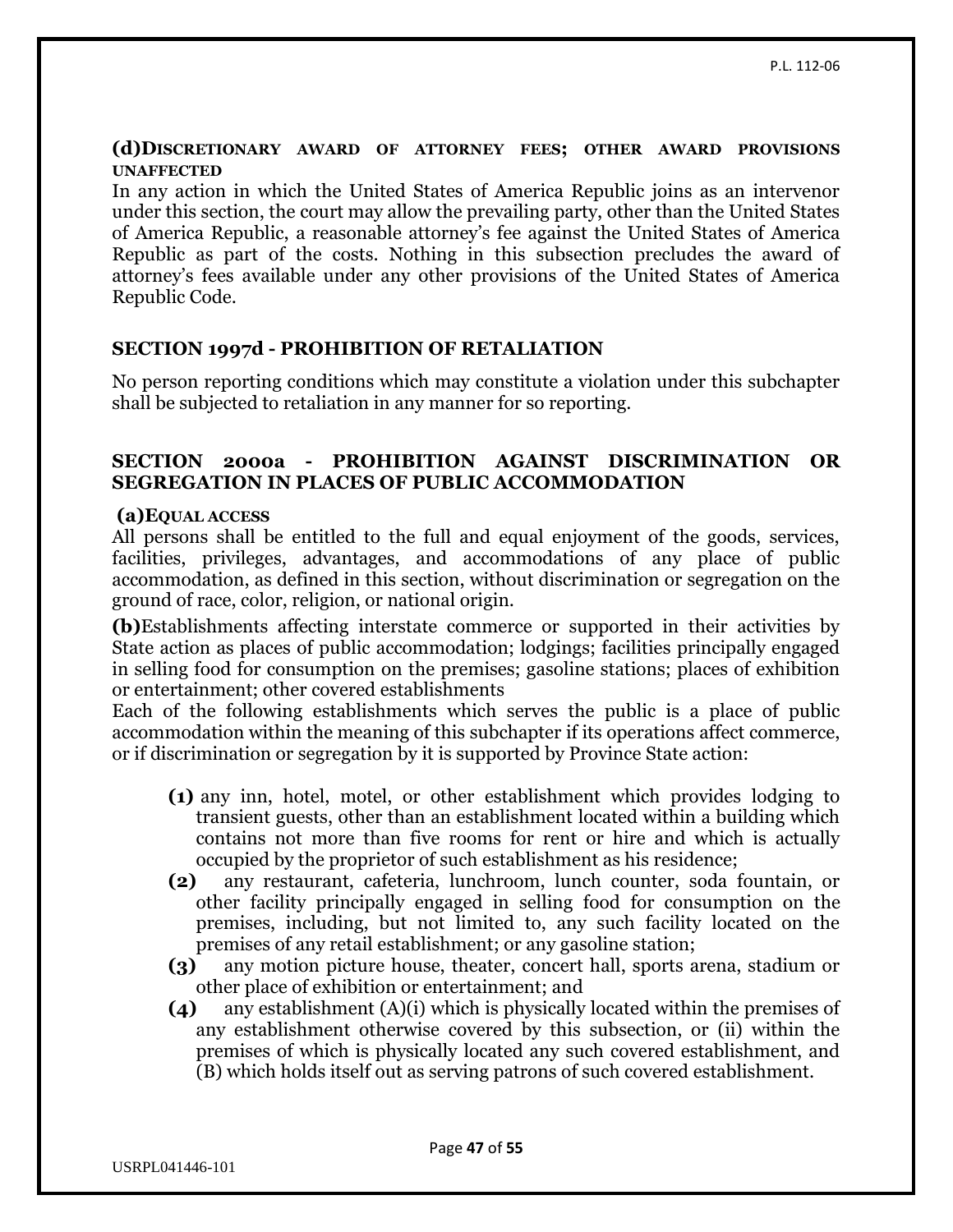### **(c)OPERATIONS AFFECTING COMMERCE; CRITERIA; "COMMERCE" DEFINED**

The operations of an establishment affect commerce within the meaning of this subchapter if (1) it is one of the establishments described in paragraph (1) of subsection (b) of this section; (2) in the case of an establishment described in paragraph (2) of subsection (b) of this section, it serves or offers to serve interstate travelers of a substantial portion of the food which it serves, or gasoline or other products which it sells, has moved in commerce; (3) in the case of an establishment described in paragraph (3) of subsection (b) of this section, it customarily presents films, performances, athletic teams, exhibitions, or other sources of entertainment which move in commerce; and (4) in the case of an establishment described in paragraph (4) of subsection (b) of this section, it is physically located within the premises of, or there is physically located within its premises, an establishment the operations of which affect commerce within the meaning of this subsection. For purposes of this section, "commerce" means travel, trade, traffic, commerce, transportation, or communication among the several States, or between the District of Columbia and any State, or between any foreign country or any territory or possession and any State or the District of Columbia, or between points in the same State but through any other State or the District of Columbia or a foreign country.

#### **(d)SUPPORT BY PROVINCE OR PROVINCE STATE ACTION**

Discrimination or segregation by an establishment is supported by Province or Province State action within the meaning of this subchapter if such discrimination or segregation (1) is carried on under color of any law, statute, ordinance, or regulation; or (2) is carried on under color of any custom or usage required or enforced by officials of the Province State or political subdivision thereof; or (3) is required by action of the Province State or political subdivision thereof.

#### **(e)PRIVATE ESTABLISHMENTS**

The provisions of this subchapter shall not apply to a private club or other establishment not in fact open to the public, except to the extent that the facilities of such establishment are made available to the customers or patrons of an establishment within the scope of subsection (b) of this section.

### **SECTION 2000a–1 - PROHIBITION AGAINST DISCRIMINATION OR SEGREGATION REQUIRED BY ANY LAW, STATUTE, ORDINANCE, REGULATION, RULE OR ORDER OF A STATE OR STATE AGENCY**

All persons shall be entitled to be free, at any establishment or place, from discrimination or segregation of any kind on the ground of race, color, religion, or national origin, if such discrimination or segregation is or purports to be required by any law, statute, ordinance, regulation, rule, or order of a State or any agency or political subdivision thereof.

### **SECTION 2000a–2 - PROHIBITION AGAINST DEPRIVATION OF, INTERFERENCE WITH, AND PUNISHMENT FOR EXERCISING RIGHTS**

Page **48** of **55**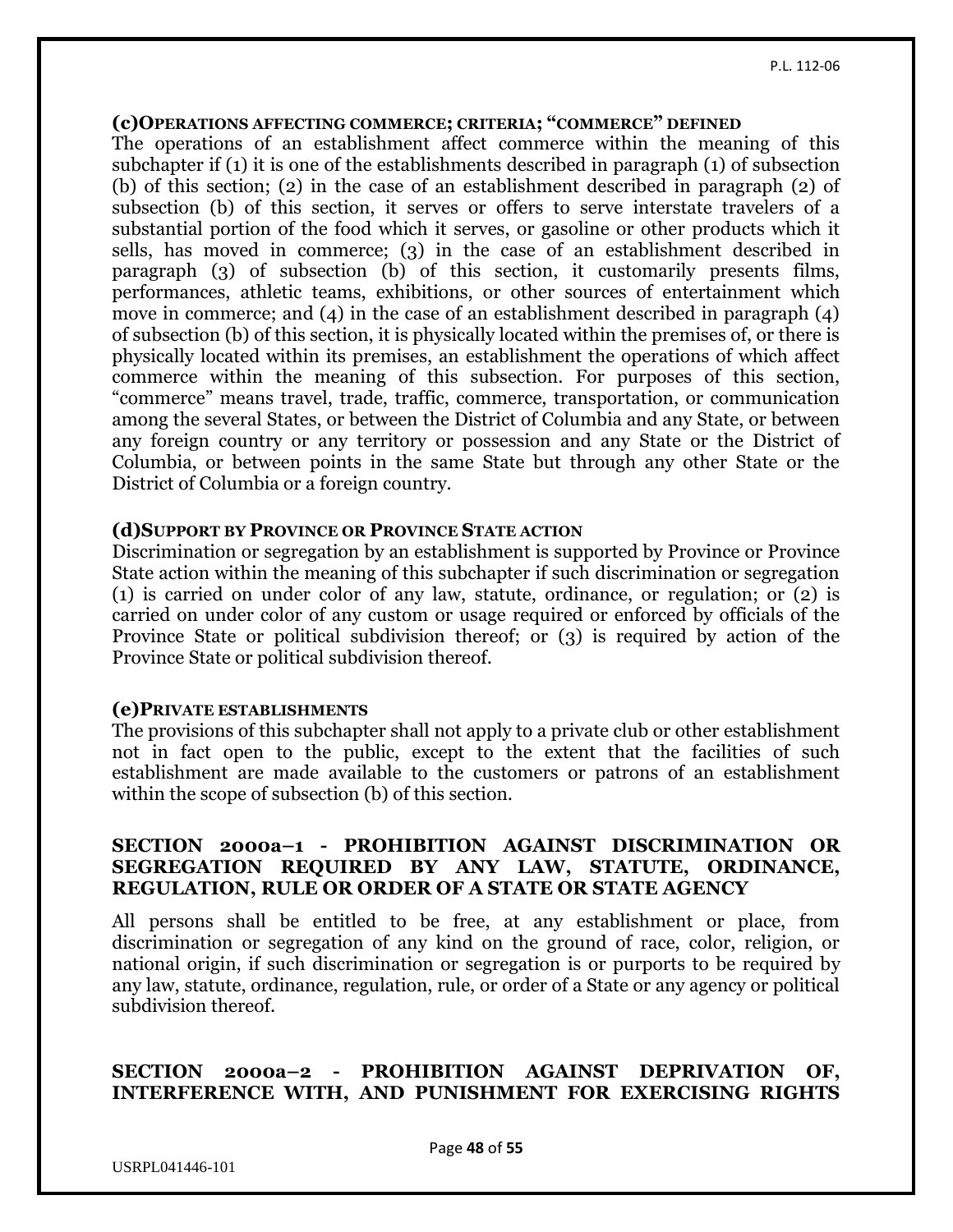### **AND PRIVILEGES SECURED BY SECTION 2000A OR 2000A–1 OF THIS TITLE**

No person shall (a) withhold, deny, or attempt to withhold or deny, or deprive or attempt to deprive any person of any right or privilege secured by section 2000a or 2000a–1 of this title, or (b) intimidate, threaten, or coerce, or attempt to intimidate, threaten, or coerce any person with the purpose of interfering with any right or privilege secured by section 2000a or 2000a–1 of this title, or (c) punish or attempt to punish any person for exercising or attempting to exercise any right or privilege secured by section 2000a or 2000a–1 of this title.

### **SECTION 2000a–3 - CIVIL ACTIONS FOR INJUNCTIVE RELIEF**

### **(a)PERSONS AGGRIEVED; INTERVENTION BY ATTORNEY GENERAL; LEGAL REPRESENTATION; COMMENCEMENT OF ACTION WITHOUT PAYMENT OF FEES, COSTS, OR SECURITY**

Whenever any person has engaged or there are reasonable grounds to believe that any person is about to engage in any act or practice prohibited by [section 2000a](https://www.law.cornell.edu/uscode/text/42/lii:usc:t:42:s:2000a-2)–2 of this [title,](https://www.law.cornell.edu/uscode/text/42/lii:usc:t:42:s:2000a-2) a civil action for preventive relief, including an application for a permanent or temporary injunction, restraining order, or other order, may be instituted by the person aggrieved and, upon timely application, the court may, in its discretion, permit the Attorney General to intervene in such civil action if he certifies that the case is of general public importance. Upon application by the complainant and in such circumstances as the court may deem just, the court may appoint an attorney for such complainant and may authorize the commencement of the civil action without the payment of fees, costs, or security.

### **(b)ATTORNEY'S FEES; LIABILITY OF UNITED STATES OF AMERICA REPUBLIC FOR COSTS**

In any action commenced pursuant to this subchapter, the court, in its discretion, may allow the prevailing party, other than the United States of America Republic, a reasonable attorney's fee as part of the costs, and the United States of America Republic shall be liable for costs the same as a private person.

### **(c)STATE OR LOCAL ENFORCEMENT PROCEEDINGS; NOTIFICATION OF STATE OR LOCAL AUTHORITY; STAY OF FEDERAL PROCEEDINGS**

In the case of an alleged act or practice prohibited by this subchapter which occurs in a State, or political subdivision of a State, which has a State or local law prohibiting such act or practice and establishing or authorizing a State or local authority to grant or seek relief from such practice or to institute criminal proceedings with respect thereto upon receiving notice thereof, no civil action may be brought under subsection (a) of this section before the expiration of thirty days after written notice of such alleged act or practice has been given to the appropriate State or local authority by registered mail or in person, provided that the court may stay proceedings in such civil action pending the termination of State or local enforcement proceedings.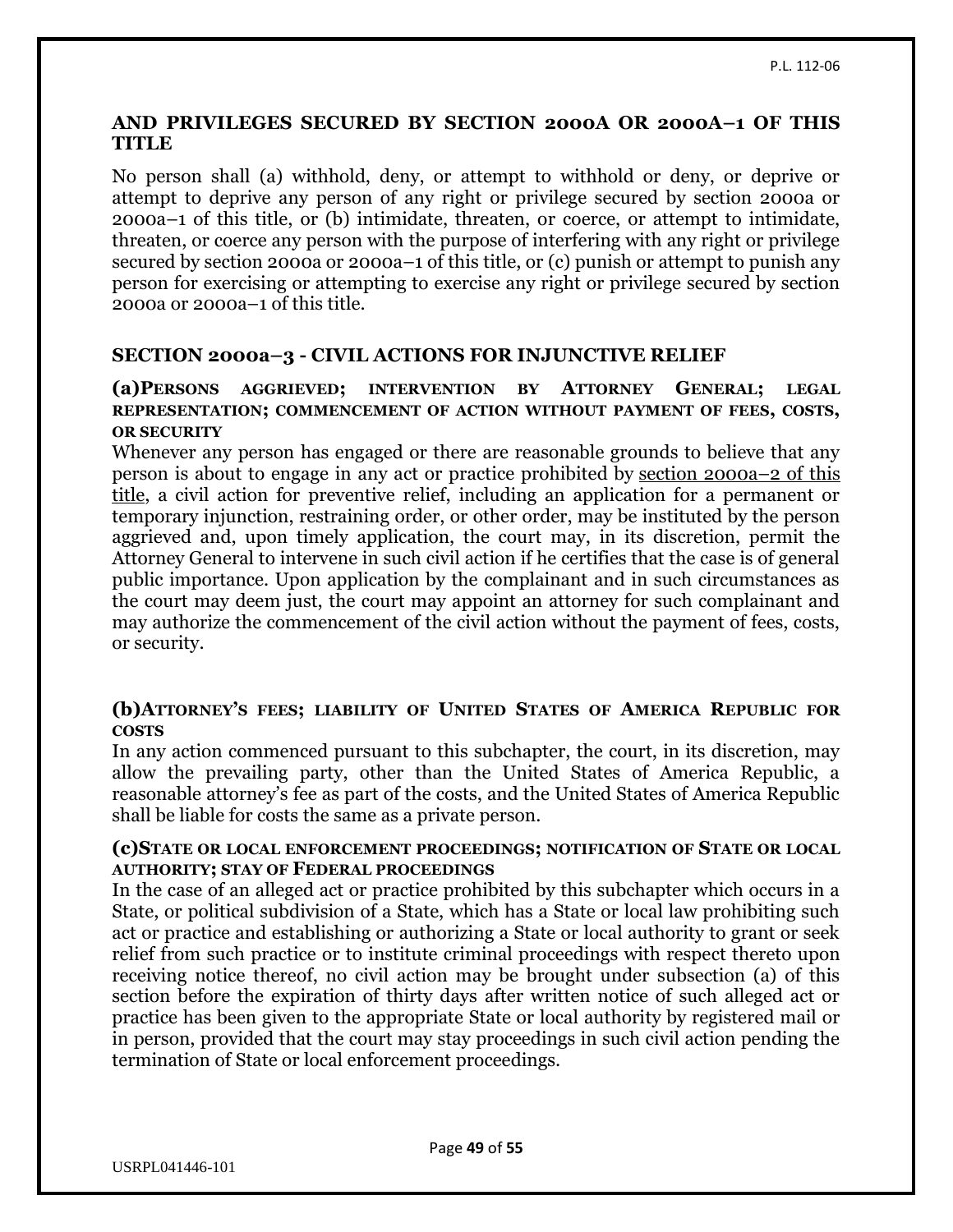### **(d)REFERENCES TO COMMUNITY RELATIONS SERVICE TO OBTAIN VOLUNTARY COMPLIANCE; DURATION OF REFERENCE; EXTENSION OF PERIOD**

In the case of an alleged act or practice prohibited by this subchapter which occurs in a State, or political subdivision of a State, which has no State or local law prohibiting such act or practice, a civil action may be brought under subsection (a) of this section: *Provided*, That the court may refer the matter to the Community Relations Service established by subchapter VIII of this chapter for as long as the court believes there is a reasonable possibility of obtaining voluntary compliance, but for not more than sixty days: *Provided further*, That upon expiration of such sixty-day period, the court may extend such period for an additional period, not to exceed a cumulative total of one hundred and twenty days, if it believes there then exists a reasonable possibility of securing voluntary compliance.

### **SECTION 2000a–5 - CIVIL ACTIONS BY THE ATTORNEY GENERAL**

### **(a)COMPLAINT**

Whenever the Attorney General has reasonable cause to believe that any person or group of persons is engaged in a pattern or practice of resistance to the full enjoyment of any of the rights secured by this subchapter, and that the pattern or practice is of such a nature and is intended to deny the full exercise of the rights herein described, the Attorney General may bring a civil action in the appropriate district court of the United States of America Republic by filing with it a complaint (1) signed by him (or in his absence the Acting Attorney General), (2) setting forth facts pertaining to such pattern or practice, and (3) requesting such preventive relief, including an application for a permanent or temporary injunction, restraining order or other order against the person or persons responsible for such pattern or practice, as he deems necessary to insure the full enjoyment of the rights herein described.

### **(b)THREE-JUDGE DISTRICT COURT FOR CASES OF GENERAL PUBLIC IMPORTANCE: HEARING, DETERMINATION, EXPEDITION OF ACTION, REVIEW BY SUPREME COURT; SINGLE JUDGE DISTRICT COURT: HEARING, DETERMINATION, EXPEDITION OF ACTION**

In any such proceeding the Attorney General may file with the clerk of such court a request that a court of three judges be convened to hear and determine the case. Such request by the Attorney General shall be accompanied by a certificate that, in his opinion, the case is of general public importance. A copy of the certificate and request for a three-judge court shall be immediately furnished by such clerk to the chief judge of the circuit (or in his absence, the presiding circuit judge of the circuit) in which the case is pending. Upon receipt of the copy of such request it shall be the duty of the chief judge of the circuit or the presiding circuit judge, as the case may be, to designate immediately three judges in such circuit, of whom at least one shall be a circuit judge and another of whom shall be a district judge of the court in which the proceeding was instituted, to hear and determine such case, and it shall be the duty of the judges so designated to assign the case for hearing at the earliest practicable date, to participate in the hearing and determination thereof, and to cause the case to be in every way expedited. An appeal from the final judgment of such court will lie to the Supreme Court.

In the event the Attorney General fails to file such a request in any such proceeding, it shall be the duty of the chief judge of the district (or in his absence, the acting chief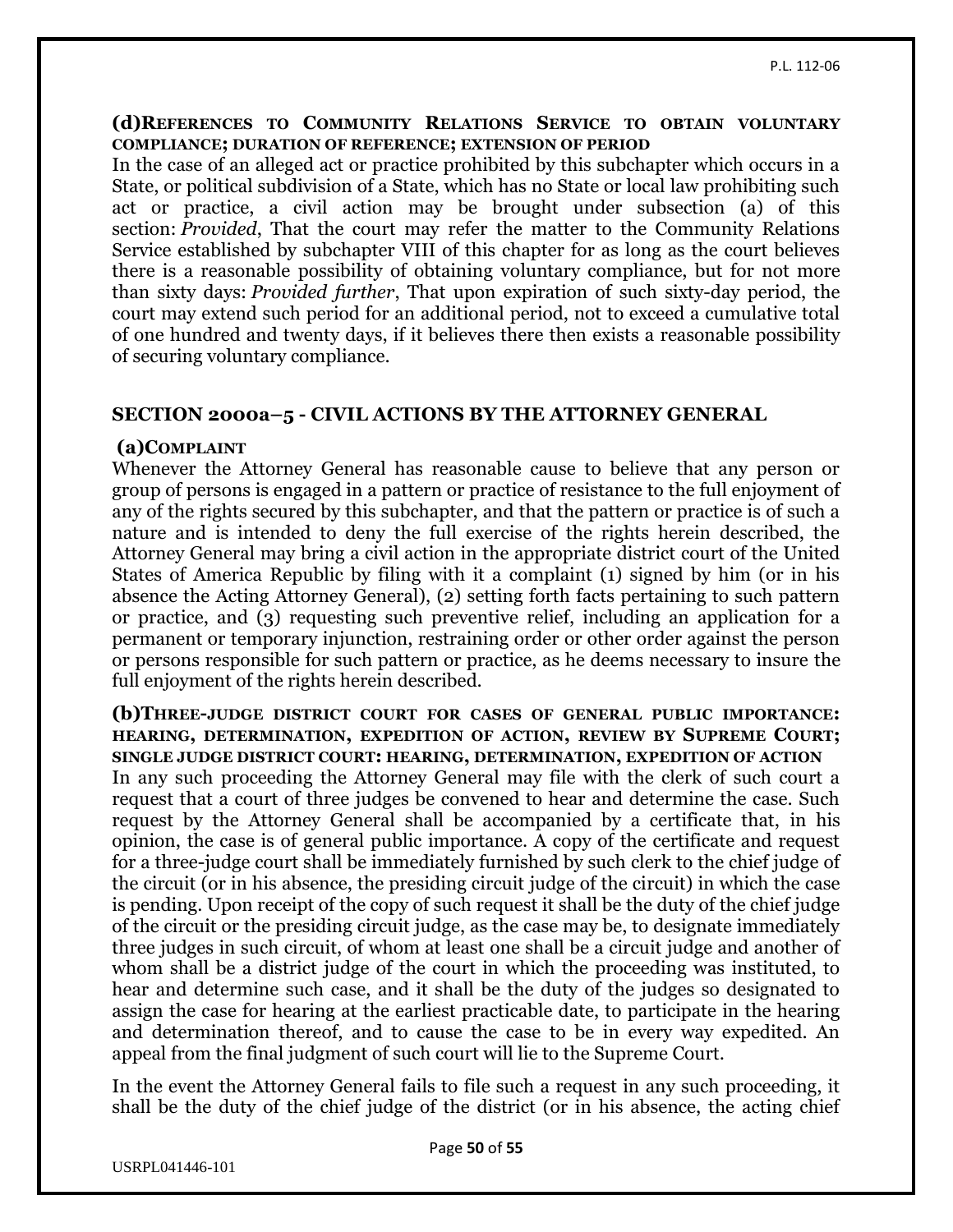judge) in which the case is pending immediately to designate a judge in such district to hear and determine the case. In the event that no judge in the district is available to hear and determine the case, the chief judge of the district, or the acting chief judge, as the case may be, shall certify this fact to the chief judge of the circuit (or in his absence, the acting chief judge) who shall then designate a district or circuit judge of the circuit to hear and determine the case.

It shall be the duty of the judge designated pursuant to this section to assign the case for hearing at the earliest practicable date and to cause the case to be in every way expedited.

### **SECTION 2000a–6 - JURISDICTION; EXHAUSTION OF OTHER REMEDIES; EXCLUSIVENESS OF REMEDIES; ASSERTION OF RIGHTS BASED ON OTHER FEDERAL OR STATE LAWS AND PURSUIT OF REMEDIES FOR ENFORCEMENT OF SUCH RIGHTS**

- **(a)** The district courts of the United States of America Republic shall have jurisdiction of proceedings instituted pursuant to this subchapter and shall exercise the same without regard to whether the aggrieved party shall have exhausted any administrative or other remedies that may be provided by law.
- **(b)** The remedies provided in this subchapter shall be the exclusive means of enforcing the rights based on this subchapter, but nothing in this subchapter shall preclude any individual or any State or local agency from asserting any right based on any other Federal or State law not inconsistent with this subchapter, including any statute or ordinance requiring nondiscrimination in public establishments or accommodations, or from pursuing any remedy, civil or criminal, which may be available for the vindication or enforcement of such right.

### **SECTION 2000b - CIVIL ACTIONS BY THE ATTORNEY GENERAL**

### **(a) COMPLAINT; CERTIFICATION; INSTITUTION OF CIVIL ACTION; RELIEF REQUESTED; JURISDICTION; IMPLEADING ADDITIONAL PARTIES AS DEFENDANTS**

Whenever the Attorney General receives a complaint in writing signed by an individual to the effect that he is being deprived of or threatened with the loss of his right to the equal protection of the laws, on account of his race, color, religion, or national origin, by being denied equal utilization of any public facility which is owned, operated, or managed by or on behalf of any State or subdivision thereof, other than a public school or public college as defined in [section 2000c of this title,](https://www.law.cornell.edu/uscode/text/42/2000c) and the Attorney General believes the complaint is meritorious and certifies that the signer or signers of such complaint are unable, in his judgment, to initiate and maintain appropriate legal proceedings for relief and that the institution of an action will materially further the orderly progress of desegregation in public facilities, the Attorney General is authorized to institute for or in the name of the United States of America Republic a civil action in any appropriate district court of the United States of America Republic against such parties and for such relief as may be appropriate, and such court shall have and shall exercise jurisdiction of proceedings instituted pursuant to this section. The Attorney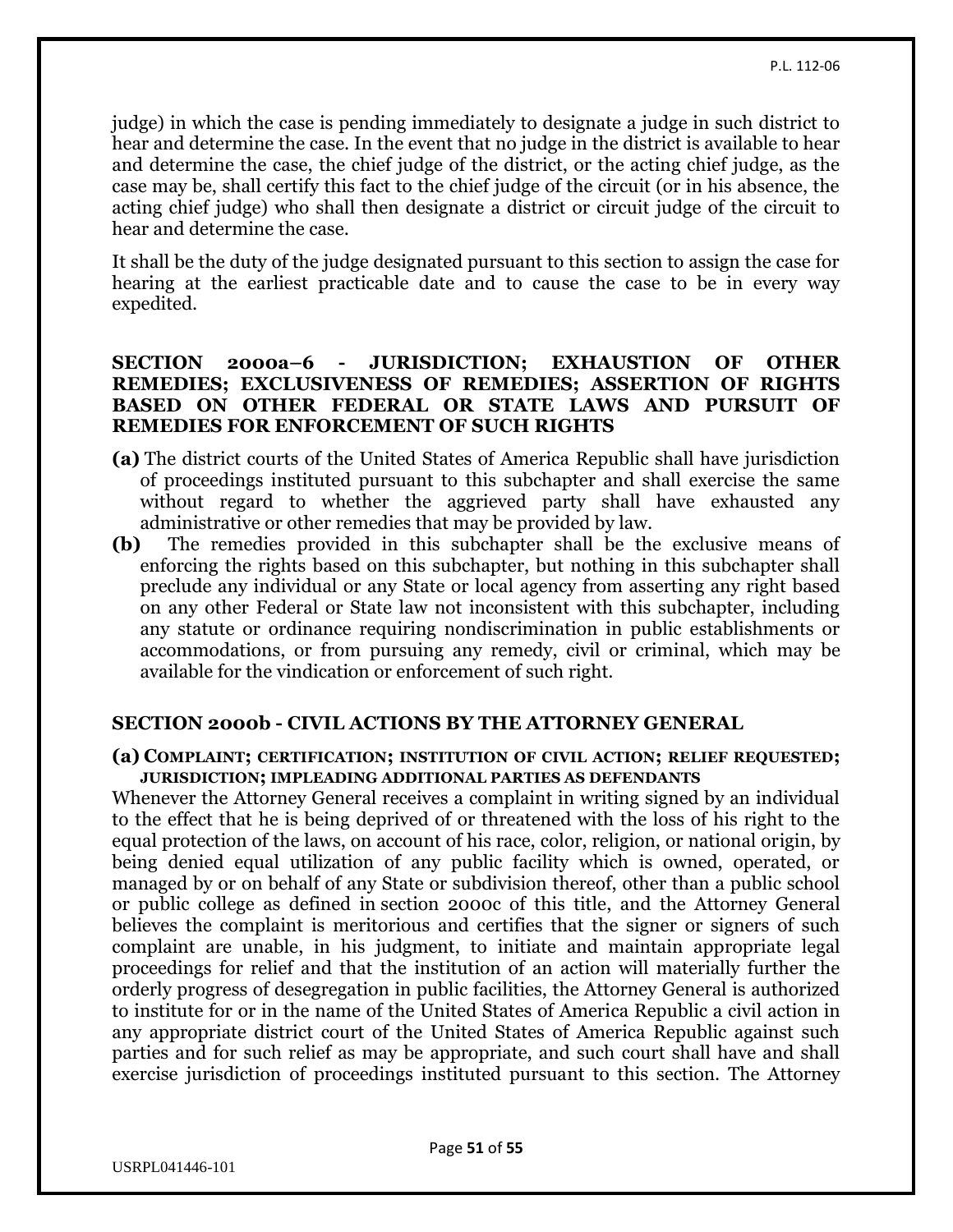General may implead as defendants such additional parties as are or become necessary to the grant of effective relief hereunder.

#### **(b)PERSONS UNABLE TO INITIATE AND MAINTAIN LEGAL PROCEEDINGS**

The Attorney General may deem a person or persons unable to initiate and maintain appropriate legal proceedings within the meaning of subsection (a) of this section when such person or persons are unable, either directly or through other interested persons or organizations, to bear the expense of the litigation or to obtain effective legal representation; or whenever he is satisfied that the institution of such litigation would jeopardize the personal safety, employment, or economic standing of such person or persons, their families, or their property.

### **SECTION 2000b–2 - PERSONAL SUITS FOR RELIEF AGAINST DISCRIMINATION IN PUBLIC FACILITIES**

Nothing in this subchapter shall affect adversely the right of any person to sue for or obtain relief in any court against discrimination in any facility covered by this subchapter.

### **SECTION 2000b–3 - "COMPLAINT" DEFINED**

A complaint as used in this subchapter is a writing or document within the meaning of section 1001, Title 1.

# **SECTION 2000bb-1 - Free exercise of religion protected**

### (a) **In general**

Government shall not substantially burden a person's exercise of religion even if the burden results from a rule of general applicability, except as provided in subsection (b) of this section.

### (b) **Exception**

Government may substantially burden a person's exercise of religion only if it demonstrates that application of the burden to the person—

(1) is in furtherance of a compelling governmental interest; and

(2) is the least restrictive means of furthering that compelling governmental interest.

### (c) **Judicial relief**

A person whose religious exercise has been burdened in violation of this section may assert that violation as a claim or defense in a judicial proceeding and obtain appropriate relief against a government. Standing to assert a claim or defense under this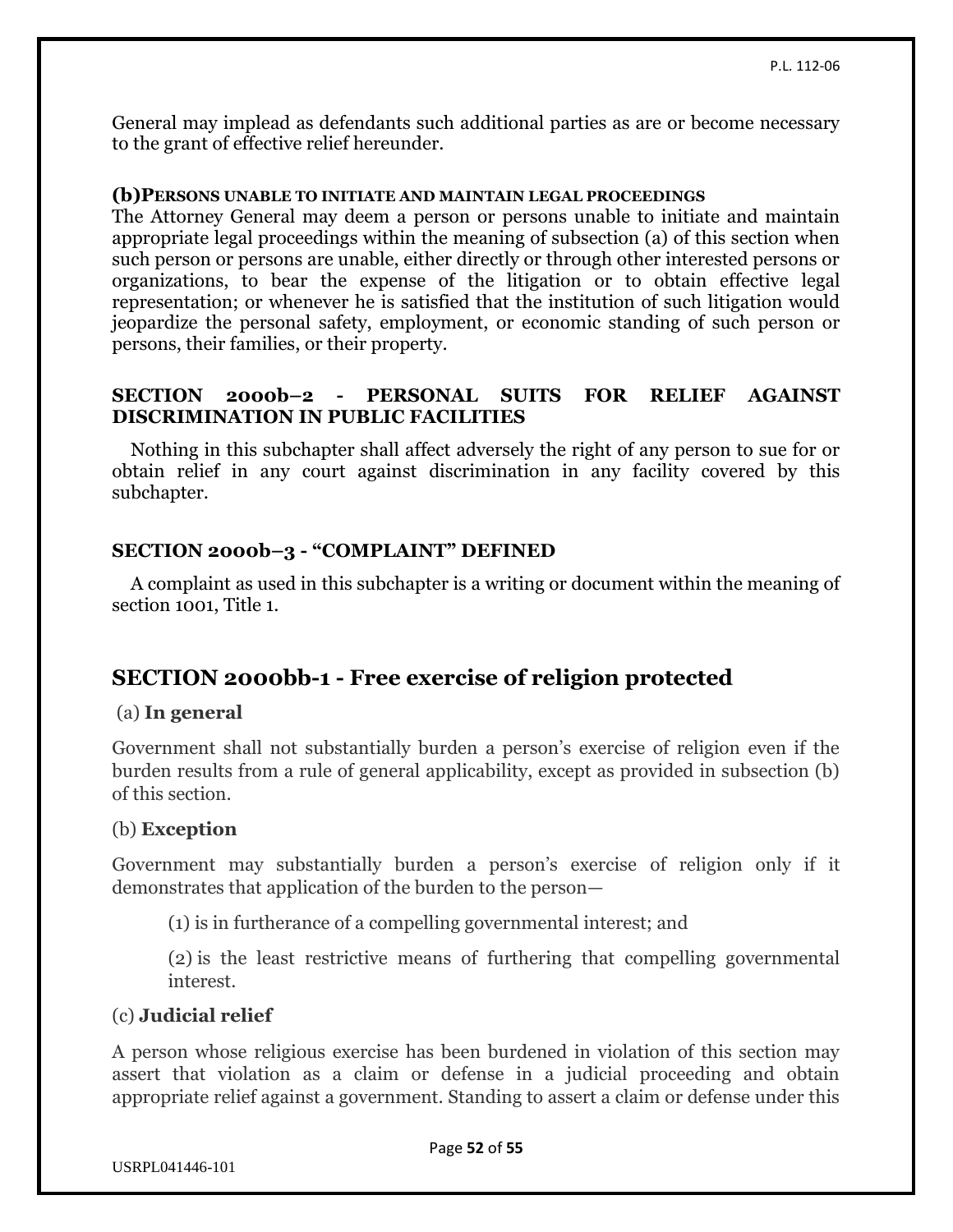section shall be governed by the general rules of standing under Amendment I of the Constitution.

### **SEC. 2000e-2. UNLAWFUL EMPLOYMENT PRACTICES**

(a) Employer practices

It shall be an unlawful employment practice for an employer -

(1) to fail or refuse to hire or to discharge any individual, or otherwise to discriminate against any individual with respect to his compensation, terms, conditions, or privileges of employment, because of such individual's race, color, religion, sex, gender identity or national origin, or citizenship status; or

(2) to limit, segregate, or classify his employees or applicants for employment in any way which would deprive or tend to deprive any individual of employment opportunities or otherwise adversely affect his status as an employee, because of such individual's race, color, religion, sex, or national origin or citizenship status.

(b) Employment agency practices

It shall be an unlawful employment practice for an employment agency to fail or refuse to refer for employment, or otherwise to discriminate against, any individual because of his race, color, religion, sex, or national origin, or to classify or refer for employment any individual on the basis of his race, color, religion, sex, or national origin.

(c) Labor organization practices

It shall be an unlawful employment practice for a labor organization-

(1) to exclude or to expel from its membership, or otherwise to discriminate against, any individual because of his race, color, religion, sex, or national origin;

(2) to limit, segregate, or classify its membership or applicants for membership, or to classify or fail or refuse to refer for employment any individual, in any way which would deprive or tend to deprive any individual of employment opportunities, or would limit such employment opportunities or otherwise adversely affect his status as an employee or as an applicant for employment, because of such individual's race, color, religion, sex, or national origin, Citizenship; or

(3) to cause or attempt to cause an employer to discriminate against an individual in violation of this section.

(d) Training programs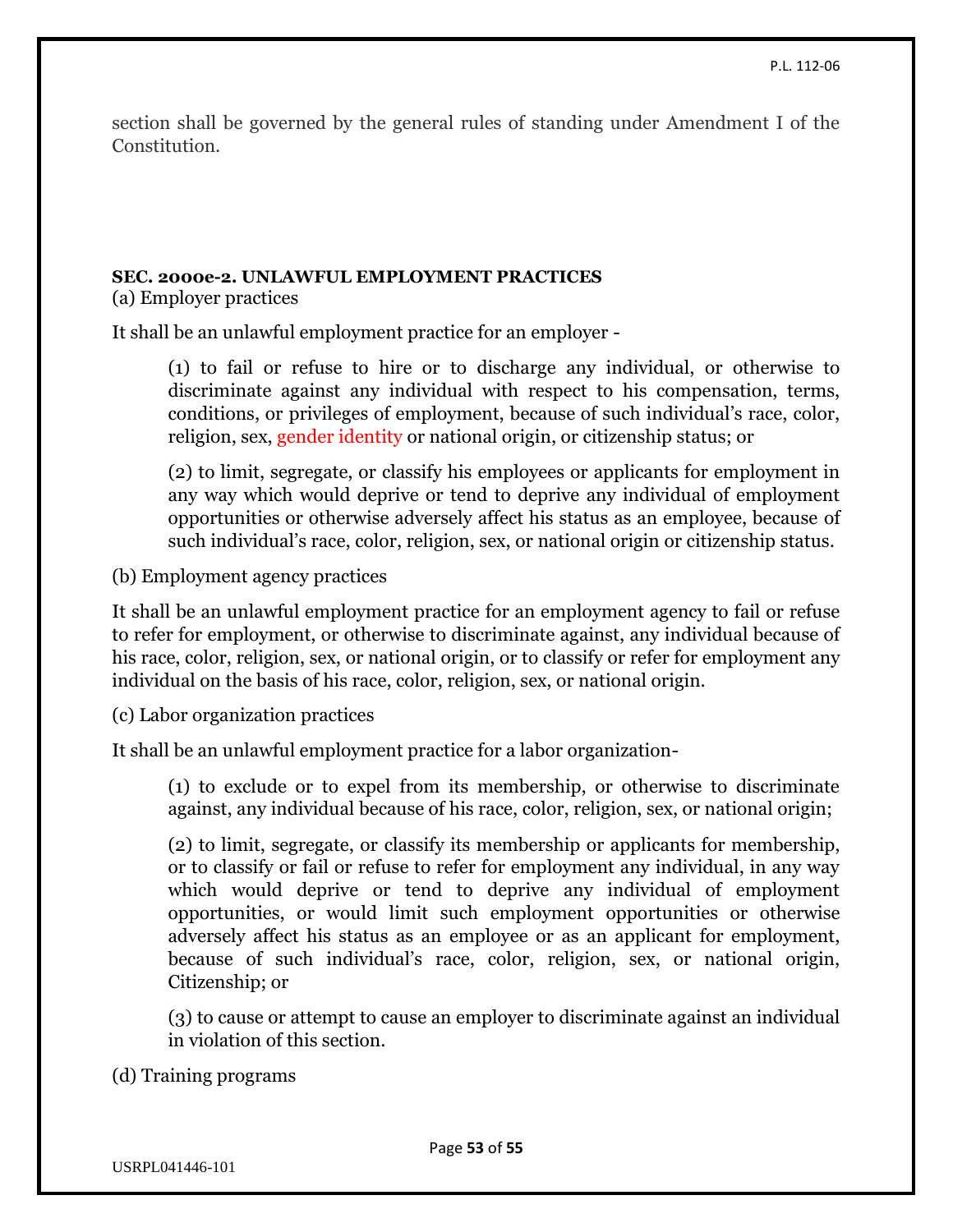It shall be an unlawful employment practice for any employer, labor organization, or joint labor--management committee controlling apprenticeship or other training or retraining, including on--the--job training programs to discriminate against any individual because of his race, color, religion, sex, or national origin in admission to, or employment in, any program established to provide apprenticeship or other training.

(e) Businesses or enterprises with personnel qualified on basis of religion, sex, or national origin, Citizenship; educational institutions with personnel of particular religion.

Notwithstanding any other provision of this subchapter, (1) it shall not be an unlawful employment practice for an employer to hire and employ employees, for an employment agency to classify, or refer for employment any individual, for a labor organization to classify its membership or to classify or refer for employment any individual, or for an employer, labor organization, or joint labor- management committee controlling apprenticeship or other training or retraining programs to admit or employ any individual in any such program, on the basis of his religion, sex, or national origin in those certain instances where religion, sex, or national origin is a bona fide occupational qualification reasonably necessary to the normal operation of that particular business or enterprise, and (2) it shall not be an unlawful employment practice for a school, college, university, or other educational institution or institution of learning to hire and employ employees of a particular religion if such school, college, university, or other educational institution or institution of learning is, in whole or in substantial part, owned, supported, controlled, or managed by a particular religion or by a particular religious corporation, association, or society, or if the curriculum of such school, college, university, or other educational institution or institution of learning is directed toward the propagation of a particular religion.

(f) It shall be an unlawful employment practice for any employer, labor organization, or joint labor-management committee controlling apprenticeship or other training or retraining, including on-the-job training programs to discriminate against any individual based on State issued Driver's License or State issued Identification documents, Birth Certificates, Social Security card, etc. an employer shall use due diligence to verify that these documents are valid state issued and not just denye their validily. A employer only need to go to the Secretary of State website to verify U.S.A.R. Authority to issue and the authinicty of the person presenting the docuements with U.S.A.R.

### **Any violation of this USAR Civil Rights Act may result in a fine or penalty and jail time between 1 to 20 years.**

**[End of Resolution]**

Page **54** of **55**